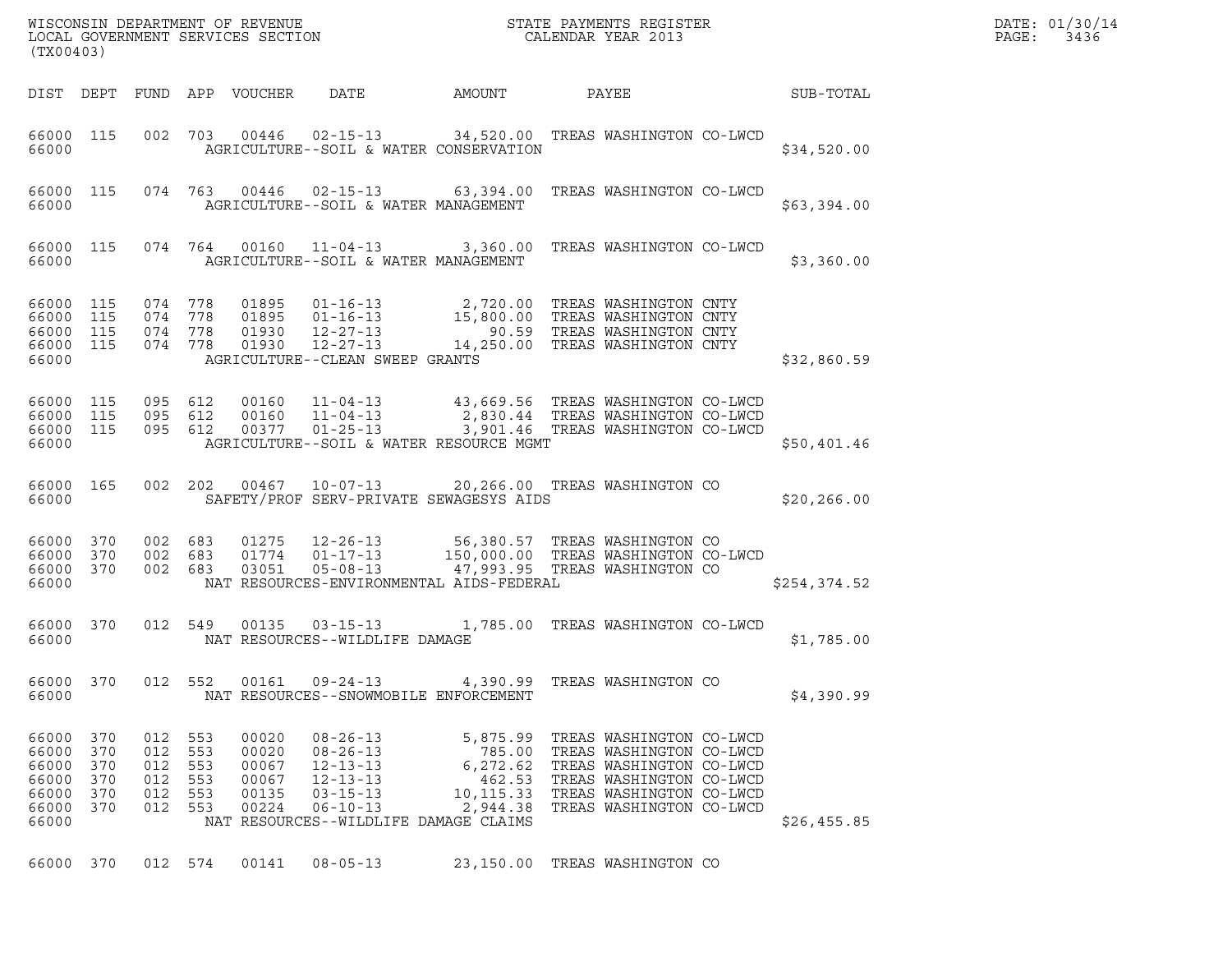| WISCONSIN DEPARTMENT OF REVENUE<br>LOCAL GOVERNMENT SERVICES SECTION<br>(TX00403) | STATE PAYMENTS REGISTER<br>CALENDAR YEAR 2013 | DATE: 01/30/14<br>PAGE:<br>3437 |
|-----------------------------------------------------------------------------------|-----------------------------------------------|---------------------------------|

| (TX00403)                                                                                                           |                                                                                                                     |                                                                                                                     |                                                                                                                                                       |                                                                                                                                                                                                                                                                                                                |                        |                                                                                          |                                                                                                                                                                                                                                                                                                                                                                                                                                                                                                                                                                                                                                                                                                                                                                                                                                                                                                                                                                                                             |
|---------------------------------------------------------------------------------------------------------------------|---------------------------------------------------------------------------------------------------------------------|---------------------------------------------------------------------------------------------------------------------|-------------------------------------------------------------------------------------------------------------------------------------------------------|----------------------------------------------------------------------------------------------------------------------------------------------------------------------------------------------------------------------------------------------------------------------------------------------------------------|------------------------|------------------------------------------------------------------------------------------|-------------------------------------------------------------------------------------------------------------------------------------------------------------------------------------------------------------------------------------------------------------------------------------------------------------------------------------------------------------------------------------------------------------------------------------------------------------------------------------------------------------------------------------------------------------------------------------------------------------------------------------------------------------------------------------------------------------------------------------------------------------------------------------------------------------------------------------------------------------------------------------------------------------------------------------------------------------------------------------------------------------|
| DEPT                                                                                                                |                                                                                                                     |                                                                                                                     | <b>VOUCHER</b>                                                                                                                                        | DATE                                                                                                                                                                                                                                                                                                           | AMOUNT                 | PAYEE                                                                                    | SUB-TOTAL                                                                                                                                                                                                                                                                                                                                                                                                                                                                                                                                                                                                                                                                                                                                                                                                                                                                                                                                                                                                   |
|                                                                                                                     |                                                                                                                     |                                                                                                                     |                                                                                                                                                       |                                                                                                                                                                                                                                                                                                                |                        |                                                                                          | \$23,150.00                                                                                                                                                                                                                                                                                                                                                                                                                                                                                                                                                                                                                                                                                                                                                                                                                                                                                                                                                                                                 |
| 370<br>370<br>370                                                                                                   | 012<br>012<br>012                                                                                                   | 575<br>575<br>575                                                                                                   | 00539<br>03218<br>03502                                                                                                                               | $09 - 16 - 13$<br>$05 - 30 - 13$<br>$06 - 28 - 13$                                                                                                                                                                                                                                                             | 25,623.52              | TREAS WASHINGTON CO<br>TREAS WASHINGTON CO<br>TREAS WASHINGTON CO                        | \$55,362.59                                                                                                                                                                                                                                                                                                                                                                                                                                                                                                                                                                                                                                                                                                                                                                                                                                                                                                                                                                                                 |
| 370                                                                                                                 | 012                                                                                                                 | 577                                                                                                                 | 00481                                                                                                                                                 | $09 - 12 - 13$                                                                                                                                                                                                                                                                                                 |                        |                                                                                          | \$660.00                                                                                                                                                                                                                                                                                                                                                                                                                                                                                                                                                                                                                                                                                                                                                                                                                                                                                                                                                                                                    |
| 395<br>395<br>395<br>395<br>395                                                                                     | 011<br>011<br>011<br>011<br>011                                                                                     | 176<br>176<br>176<br>176<br>176                                                                                     | 00063<br>78013<br>80063<br>88063<br>92063                                                                                                             | $12 - 30 - 13$<br>$06 - 20 - 13$<br>$06 - 14 - 13$<br>$07 - 08 - 13$<br>$09 - 30 - 13$                                                                                                                                                                                                                         |                        |                                                                                          | \$1,045,125.00                                                                                                                                                                                                                                                                                                                                                                                                                                                                                                                                                                                                                                                                                                                                                                                                                                                                                                                                                                                              |
| 395<br>395<br>395<br>395<br>395<br>395<br>395<br>395<br>395<br>395<br>395<br>395<br>395<br>395<br>395<br>395<br>395 | 011<br>011<br>011<br>011<br>011<br>011<br>011<br>011<br>011<br>011<br>011<br>011<br>011<br>011<br>011<br>011<br>011 | 185<br>185<br>185<br>185<br>185<br>185<br>185<br>185<br>185<br>185<br>185<br>185<br>185<br>185<br>185<br>185<br>185 | 67682<br>67682<br>68472<br>68472<br>70230<br>70230<br>73760<br>73760<br>77676<br>77676<br>80661<br>80661<br>92815<br>92815<br>94625<br>94625<br>94625 | $03 - 11 - 13$<br>$03 - 11 - 13$<br>$03 - 18 - 13$<br>$03 - 18 - 13$<br>$04 - 01 - 13$<br>$04 - 01 - 13$<br>$05 - 06 - 13$<br>$05 - 06 - 13$<br>$06 - 17 - 13$<br>$06 - 17 - 13$<br>$07 - 15 - 13$<br>$07 - 15 - 13$<br>$11 - 04 - 13$<br>$11 - 04 - 13$<br>$11 - 18 - 13$<br>$11 - 18 - 13$<br>$11 - 18 - 13$ | 3,553.64<br>382.88     | TREAS WASHINGTON CO<br>TREAS WASHINGTON CO<br>TREAS WASHINGTON CO<br>TREAS WASHINGTON CO | \$52,201.04                                                                                                                                                                                                                                                                                                                                                                                                                                                                                                                                                                                                                                                                                                                                                                                                                                                                                                                                                                                                 |
| 395<br>395<br>395                                                                                                   | 011<br>011<br>011                                                                                                   | 190<br>190<br>190                                                                                                   | 68066<br>82066<br>94066                                                                                                                               | $01 - 07 - 13$<br>$07 - 01 - 13$<br>$10 - 07 - 13$                                                                                                                                                                                                                                                             | 501,271.42             | COUNTY OF WASHINGTON                                                                     | \$2,005,085.68                                                                                                                                                                                                                                                                                                                                                                                                                                                                                                                                                                                                                                                                                                                                                                                                                                                                                                                                                                                              |
| 410                                                                                                                 | 002                                                                                                                 | 116                                                                                                                 | 11357                                                                                                                                                 | $11 - 05 - 13$                                                                                                                                                                                                                                                                                                 |                        |                                                                                          | \$137,295.90                                                                                                                                                                                                                                                                                                                                                                                                                                                                                                                                                                                                                                                                                                                                                                                                                                                                                                                                                                                                |
| 435<br>435                                                                                                          | 005<br>005                                                                                                          | 000<br>000                                                                                                          | 90310<br>90314                                                                                                                                        | $01 - 01 - 13$<br>$02 - 01 - 13$                                                                                                                                                                                                                                                                               |                        | WASHINGTON CO                                                                            |                                                                                                                                                                                                                                                                                                                                                                                                                                                                                                                                                                                                                                                                                                                                                                                                                                                                                                                                                                                                             |
|                                                                                                                     |                                                                                                                     |                                                                                                                     | FUND APP                                                                                                                                              |                                                                                                                                                                                                                                                                                                                | CORRECTIONS--LOCAL AID | NAT RESOURCES--SNOWMOBILE TRAIL AIDS<br>NAT RESOURCES--SNOWMOBILE TRAIL AIDS             | 6,589.07<br>23,150.00<br>660.00 TREAS WASHINGTON CO<br>NAT RESOURCES--ALL-TERRAIN VEHICLE TRAIL<br>137,172.00 COUNTY OF WASHINGTON<br>222,090.00 TREAS WASHINGTON CO<br>228,621.00 COUNTY OF WASHINGTON<br>228,621.00 COUNTY OF WASHINGTON<br>228, 621.00 COUNTY OF WASHINGTON<br>TRANSPORTATION--BICYCLE & PEDESTRIAN AID<br>1,640.94<br>-1,555.82 TREAS WASHINGTON CC<br>1,555.82 TREAS WASHINGTON CC<br>611.00 TREAS WASHINGTON CO<br>2,959.19 TREAS WASHINGTON CO<br>4,148.90 TREAS WASHINGTON CO<br>3,542.88 TREAS WASHINGTON CO<br>3,281.56 TREAS WASHINGTON CO<br>3,201.70 TPEAS<br>8,794.62 TREAS WASHINGTON CO<br>2,314.80 TREAS WASHINGTON CO<br>2,803.05 TREAS WASHINGTON CO<br>4,019.94 TREAS WASHINGTON CO<br>2,674.42 TREAS WASHINGTON CO<br>6,279.06<br>TRANSPORTATION--HIGHWAY SAFETY-FEDERAL<br>501,271.42 COUNTY OF WASHINGTON<br>1,002,542.84 COUNTY OF WASHINGTON<br>TRANSPORTATION--GENERAL TRANSP AIDS-GTA<br>137,295.90 TREAS WASHINGTON CO<br>137,747.00 WASHINGTON CO<br>55,516.00 |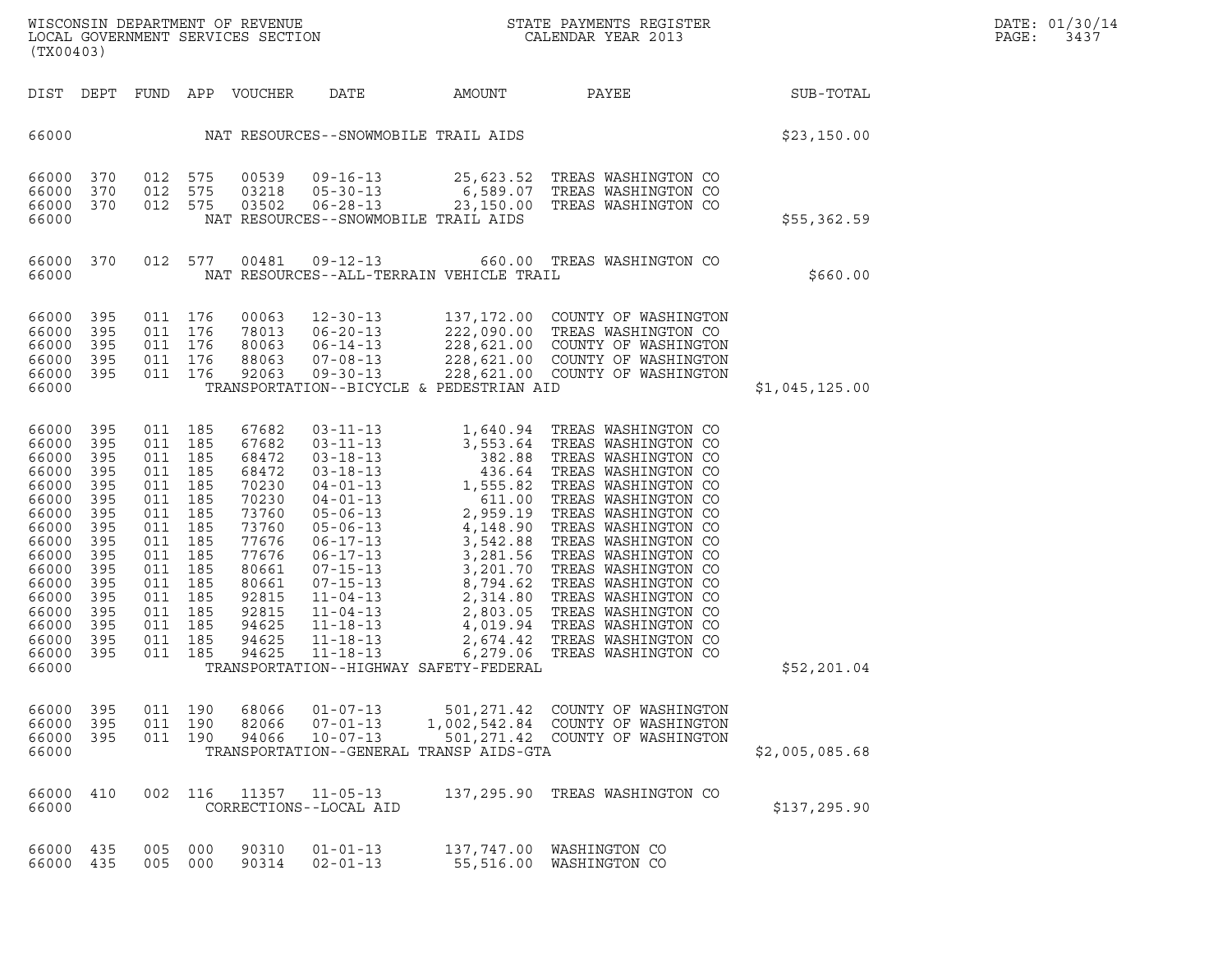| (TX00403)                                                                                                                                                                                                            |                                                                                                                                                               |                                                                                                                                                                           |                                                                                                                                          | WISCONSIN DEPARTMENT OF REVENUE<br>LOCAL GOVERNMENT SERVICES SECTION                                                                                                                                        | $\mathbf{I}$                                      |                                                                     | STATE PAYMENTS REGISTER<br>CALENDAR YEAR 2013 |                  | DATE: 01/30/14<br>PAGE:<br>3438 |
|----------------------------------------------------------------------------------------------------------------------------------------------------------------------------------------------------------------------|---------------------------------------------------------------------------------------------------------------------------------------------------------------|---------------------------------------------------------------------------------------------------------------------------------------------------------------------------|------------------------------------------------------------------------------------------------------------------------------------------|-------------------------------------------------------------------------------------------------------------------------------------------------------------------------------------------------------------|---------------------------------------------------|---------------------------------------------------------------------|-----------------------------------------------|------------------|---------------------------------|
| DIST                                                                                                                                                                                                                 |                                                                                                                                                               |                                                                                                                                                                           |                                                                                                                                          | DEPT FUND APP VOUCHER                                                                                                                                                                                       | DATE                                              | AMOUNT                                                              | PAYEE                                         | SUB-TOTAL        |                                 |
| 66000<br>66000<br>66000<br>66000<br>66000<br>66000<br>66000<br>66000<br>66000<br>66000<br>66000                                                                                                                      | 435<br>435<br>435<br>435<br>435<br>435<br>435<br>435<br>435<br>435                                                                                            | 005<br>005 000<br>005 000<br>005 000<br>005 000<br>005 000<br>005 000<br>005 000<br>005<br>005 000                                                                        | 000<br>000                                                                                                                               | 90318<br>90321<br>90323<br>90325<br>90400<br>90402<br>90403<br>90406<br>90408<br>90411                                                                                                                      | $12 - 01 - 13$<br>HEALTH SERVICES--STATE/FED AIDS | 132,497.00 WASHINGTON CO                                            |                                               | \$3,990,124.00   |                                 |
| 66000<br>66000<br>66000<br>66000<br>66000<br>66000<br>66000<br>66000<br>66000<br>66000<br>66000<br>66000<br>66000<br>66000<br>66000<br>66000<br>66000<br>66000<br>66000<br>66000<br>66000<br>66000<br>66000<br>66000 | 437<br>437<br>437<br>437<br>437<br>437<br>437<br>437<br>437<br>437<br>437<br>437<br>437<br>437<br>437<br>437<br>437<br>437<br>437<br>437<br>437<br>437<br>437 | 005 000<br>005<br>005 000<br>005<br>005<br>005<br>005<br>005<br>005<br>005<br>005<br>005<br>005<br>005<br>005<br>005<br>005<br>005<br>005<br>005<br>005<br>005<br>005 000 | 000<br>000<br>000<br>000<br>000<br>000<br>000<br>000<br>000<br>000<br>000<br>000<br>000<br>000<br>000<br>000<br>000<br>000<br>000<br>000 | 00000<br>00000<br>00000<br>00000<br>00000<br>00000<br>00000<br>00000<br>00000<br>00000<br>00000<br>00000<br>00000<br>00000<br>00000<br>00000<br>00000<br>00000<br>00000<br>00000<br>00000<br>00000<br>00000 | $12 - 07 - 13$                                    | CHILDREN & FAMILIES--STATE/FEDERAL AIDS                             |                                               | \$2, 263, 794.36 |                                 |
| 66000 455<br>66000                                                                                                                                                                                                   |                                                                                                                                                               | 002 202                                                                                                                                                                   |                                                                                                                                          | 00694                                                                                                                                                                                                       | $03 - 06 - 13$                                    | JUSTICE--LAW ENFORCEMENT TRAINING REIMB                             | 1,616.28 TREAS WASHINGTON CNTY                | \$1,616.28       |                                 |
| 66000                                                                                                                                                                                                                |                                                                                                                                                               |                                                                                                                                                                           |                                                                                                                                          |                                                                                                                                                                                                             | JUSTICE--LAW ENFORCEMENT SERVICES AID             | 66000 455 002 221 04874 07-30-13 1,360.00 TREAS WASHINGTON CNTY     |                                               | \$1,360.00       |                                 |
| 66000                                                                                                                                                                                                                | 66000 455                                                                                                                                                     |                                                                                                                                                                           |                                                                                                                                          |                                                                                                                                                                                                             | JUSTICE--LAW ENFORCEMENT--DRUG CRIMES             | 002  225  02534  02-15-13  13,168.00 TREAS WASHINGTON CO            |                                               | \$13,168.00      |                                 |
| 66000 455<br>66000 455                                                                                                                                                                                               |                                                                                                                                                               | 002 231<br>002 231                                                                                                                                                        |                                                                                                                                          |                                                                                                                                                                                                             | 00619  02-19-13<br>$00694$ $03-06-13$             | 23,680.00 TREAS WASHINGTON CNTY<br>4,568.34   TREAS WASHINGTON CNTY |                                               |                  |                                 |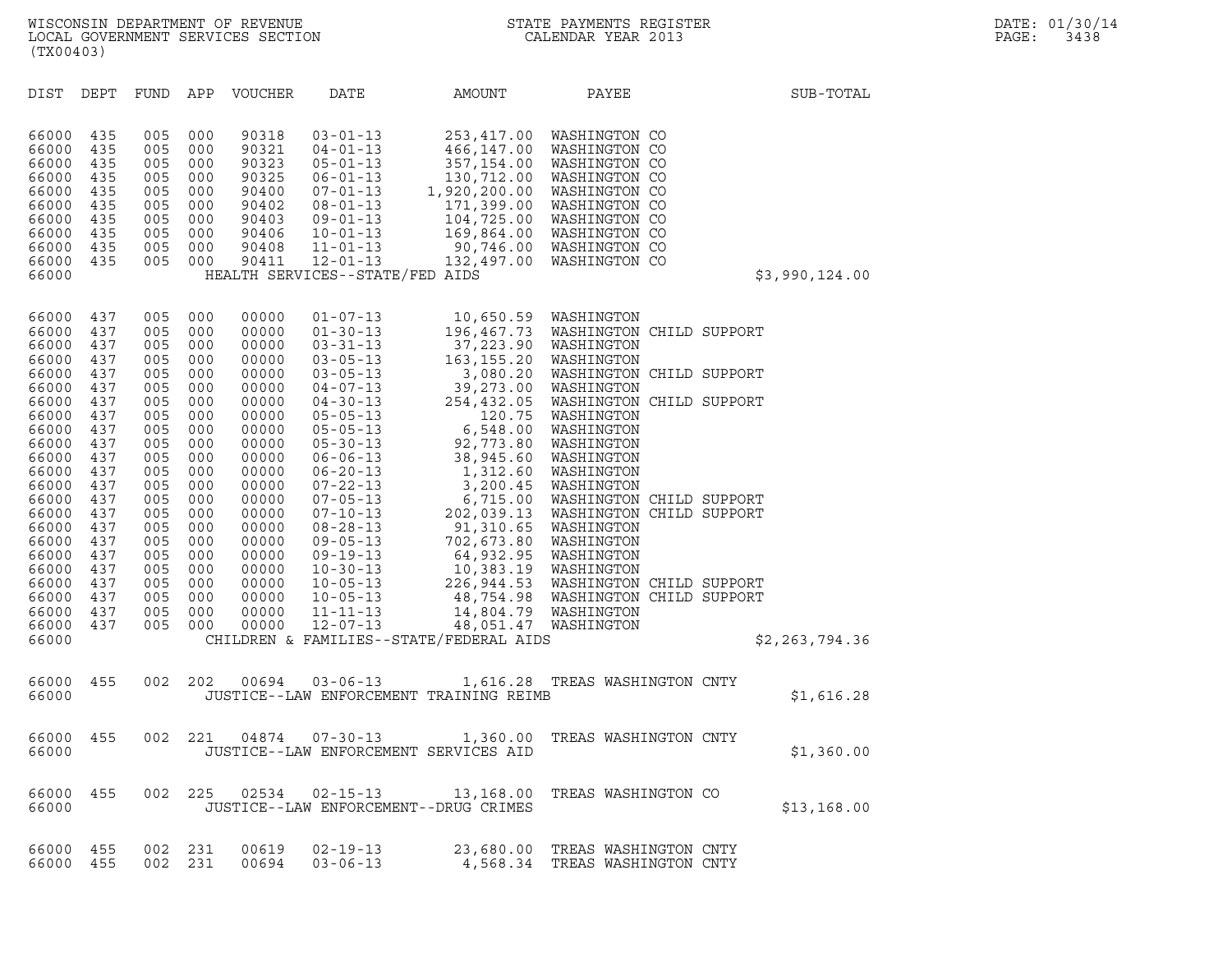| WISCONSIN DEPARTMENT OF REVENUE   | STATE PAYMENTS REGISTER | DATE: 01/30/14            |
|-----------------------------------|-------------------------|---------------------------|
| LOCAL GOVERNMENT SERVICES SECTION | CALENDAR YEAR 2013      | $\mathtt{PAGE}$ :<br>3439 |

| (TX00403)                                                            |                                               |                                               |                                               |                                                             |                                                                                                                            |                                                                                                         |                                                                                                                                                                                 |              |
|----------------------------------------------------------------------|-----------------------------------------------|-----------------------------------------------|-----------------------------------------------|-------------------------------------------------------------|----------------------------------------------------------------------------------------------------------------------------|---------------------------------------------------------------------------------------------------------|---------------------------------------------------------------------------------------------------------------------------------------------------------------------------------|--------------|
| DIST                                                                 | DEPT                                          | FUND                                          |                                               | APP VOUCHER                                                 | DATE                                                                                                                       | AMOUNT                                                                                                  | PAYEE                                                                                                                                                                           | SUB-TOTAL    |
| 66000                                                                |                                               |                                               |                                               |                                                             | JUSTICE--LAW ENFORCEMENT TRAINING                                                                                          |                                                                                                         |                                                                                                                                                                                 | \$28, 248.34 |
| 66000<br>66000<br>66000                                              | 455<br>455                                    | 002<br>002                                    | 251<br>251                                    | 00048<br>00559                                              | $09 - 16 - 13$<br>$12 - 17 - 13$                                                                                           | 4,757.50<br>4,757.50<br>JUSTICE--TRUANCY PROGRAM-GRANT FUNDS                                            | TREAS WASHINGTON CNTY<br>TREAS WASHINGTON CNTY                                                                                                                                  | \$9,515.00   |
| 66000<br>66000<br>66000                                              | 455<br>455                                    | 002<br>002                                    | 279<br>279                                    | 00100<br>00550                                              | $09 - 30 - 13$<br>$12 - 06 - 13$                                                                                           | 23, 158.75<br>JUSTICE--TREAT ALTERN TO DETENTION-GRANT                                                  | TREAS WASHINGTON CNTY<br>23,158.75 TREAS WASHINGTON CNTY                                                                                                                        | \$46,317.50  |
| 66000<br>66000<br>66000                                              | 455<br>455                                    | 002<br>002                                    | 532<br>532                                    | 00067<br>04800                                              | $03 - 12 - 13$<br>$07 - 30 - 13$                                                                                           | 29,490.50<br>30,897.08<br>JUSTICE--VICTIM/WITNESS ASSISTANCE SERV                                       | TREAS WASHINGTON CO<br>TREAS WASHINGTON CO                                                                                                                                      | \$60,387.58  |
| 66000<br>66000<br>66000                                              | 465<br>465                                    | 002<br>002                                    | 308<br>308                                    | 00879<br>01073                                              | $12 - 03 - 13$<br>$04 - 26 - 13$                                                                                           | 9,345.00<br>MILITARY AFFAIRS-EMER MGMT-RESPONSE EQMT                                                    | TREAS WASHINGTON CO<br>8,140.00 TREAS WASHINGTON CO                                                                                                                             | \$17,485.00  |
| 66000<br>66000<br>66000                                              | 465<br>465                                    | 002<br>002                                    | 337<br>337                                    | 00436<br>00713                                              | $02 - 01 - 13$<br>$06 - 28 - 13$                                                                                           | 13,602.00<br>MILITARY AFFAIRS-EMERGENCY MGMT PLANNING                                                   | 13,693.00 TREAS WASHINGTON CO<br>TREAS WASHINGTON CO                                                                                                                            | \$27, 295.00 |
| 66000<br>66000<br>66000<br>66000<br>66000<br>66000<br>66000<br>66000 | 465<br>465<br>465<br>465<br>465<br>465<br>465 | 002<br>002<br>002<br>002<br>002<br>002<br>002 | 342<br>342<br>342<br>342<br>342<br>342<br>342 | 00325<br>00393<br>00469<br>00785<br>00956<br>01027<br>01312 | $10 - 29 - 13$<br>$01 - 30 - 13$<br>$12 - 05 - 13$<br>$08 - 14 - 13$<br>$04 - 03 - 13$<br>$04 - 16 - 13$<br>$07 - 24 - 13$ | 4,800.00<br>30,693.76<br>35,914.96<br>1,600.00<br>10,000.00<br>MILITARY AFFAIRS-EMERGENCY MGMT-FED FUND | TREAS WASHINGTON CO<br>TREAS WASHINGTON CO<br>4,800.00 TREAS WASHINGTON CO<br>TREAS WASHINGTON CO<br>1,600.00 TREAS WASHINGTON CO<br>TREAS WASHINGTON CO<br>TREAS WASHINGTON CO | \$89,408.72  |
| 66000<br>66000<br>66000<br>66000                                     | 465<br>465<br>465                             | 002<br>002<br>002                             | 350<br>350<br>350                             | 00078<br>00079<br>00084                                     | $08 - 23 - 13$<br>$08 - 23 - 13$<br>$08 - 28 - 13$                                                                         | 9,314.43<br>19,725.89<br>34,289.03<br>MILITARY AFFAIRS--HOMELAND SEC GRANT                              | TREAS WASHINGTON CO<br>TREAS WASHINGTON CO<br>TREAS WASHINGTON CNTY                                                                                                             | \$63,329.35  |
| 66000<br>66000                                                       | 485                                           | 002                                           | 127                                           | 05229                                                       | $06 - 06 - 13$<br>VETERANS AFFAIRS GRANTS                                                                                  |                                                                                                         | 1,300.00 TREAS WASHINGTON CO                                                                                                                                                    | \$1,300.00   |
| 66000<br>66000                                                       | 485                                           | 082                                           | 267                                           | 05229                                                       | $06 - 06 - 13$                                                                                                             | 5,850.00<br>VETERANS AFFAIRS--GRANTS TO COUNTIES                                                        | TREAS WASHINGTON CO                                                                                                                                                             | \$5,850.00   |
| 66000                                                                | 485                                           | 083                                           | 370                                           | 05229                                                       | $06 - 06 - 13$                                                                                                             | 5,850.00                                                                                                | TREAS WASHINGTON CO                                                                                                                                                             |              |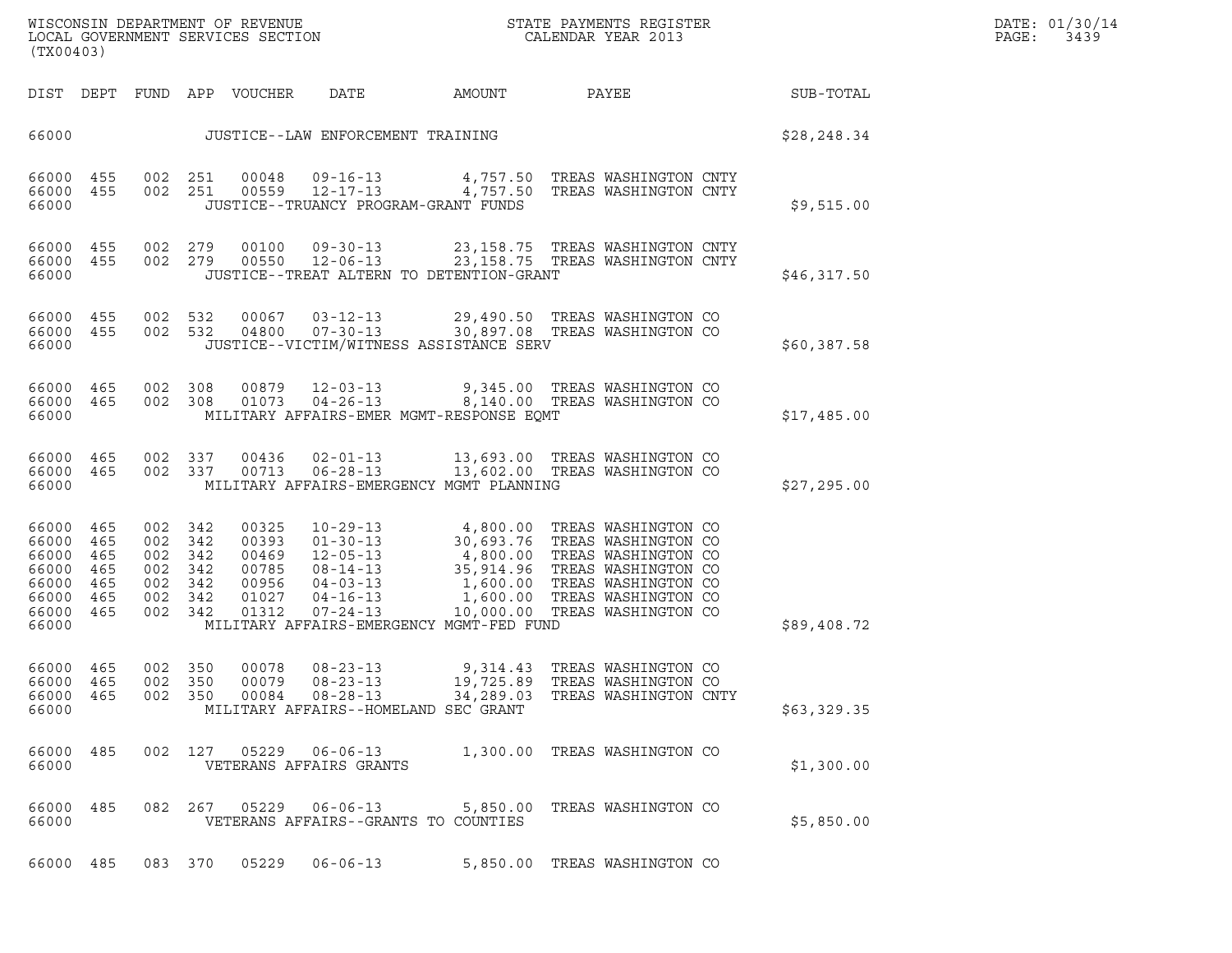| DATE: | 01/30/14 |
|-------|----------|
| PAGE: | 3440     |

| (TX00403)                                                                     |                                                             |                                                                |                                                                     | WISCONSIN DEPARTMENT OF REVENUE<br>LOCAL GOVERNMENT SERVICES SECTION          |                                                                                                                                                                |                                                                                                       | STATE PAYMENTS REGISTER<br>CALENDAR YEAR 2013                                                                                                                                                                                                                  |  | DATE: 01/30/14<br>PAGE:<br>3440 |  |
|-------------------------------------------------------------------------------|-------------------------------------------------------------|----------------------------------------------------------------|---------------------------------------------------------------------|-------------------------------------------------------------------------------|----------------------------------------------------------------------------------------------------------------------------------------------------------------|-------------------------------------------------------------------------------------------------------|----------------------------------------------------------------------------------------------------------------------------------------------------------------------------------------------------------------------------------------------------------------|--|---------------------------------|--|
|                                                                               |                                                             |                                                                |                                                                     | DIST DEPT FUND APP VOUCHER                                                    | DATE                                                                                                                                                           | AMOUNT                                                                                                | PAYEE                                                                                                                                                                                                                                                          |  | SUB-TOTAL                       |  |
| 66000                                                                         |                                                             |                                                                |                                                                     |                                                                               |                                                                                                                                                                | VETERANS AFFAIRS--GRANTS TO COUNTIES                                                                  |                                                                                                                                                                                                                                                                |  | \$5,850.00                      |  |
| 66000 505<br>66000                                                            |                                                             |                                                                | 002 116                                                             | 01379                                                                         | 09-10-13<br>DOA--LAND INFORMATION BOARD GRANTS                                                                                                                 |                                                                                                       | 300.00 TREAS WASHINGTON CO                                                                                                                                                                                                                                     |  | \$300.00                        |  |
| 66000<br>66000<br>66000<br>66000<br>66000<br>66000<br>66000<br>66000<br>66000 | 505<br>505<br>505<br>505<br>505<br>505<br>505<br>505        | 002 155<br>002 155<br>002 155<br>002 155<br>002 155<br>002 155 | 002 155<br>002 155                                                  | 60464<br>60464<br>60644<br>60644<br>60791<br>60791<br>60839<br>60839          | $02 - 07 - 13$<br>$02 - 07 - 13$<br>04-24-13<br>$04 - 24 - 13$<br>06-26-13<br>06-26-13<br>$07 - 10 - 13$<br>$07 - 10 - 13$                                     | DOA-HOUSING ASSISTANCE-FEDERAL FUNDS                                                                  | 12,693.92 TREAS WASHINGTON CO<br>11,180.11 TREAS WASHINGTON CO<br>6,336.14 TREAS WASHINGTON CO<br>7,652.56 TREAS WASHINGTON CO<br>4,378.77 TREAS WASHINGTON CO<br>5,579.85 TREAS WASHINGTON CO<br>5,680.75 TREAS WASHINGTON CO<br>3,205.90 TREAS WASHINGTON CO |  | \$56,708.00                     |  |
| 66000<br>66000<br>66000<br>66000                                              | 505<br>505<br>505                                           | 002 635                                                        | 002 635<br>002 635                                                  | 05104<br>07276<br>11129                                                       | $01 - 04 - 13$<br>$02 - 21 - 13$<br>$06 - 21 - 13$                                                                                                             | DOA--ALTER 2 PRSECUTION/INCARCERATN GRNT                                                              | 23,159.00 TREAS WASHINGTON CNTY<br>23,158.00 TREAS WASHINGTON CNTY<br>23,158.75 TREAS WASHINGTON CNTY                                                                                                                                                          |  | \$69,475.75                     |  |
| 66000<br>66000<br>66000<br>66000                                              | 505<br>505<br>505                                           | 002 643<br>002 643                                             | 002 643                                                             | 05102<br>07452<br>11314                                                       | $02 - 27 - 13$<br>$07 - 05 - 13$                                                                                                                               | DOA--JUSTICE ASSISTANCE FEDERAL FUNDS                                                                 | 01-07-13 4,757.50 TREAS WASHINGTON CNTY<br>4,757.50 TREAS WASHINGTON CNTY<br>4,757.50 TREAS WASHINGTON CNTY                                                                                                                                                    |  | \$14,272.50                     |  |
| 66000<br>66000<br>66000<br>66000<br>66000<br>66000<br>66000<br>66000          | 505<br>505<br>505<br>505<br>505<br>505<br>505               | 002 645<br>002 645                                             | 002 645<br>002 645<br>002 645<br>002 645<br>002 645                 | 06801<br>06892<br>06965<br>08237<br>09856<br>09858<br>09965                   | $02 - 20 - 13$<br>$02 - 20 - 13$<br>$05 - 15 - 13$<br>$05 - 23 - 13$                                                                                           | 02-20-13<br>03-27-13<br>05-15-13<br>05-15-13<br>14,940.98<br>DOA-JUSTICE ASSISTANCE-AID TO NON-PROFIT | 15,889.77 TREAS WASHINGTON CNTY<br>10,333.13 TREAS WASHINGTON CNTY<br>9,530.57 TREAS WASHINGTON CNTY<br>TREAS WASHINGTON CNTY<br>14,940.98 TREAS WASHINGTON CNTY<br>15,919.19 TREAS WASHINGTON CNTY<br>5,000.00 TREAS WASHINGTON CNTY                          |  | \$75,657.93                     |  |
| 66000<br>66000                                                                | 505                                                         |                                                                | 002 650                                                             | 05913                                                                         | $01 - 16 - 13$                                                                                                                                                 | DOA--JUSTICE-ASSISTANCE-FEDERAL ARRA FDS                                                              | 15,920.86 TREAS WASHINGTON CNTY                                                                                                                                                                                                                                |  | \$15,920.86                     |  |
| 66000<br>66000<br>66000<br>66000<br>66000<br>66000<br>66000<br>66000<br>66000 | 505<br>505<br>505<br>505<br>505<br>505<br>505<br>505<br>505 | 035<br>035<br>035<br>035<br>035<br>035<br>035                  | 035 371<br>371<br>371<br>371<br>371<br>371<br>371<br>371<br>035 371 | 60464<br>60464<br>60464<br>60644<br>60644<br>60644<br>60791<br>60791<br>60839 | $02 - 07 - 13$<br>$02 - 07 - 13$<br>$02 - 07 - 13$<br>$04 - 24 - 13$<br>$04 - 24 - 13$<br>$04 - 24 - 13$<br>$06 - 26 - 13$<br>$06 - 26 - 13$<br>$07 - 10 - 13$ | 8,944.09<br>8,133.26<br>8,944.09<br>3,356.96<br>4,229.91<br>5,068.92<br>1,326.69<br>2,479.93          | TREAS WASHINGTON CO<br>TREAS WASHINGTON CO<br>TREAS WASHINGTON CO<br>TREAS WASHINGTON CO<br>TREAS WASHINGTON CO<br>TREAS WASHINGTON CO<br>TREAS WASHINGTON CO<br>TREAS WASHINGTON CO<br>4,150.06 TREAS WASHINGTON CO                                           |  |                                 |  |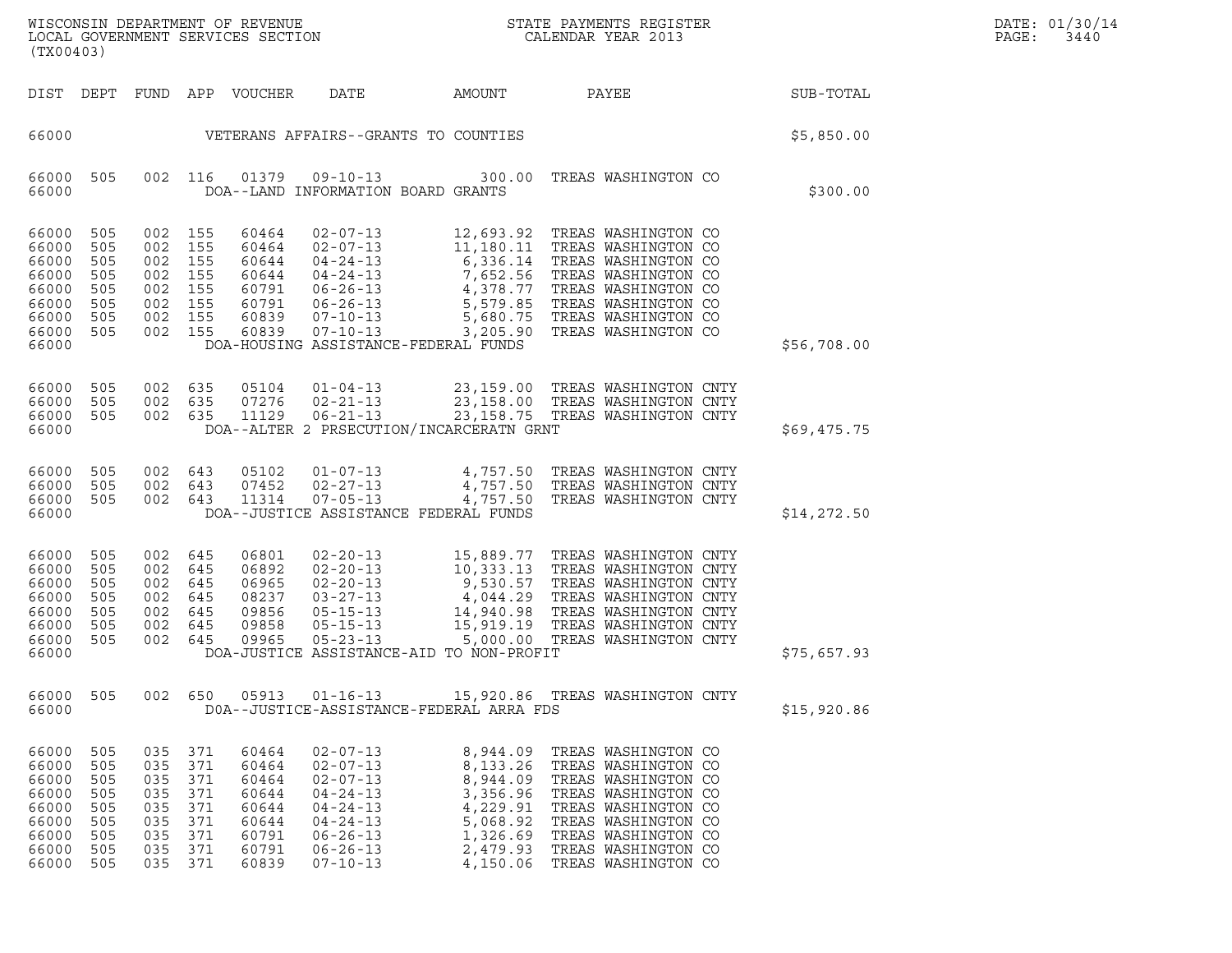| WISCONSIN DEPARTMENT OF REVENUE   | STATE PAYMENTS REGISTER | DATE: 01/30/14 |
|-----------------------------------|-------------------------|----------------|
| LOCAL GOVERNMENT SERVICES SECTION | CALENDAR YEAR 2013      | PAGE:<br>3441  |

| (TX00403)               |            |            |            | WISCONSIN DEPARTMENT OF REVENUE<br>LOCAL GOVERNMENT SERVICES SECTION |                                                              | STATE PAYMENTS REGISTER<br>CALENDAR YEAR 2013            |                                            |  |                   | DATE: 01/30/14<br>PAGE:<br>3441 |
|-------------------------|------------|------------|------------|----------------------------------------------------------------------|--------------------------------------------------------------|----------------------------------------------------------|--------------------------------------------|--|-------------------|---------------------------------|
| DIST                    | DEPT       | FUND       | APP        | VOUCHER                                                              | DATE                                                         | AMOUNT                                                   | PAYEE                                      |  | SUB-TOTAL         |                                 |
| 66000<br>66000          | 505        | 035        | 371        | 60839                                                                | 07-10-13<br>DOA--PUBLIC BENEFITS FUND                        | 1,587.09                                                 | TREAS WASHINGTON CO                        |  | \$48,221.00       |                                 |
| 66000<br>66000<br>66000 | 835<br>835 | 002<br>002 | 105<br>105 | 44656<br>81760                                                       | 07-22-13<br>$11 - 18 - 13$<br>REVENUE--STATE SHARED REVENUES | 112,570.35<br>655,619.89                                 | TREAS WASHINGTON CO<br>TREAS WASHINGTON CO |  | \$768,190.24      |                                 |
| 66000<br>66000          | 835        | 002        | 109        |                                                                      | REVENUE--EXEMPT COMPUTER AID                                 | 01066  07-22-13  133,819.00                              | TREAS WASHINGTON CO                        |  | \$133,819.00      |                                 |
| 66000<br>66000<br>66000 | 835<br>835 | 002<br>002 | 302<br>302 | 10124<br>11123                                                       | $07 - 22 - 13$                                               | 2,428,398.50<br>REVENUE-FIRST DOLLAR/SCHOOL LEVY CREDITS | TREAS WASHINGTON CO<br>TREAS WASHINGTON CO |  | \$18,715,683.51   |                                 |
| 66000<br>66000          | 835        | 021        | 363        | 37262                                                                | $03 - 25 - 13$<br>REVENUE--LOTTERY CREDIT -                  | 2,882,387.55                                             | TREAS WASHINGTON CO                        |  | \$2,882,387.55    |                                 |
| 66000                   |            |            |            |                                                                      | DISTRICT TOTAL APPROPRIATIONS                                |                                                          |                                            |  | \$33, 216, 374.09 |                                 |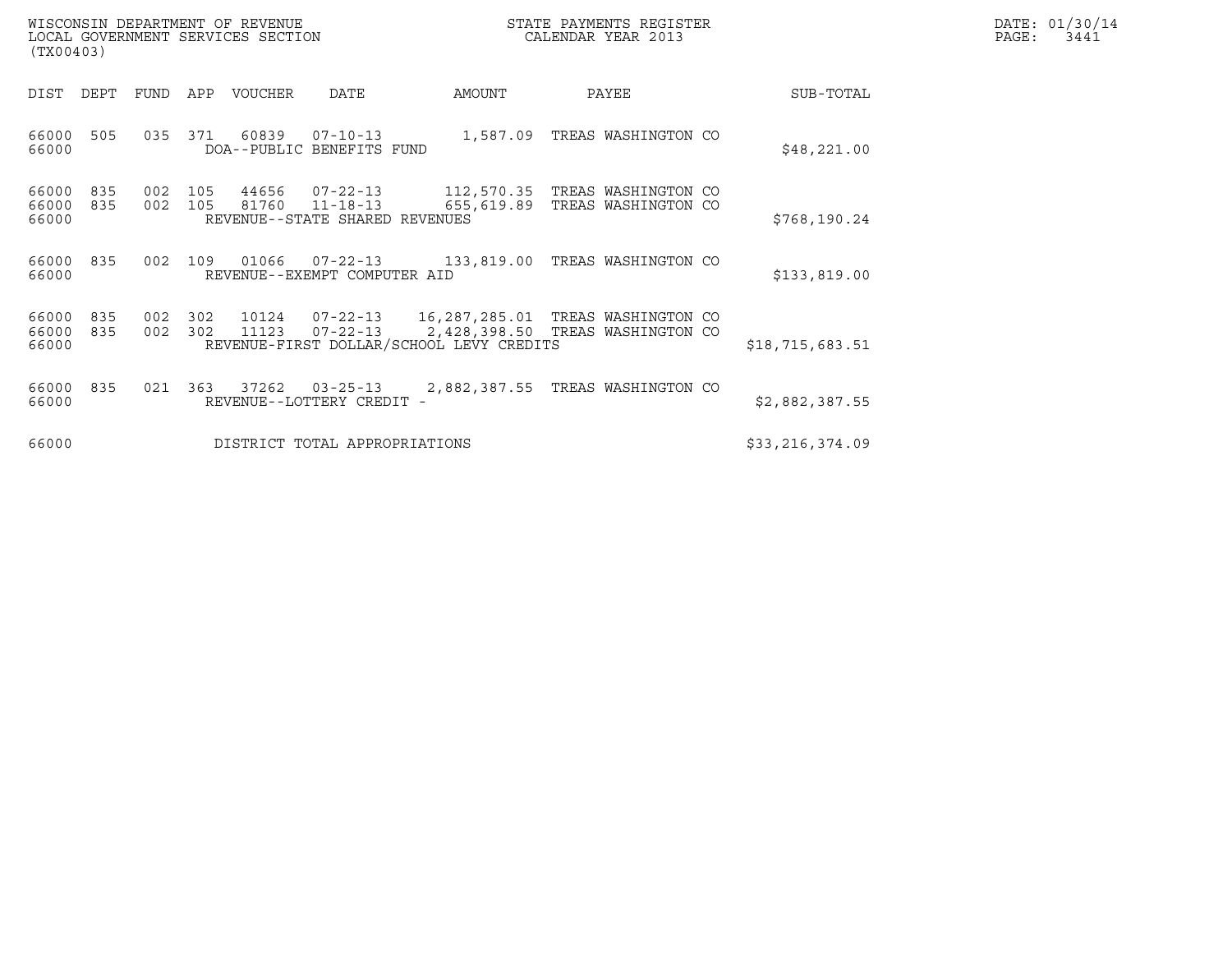| (TX00403)                                 |                          |                                          |         |                         | WISCONSIN DEPARTMENT OF REVENUE<br>LOCAL GOVERNMENT SERVICES SECTION |                                                                     | STATE PAYMENTS REGISTER<br>CALENDAR YEAR 2013                                                                                                 |              | DATE: 01/30/14<br>PAGE:<br>3442 |
|-------------------------------------------|--------------------------|------------------------------------------|---------|-------------------------|----------------------------------------------------------------------|---------------------------------------------------------------------|-----------------------------------------------------------------------------------------------------------------------------------------------|--------------|---------------------------------|
| DIST DEPT                                 |                          |                                          |         | FUND APP VOUCHER        | DATE                                                                 | AMOUNT                                                              | PAYEE                                                                                                                                         | SUB-TOTAL    |                                 |
| 66002 165<br>66002                        |                          |                                          | 002 225 |                         |                                                                      | 01678  07-03-13  10,465.88<br>SAFETY/PROF SERV--FIRE INSURANCE DUES | TREAS TN ADDISON                                                                                                                              | \$10,465.88  |                                 |
| 66002 370<br>66002                        |                          |                                          | 002 503 | 16130                   |                                                                      | NAT RESOURCES--AIDS IN LIEU OF TAXES                                | 02-06-13 3,646.97 TREAS TN ADDISON<br>TOWN SHARE 349.74                                                                                       | \$3,646.97   |                                 |
| 66002 370<br>66002                        |                          |                                          | 012 571 |                         | 37003 06-10-13                                                       | NAT RESOURCES--FOREST CROP/MFL/CO FOREST                            | 44.10 TREAS TN ADDISON                                                                                                                        | \$44.10      |                                 |
| 66002 370<br>66002<br>66002               | 370                      | 012 579<br>012 579                       |         | 18960<br>18960          | 04-15-13<br>$04 - 15 - 13$                                           | NAT RESOURCES--AIDS IN LIEU OF TAXES                                | 711.54 TREAS TN ADDISON<br>467.55 TREAS TOWN ADDISON                                                                                          | \$1,179.09   |                                 |
| 66002 370<br>66002                        |                          |                                          | 074 670 | 41106                   | NAT RESOURCES--RU RECYCLING GRANT                                    | $05 - 20 - 13$ 7,665.23                                             | TREAS TN ADDISON                                                                                                                              | \$7,665.23   |                                 |
| 66002<br>66002<br>66002<br>66002<br>66002 | 395<br>395<br>395<br>395 | 011 191<br>011 191<br>011 191<br>011 191 |         | 71679<br>85679<br>97679 | $01 - 07 - 13$<br>77679 04-01-13<br>$07 - 01 - 13$<br>$10 - 07 - 13$ | TRANSPORTATION--GENERAL TRANSP AIDS-GTA                             | 34,163.08 TOWN OF ADDISON<br>34,163.08 TOWN OF ADDISON<br>34,163.08 TOWN OF ADDISON<br>34,163.08 TOWN OF ADDISON<br>34,163.11 TOWN OF ADDISON | \$136,652.35 |                                 |
| 66002 835<br>66002<br>66002               | 835                      | 002 105<br>002 105                       |         | 44636<br>81740          | $07 - 22 - 13$<br>$11 - 18 - 13$<br>REVENUE--STATE SHARED REVENUES   |                                                                     | 6,519.75 TREAS TN ADDISON<br>37,053.92 TREAS TN ADDISON                                                                                       | \$43,573.67  |                                 |
| 66002 835<br>66002                        |                          |                                          | 002 109 | 03496                   | REVENUE--EXEMPT COMPUTER AID                                         |                                                                     |                                                                                                                                               | \$1,855.00   |                                 |
| 66002                                     |                          |                                          |         |                         | DISTRICT TOTAL APPROPRIATIONS                                        |                                                                     |                                                                                                                                               | \$205,082.29 |                                 |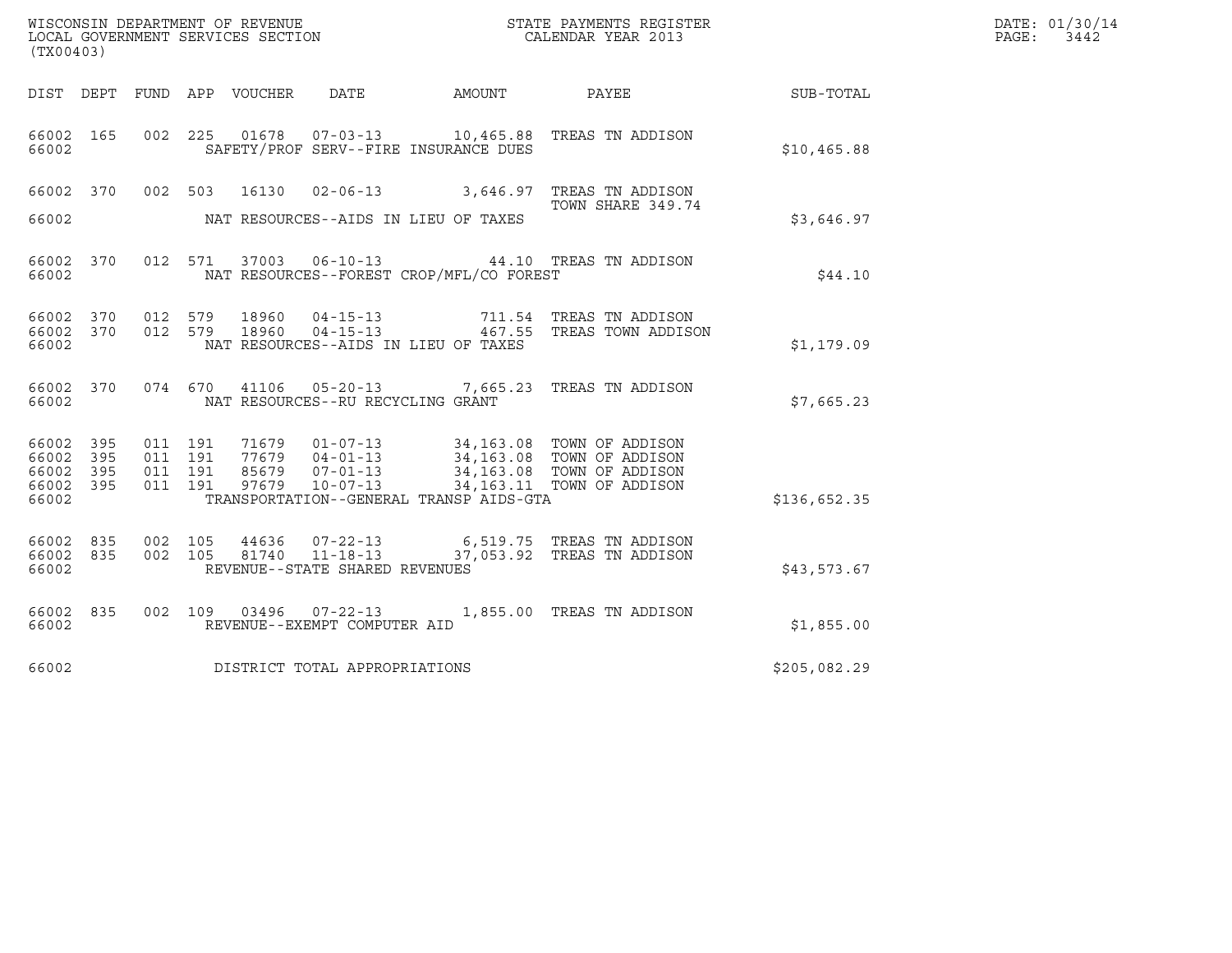| WISCONSIN DEPARTMENT OF REVENUE   | STATE PAYMENTS REGISTER | DATE: 01/30/14 |
|-----------------------------------|-------------------------|----------------|
| LOCAL GOVERNMENT SERVICES SECTION | CALENDAR YEAR 2013      | PAGE:<br>3443  |

| (TX00403)                                                                                                                                                                                                                                                                                                                                                               |              | DATE: 01/30/14<br>PAGE:<br>3443 |
|-------------------------------------------------------------------------------------------------------------------------------------------------------------------------------------------------------------------------------------------------------------------------------------------------------------------------------------------------------------------------|--------------|---------------------------------|
|                                                                                                                                                                                                                                                                                                                                                                         |              |                                 |
| 66004 165 002 225 01679 07-03-13 10,054.23 TREAS TN BARTON<br>66004 SAFETY/PROF SERV--FIRE INSURANCE DUES                                                                                                                                                                                                                                                               | \$10,054.23  |                                 |
| 66004 370 002 503 16131 02-06-13 2,878.04 TREAS TN BARTON<br>66004 370 002 503 16131 02-06-13 4,977.06 TREAS TN BARTON<br>TOWN SHARE 818.74                                                                                                                                                                                                                             |              |                                 |
| 66004 NAT RESOURCES--AIDS IN LIEU OF TAXES                                                                                                                                                                                                                                                                                                                              | \$7,855.10   |                                 |
| 66004 370 012 571 37004 06-10-13 88.81 TREAS TN BARTON<br>66004 NAT RESOURCES--FOREST CROP/MFL/CO FOREST                                                                                                                                                                                                                                                                | \$88.81      |                                 |
| 66004 370 012 579 18961 04-15-13 12.64 TREAS TOWN BARTON<br>66004 MAT RESOURCES--AIDS IN LIEU OF TAXES                                                                                                                                                                                                                                                                  | \$12.64      |                                 |
| 66004 370 074 670 41107 05-20-13 2,996.23 TREAS TN BARTON<br>66004 MAT RESOURCES--RU RECYCLING GRANT                                                                                                                                                                                                                                                                    | \$2,996.23   |                                 |
| $\begin{array}{cccccc} 011 & 191 & 71680 & 01-07-13 & 24,488.39 & \text{TOWN OF BARTON} \\ 011 & 191 & 77680 & 04-01-13 & 24,488.39 & \text{TOWN OF BARTON} \\ 011 & 191 & 85680 & 07-01-13 & 24,488.39 & \text{TOWN OF BARTON} \\ 011 & 191 & 97680 & 10-07-13 & 24,488.42 & \text{TOWN OF BARTON} \\ \end{array}$<br>66004 395<br>66004 395<br>66004 395<br>66004 395 | \$97,953.59  |                                 |
| TRANSPORTATION--GENERAL TRANSP AIDS-GTA<br>66004                                                                                                                                                                                                                                                                                                                        |              |                                 |
| $\begin{array}{cccccc} 66\,004 & 83\,5 & 002 & 105 & 44\,637 & 07-22-13 & 5,73\,6.17 & \text{TREAS TN BARTON} \\ 66\,004 & 83\,5 & 002 & 105 & 81741 & 11-18-13 & 36,581.41 & \text{TREAS TN BARTON} \end{array}$<br>66004 REVENUE--STATE SHARED REVENUES                                                                                                               | \$42,317.58  |                                 |
| 66004 835 002 109 03497 07-22-13 911.00 TREAS TN BARTON<br>66004 6600<br>REVENUE--EXEMPT COMPUTER AID                                                                                                                                                                                                                                                                   | \$911.00     |                                 |
| 66004 835 021 363 35917 03-25-13 1,427.58 TREAS TN BARTON<br>66004 6600<br>REVENUE--LOTTERY CREDIT -                                                                                                                                                                                                                                                                    | \$1,427.58   |                                 |
| 66004 DISTRICT TOTAL APPROPRIATIONS                                                                                                                                                                                                                                                                                                                                     | \$163,616.76 |                                 |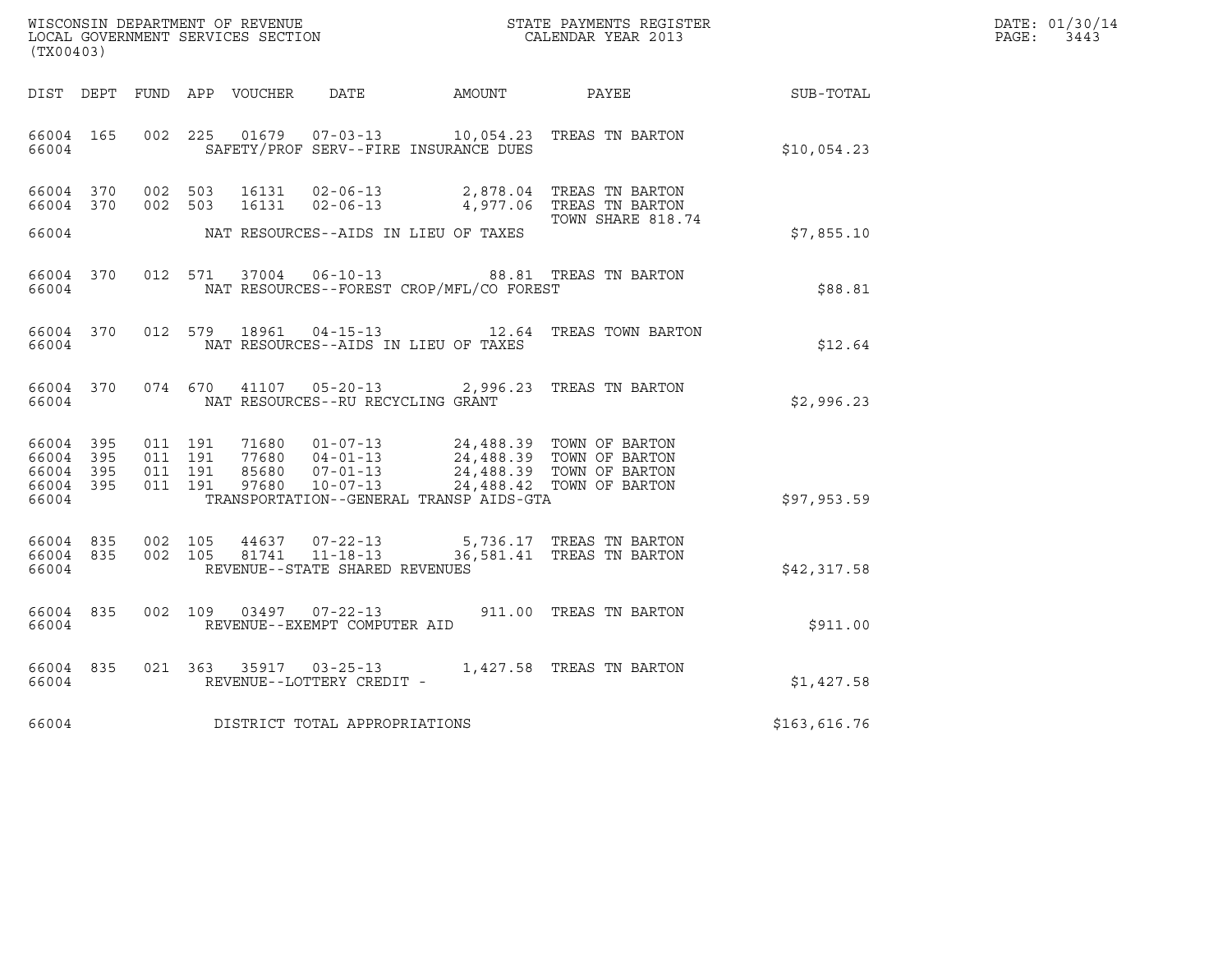| WISCONSIN DEPARTMENT OF REVENUE   | STATE PAYMENTS REGISTER | DATE: 01/30/14            |
|-----------------------------------|-------------------------|---------------------------|
| LOCAL GOVERNMENT SERVICES SECTION | CALENDAR YEAR 2013      | $\mathtt{PAGE}$ :<br>3444 |

| (TX00403)                                                 |  |  |                                      |                                                                                                                                                                                                                                             |                                                                                                 |                                                             | DATE: 01/30/14<br>$\mathtt{PAGE:}$<br>3444 |
|-----------------------------------------------------------|--|--|--------------------------------------|---------------------------------------------------------------------------------------------------------------------------------------------------------------------------------------------------------------------------------------------|-------------------------------------------------------------------------------------------------|-------------------------------------------------------------|--------------------------------------------|
|                                                           |  |  |                                      |                                                                                                                                                                                                                                             |                                                                                                 | DIST DEPT FUND APP VOUCHER DATE AMOUNT PAYEE PATE SUB-TOTAL |                                            |
| 66006 165<br>66006                                        |  |  |                                      | SAFETY/PROF SERV--FIRE INSURANCE DUES                                                                                                                                                                                                       | 002 225 01680 07-03-13 15,747.83 TREAS TN ERIN                                                  | \$15,747.83                                                 |                                            |
| 66006 370<br>66006 370                                    |  |  |                                      | 002 503 16132 02-06-13 21,053.95 TREAS TN ERIN                                                                                                                                                                                              | 002 503 16132 02-06-13 23,293.32 TREAS TN ERIN<br>TOWN SHARE 4687.88                            |                                                             |                                            |
| 66006                                                     |  |  |                                      | NAT RESOURCES--AIDS IN LIEU OF TAXES                                                                                                                                                                                                        |                                                                                                 | \$44,347.27                                                 |                                            |
| 66006 370<br>66006                                        |  |  |                                      | NAT RESOURCES--FOREST CROP/MFL/CO FOREST                                                                                                                                                                                                    | 012 571 37005 06-10-13 263.85 TREAS TN ERIN                                                     | \$263.85                                                    |                                            |
| 66006 370<br>66006                                        |  |  | NAT RESOURCES--AIDS IN LIEU OF TAXES |                                                                                                                                                                                                                                             | 012 579 18962 04-15-13 3,196.99 TREAS TN ERIN                                                   | \$3,196.99                                                  |                                            |
| 66006 370<br>66006                                        |  |  | NAT RESOURCES--RU RECYCLING GRANT    |                                                                                                                                                                                                                                             | 074 670 41108 05-20-13 6,811.42 TREAS TN ERIN                                                   | \$6,811.42                                                  |                                            |
| 66006 395<br>66006 395<br>66006 395<br>66006 395<br>66006 |  |  |                                      | 011 191 71681 01-07-13 30,008.47 TOWN OF ERIN<br>011 191 77681 04-01-13 30,008.47 TOWN OF ERIN<br>011 191 85681 07-01-13 30,008.47 TOWN OF ERIN<br>011 191 97681 10-07-13 30,008.49 TOWN OF ERIN<br>TRANSPORTATION--GENERAL TRANSP AIDS-GTA |                                                                                                 | \$120,033.90                                                |                                            |
| 66006 835<br>66006 835<br>66006                           |  |  | REVENUE--STATE SHARED REVENUES       |                                                                                                                                                                                                                                             | 002 105 44638 07-22-13 6,745.88 TREAS TN ERIN<br>002 105 81742 11-18-13 37,264.88 TREAS TN ERIN | \$44,010.76                                                 |                                            |
| 66006 835<br>66006                                        |  |  | REVENUE--EXEMPT COMPUTER AID         |                                                                                                                                                                                                                                             | 002 109 03498 07-22-13 111.00 TREAS TN ERIN                                                     | \$111.00                                                    |                                            |
| 66006 835<br>66006                                        |  |  |                                      | 002 501 00004 02-01-13 81.27 TREAS TN ERIN<br>DOA-PAYMENT FOR MUNICIPAL SERVICES AID                                                                                                                                                        |                                                                                                 | \$81.27                                                     |                                            |
|                                                           |  |  | 66006 DISTRICT TOTAL APPROPRIATIONS  |                                                                                                                                                                                                                                             | \$234,604.29                                                                                    |                                                             |                                            |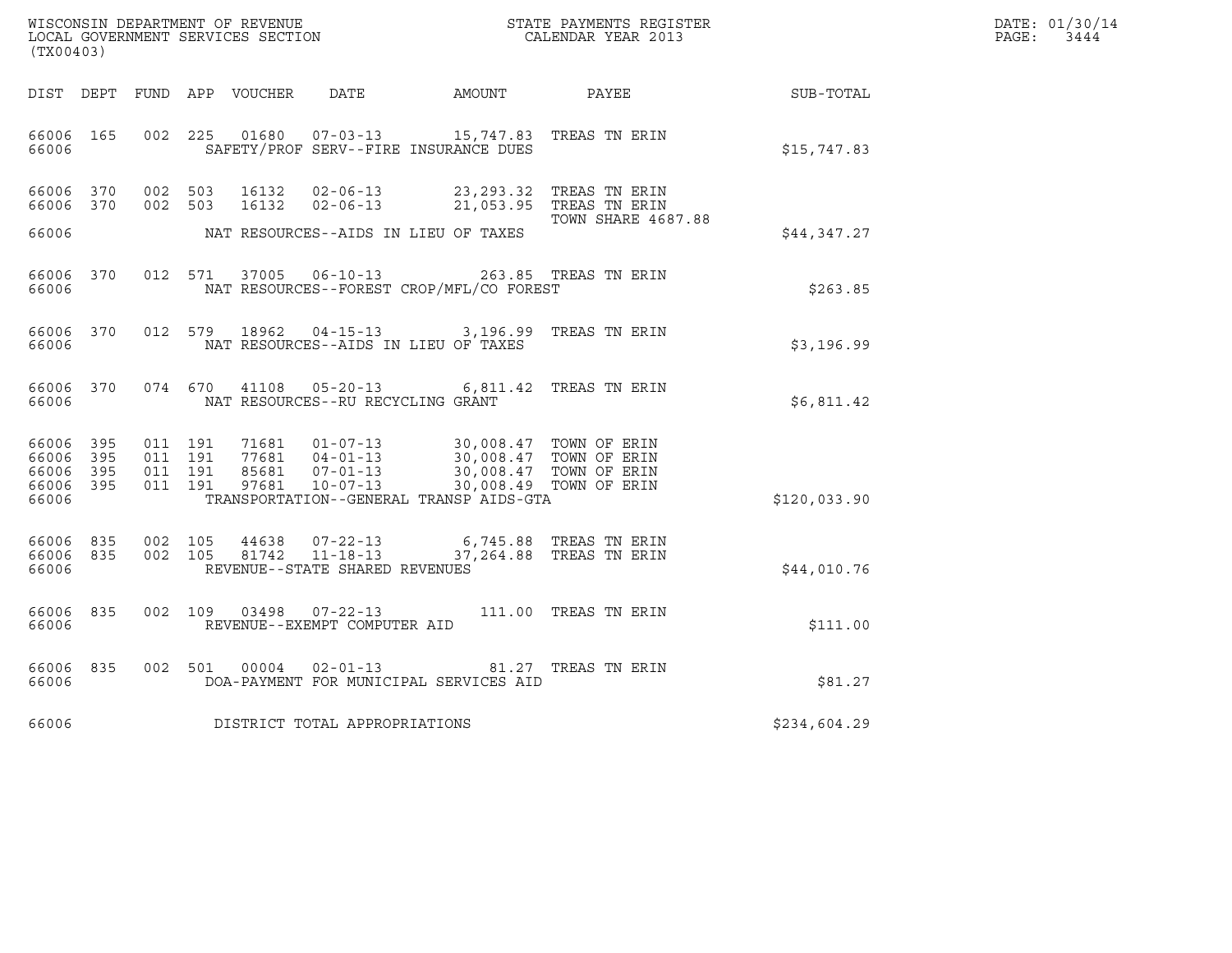| WISCONSIN DEPARTMENT OF REVENUE<br>LOCAL GOVERNMENT SERVICES SECTION<br>(TX00403) |                        |                               |         |       |                                                                    |                                          | STATE PAYMENTS REGISTER<br>CALENDAR YEAR 2013                                                                                                                                                                                                 |              | DATE: 01/30/14<br>PAGE:<br>3445 |
|-----------------------------------------------------------------------------------|------------------------|-------------------------------|---------|-------|--------------------------------------------------------------------|------------------------------------------|-----------------------------------------------------------------------------------------------------------------------------------------------------------------------------------------------------------------------------------------------|--------------|---------------------------------|
|                                                                                   |                        |                               |         |       |                                                                    |                                          | DIST DEPT FUND APP VOUCHER  DATE          AMOUNT          PAYEE                                                                                                                                                                               | SUB-TOTAL    |                                 |
| 66008 165<br>66008                                                                |                        | 002 225                       |         | 01681 |                                                                    | SAFETY/PROF SERV--FIRE INSURANCE DUES    | 07-03-13 12,806.51 TREAS TN FARMINGTON                                                                                                                                                                                                        | \$12,806.51  |                                 |
| 66008                                                                             | 66008 370              | 002 503                       |         | 16236 |                                                                    | NAT RESOURCES--AIDS IN LIEU OF TAXES     | 02-21-13 7,280.43 TREAS TN FARMINGTON<br>TOWN SHARE 496.93                                                                                                                                                                                    | \$7,280.43   |                                 |
| 66008                                                                             | 66008 370<br>66008 370 | 012 381                       | 012 381 |       | NAT RESOURCES--BOAT PATROL                                         |                                          | $\begin{tabular}{llllll} 00006 & 07-26-13 & .21 TREAS TN FARMINGTON \\ 00569 & 03-26-13 & 412.36 TREAS TN FARMINGTON \end{tabular}$                                                                                                           | \$412.57     |                                 |
| 66008 370<br>66008                                                                |                        | 66008 370 012 550             | 012 550 |       |                                                                    | NAT RESOURCES--BOATING ENFORCEMENT AIDS  |                                                                                                                                                                                                                                               | \$1,429.55   |                                 |
| 66008                                                                             | 66008 370              |                               | 012 571 |       |                                                                    | NAT RESOURCES--FOREST CROP/MFL/CO FOREST | 37006  06-10-13  109.84  TREAS TN FARMINGTON                                                                                                                                                                                                  | \$109.84     |                                 |
| 66008                                                                             | 66008 370              |                               |         |       | NAT RESOURCES--RU RECYCLING GRANT                                  |                                          | 074 670 41109 05-20-13 6,340.17 TREAS TN FARMINGTON                                                                                                                                                                                           | \$6,340.17   |                                 |
| 66008 395<br>66008<br>66008<br>66008<br>66008                                     | 395<br>395<br>395      | 011 191<br>011 191<br>011 191 | 011 191 | 71682 |                                                                    | TRANSPORTATION--GENERAL TRANSP AIDS-GTA  | 01-07-13 34,464.76 TOWN OF FARMINGTON<br>04-01-13 34,464.76 TOWN OF FARMINGTON<br>77682   04-01-13   34,464.76   TOWN OF FARMINGTON<br>85682   07-01-13   34,464.76   TOWN OF FARMINGTON<br>97682   10-07-13   34,464.76   TOWN OF FARMINGTON | \$137,859.04 |                                 |
| 66008 835<br>66008                                                                | 66008 835              | 002 105<br>002 105            |         |       | 44639 07-22-13<br>81743 11-18-13<br>REVENUE--STATE SHARED REVENUES |                                          | 5,799.26 TREAS TN FARMINGTON<br>32,862.45 TREAS TN FARMINGTON                                                                                                                                                                                 | \$38,661.71  |                                 |
| 66008 835<br>66008                                                                |                        |                               |         |       | REVENUE--EXEMPT COMPUTER AID                                       |                                          | 002 109 03499 07-22-13 113.00 TREAS TN FARMINGTON                                                                                                                                                                                             | \$113.00     |                                 |
| 66008                                                                             |                        |                               |         |       | DISTRICT TOTAL APPROPRIATIONS                                      |                                          |                                                                                                                                                                                                                                               | \$205,012.82 |                                 |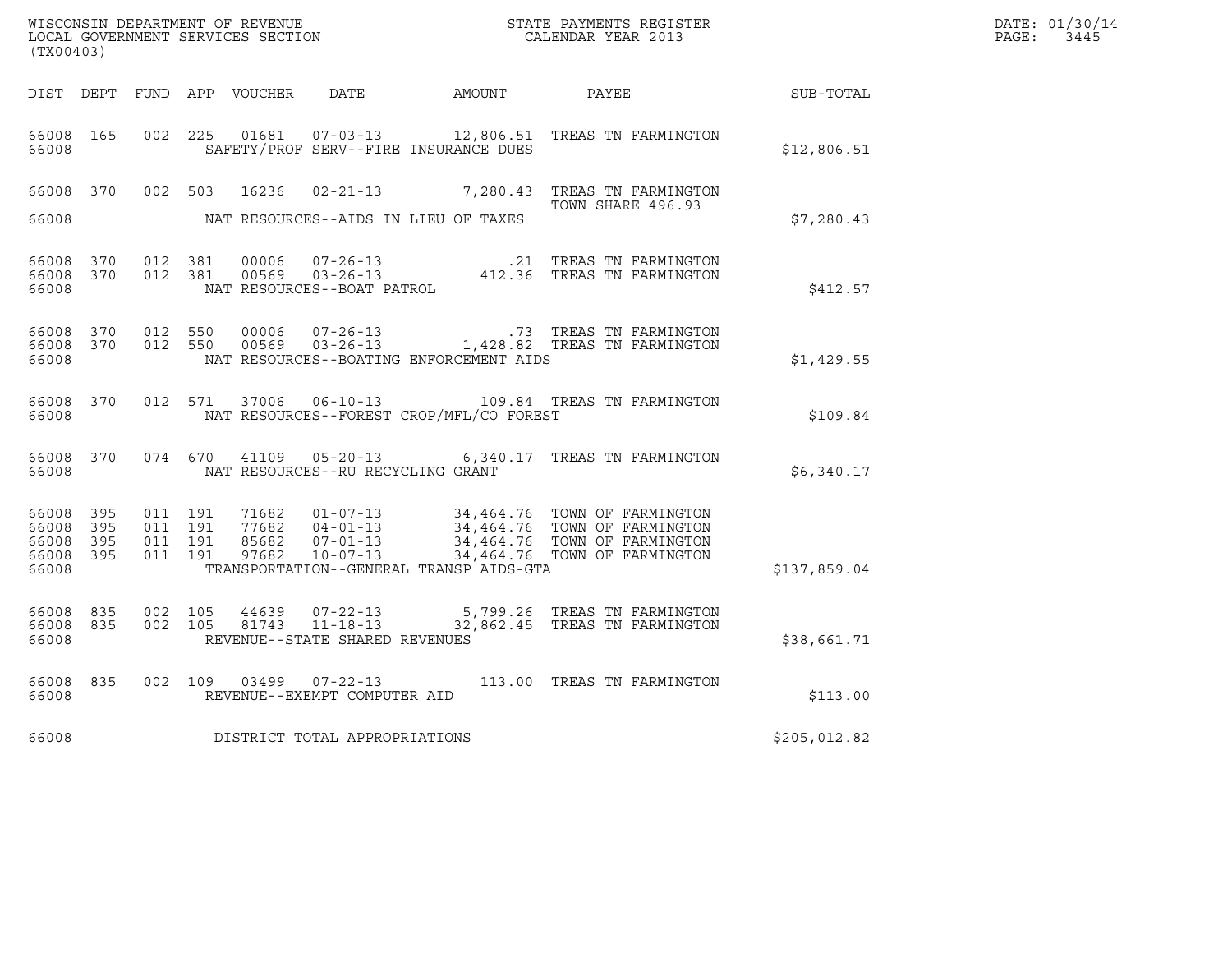| WISCONSIN DEPARTMENT OF REVENUE<br>LOCAL GOVERNMENT SERVICES SECTION<br>(TX00403)                                   | STATE PAYMENTS REGISTER<br>CALENDAR YEAR 2013 | DATE: 01/30/14<br>PAGE:<br>3446 |
|---------------------------------------------------------------------------------------------------------------------|-----------------------------------------------|---------------------------------|
| $n + \alpha m$ $n + \beta m$<br>$\sim$ $\sim$ $\sim$ $\sim$<br>570777777<br>T T T T T T<br>$\overline{\phantom{a}}$ | 5.5627777<br>$\mathbf{r}$                     | $ATID$ $MOMT$                   |

| (TX00403)                                                             |                          |                          |                |                                                                                                                 |                                              |                                                                                      |             |
|-----------------------------------------------------------------------|--------------------------|--------------------------|----------------|-----------------------------------------------------------------------------------------------------------------|----------------------------------------------|--------------------------------------------------------------------------------------|-------------|
| DIST<br>DEPT                                                          | <b>FUND</b>              | APP                      | <b>VOUCHER</b> | DATE                                                                                                            | AMOUNT                                       | PAYEE                                                                                | SUB-TOTAL   |
| 66010<br>165<br>66010                                                 | 002                      | 225                      | 01682          | $07 - 03 - 13$ 764.88<br>SAFETY/PROF SERV--FIRE INSURANCE DUES                                                  |                                              | TREAS TN GERMANTOWN                                                                  | \$764.88    |
| 66010<br>370<br>66010                                                 | 074                      | 670                      | 41110          | $05 - 20 - 13$<br>NAT RESOURCES--RU RECYCLING GRANT                                                             | 395.22                                       | TREAS TN GERMANTOWN                                                                  | \$395.22    |
| 66010<br>395<br>395<br>66010<br>66010<br>395<br>66010<br>395<br>66010 | 011<br>011<br>011<br>011 | 191<br>191<br>191<br>191 | 71683<br>97683 | $01 - 07 - 13$<br>77683 04-01-13<br>85683 07-01-13<br>$10 - 07 - 13$<br>TRANSPORTATION--GENERAL TRANSP AIDS-GTA | 2,360.45<br>2,360.45<br>2,360.45<br>2,360.47 | TOWN OF GERMANTOWN<br>TOWN OF GERMANTOWN<br>TOWN OF GERMANTOWN<br>TOWN OF GERMANTOWN | \$9,441.82  |
| 66010<br>835<br>66010<br>835<br>66010                                 | 002<br>002               | 105<br>105               | 44640<br>81744 | 07-22-13<br>$11 - 18 - 13$<br>REVENUE--STATE SHARED REVENUES                                                    | 2,075.47<br>11,762.80                        | TREAS TN GERMANTOWN<br>TREAS TN GERMANTOWN                                           | \$13,838.27 |
| 835<br>66010<br>66010                                                 | 002                      | 109                      | 03500          | $07 - 22 - 13$<br>REVENUE--EXEMPT COMPUTER AID                                                                  | 81.00                                        | TREAS TN GERMANTOWN                                                                  | \$81.00     |
| 66010                                                                 |                          |                          |                | DISTRICT TOTAL APPROPRIATIONS                                                                                   |                                              |                                                                                      | \$24,521.19 |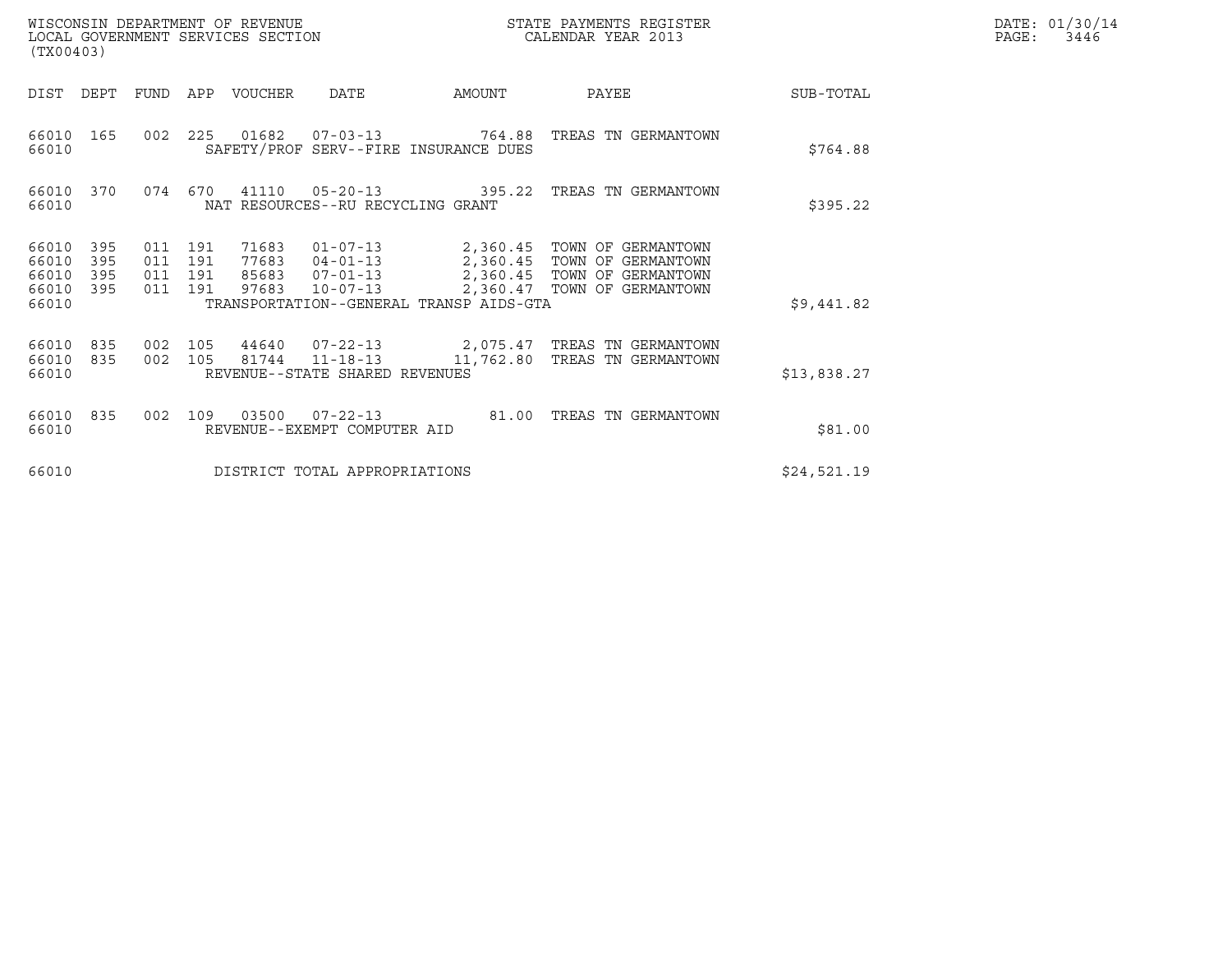| WISCONSIN DEPARTMENT OF REVENUE   | STATE PAYMENTS REGISTER | DATE: 01/30/14 |
|-----------------------------------|-------------------------|----------------|
| LOCAL GOVERNMENT SERVICES SECTION | CALENDAR YEAR 2013      | PAGE:<br>3447  |

| WISCONSIN DEPARTMENT OF REVENUE<br>LOCAL GOVERNMENT SERVICES SECTION<br>CALENDAR YEAR 2013<br>(TX00403)                                                                                                                                              |                                                                                                                                                                                                                  |              | DATE: 01/30/14<br>PAGE: 3447 |
|------------------------------------------------------------------------------------------------------------------------------------------------------------------------------------------------------------------------------------------------------|------------------------------------------------------------------------------------------------------------------------------------------------------------------------------------------------------------------|--------------|------------------------------|
| DIST DEPT FUND APP VOUCHER DATE AMOUNT PAYEE PATE SUB-TOTAL                                                                                                                                                                                          |                                                                                                                                                                                                                  |              |                              |
| 66012 165 002 225 01683 07-03-13 10,682.23 TREAS TN HARTFORD<br>66012 SAFETY/PROF SERV--FIRE INSURANCE DUES                                                                                                                                          |                                                                                                                                                                                                                  | \$10,682.23  |                              |
| 66012 370 002 503 16133 02-06-13 156.62 TREAS TN HARTFORD<br>66012 370 002 503 16133 02-06-13 9,695.54 TREAS TN HARTFORD<br>66012 NAT RESOURCES--AIDS IN LIEU OF TAXES                                                                               |                                                                                                                                                                                                                  | \$9,852.16   |                              |
| $\begin{array}{cccc} 66012 & 370 & 012 & 381 & 00006 & 07-26-13 & 2.13 & \text{TREAS TN HARTFORD} \\ 66012 & 370 & 012 & 381 & 00572 & 03-26-13 & 4,133.96 & \text{TREAS TN HARTFORD} \end{array}$<br>66012 NAT RESOURCES--BOAT PATROL               |                                                                                                                                                                                                                  | \$4,136.09   |                              |
| $\begin{array}{cccc} 66012 & 370 & 012 & 550 & 00006 & 07-26-13 & 7.38 & \text{TREAS TN HARTFORD} \\ 66012 & 370 & 012 & 550 & 00572 & 03-26-13 & 14,324.19 & \text{TREAS TN HARTFORD} \end{array}$<br>66012 MAT RESOURCES--BOATING ENFORCEMENT AIDS |                                                                                                                                                                                                                  | \$14,331.57  |                              |
| 66012 370 012 571 37007 06-10-13 26.98 TREAS TN HARTFORD<br>66012 NAT RESOURCES--FOREST CROP/MFL/CO FOREST                                                                                                                                           |                                                                                                                                                                                                                  | \$26.98      |                              |
| 66012 370 012 579 18963 04-15-13 105.97 TREAS TN HARTFORD<br>66012 370 012 579 18963 04-15-13 545.52 TREAS TOWN HARTFORD<br>66012 MAT RESOURCES--AIDS IN LIEU OF TAXES                                                                               |                                                                                                                                                                                                                  | \$651.49     |                              |
| 66012 370 074 670 41111 05-20-13 4,469.40 TREAS TN HARTFORD                                                                                                                                                                                          |                                                                                                                                                                                                                  | \$4,469.40   |                              |
| 66012 395<br>66012 395<br>66012 395<br>66012 395<br>TRANSPORTATION--GENERAL TRANSP AIDS-GTA<br>66012                                                                                                                                                 | 011 191 71684 01-07-13 25,922.66 TOWN OF HARTFORD<br>011 191 77684 04-01-13 25,922.66 TOWN OF HARTFORD<br>011 191 85684 07-01-13 25,922.66 TOWN OF HARTFORD<br>011 191 97684 10-07-13 25,922.68 TOWN OF HARTFORD | \$103,690.66 |                              |
| 66012 395<br>011 278<br>TRANSPORTATION--LRIP/TRIP/MSIP GRANTS<br>66012                                                                                                                                                                               | 98325 12-30-13 14,295.15 TREAS TN HARTFORD                                                                                                                                                                       | \$14, 295.15 |                              |
| 66012 455<br>002 231<br>00068<br>$11 - 01 - 13$<br>002 231<br>66012 455<br>00314<br>02-08-13<br>002 231<br>00795<br>$06 - 26 - 13$<br>66012 455<br>66012<br>JUSTICE--LAW ENFORCEMENT TRAINING                                                        | 160.00<br>TREAS TN HARTFORD<br>160.00<br>TREAS TN HARTFORD<br>435.00<br>TREAS TN HARTFORD                                                                                                                        | \$755.00     |                              |
| 66012 835<br>002 105<br>44641<br>$07 - 22 - 13$<br>66012 835<br>002 105<br>81745<br>66012<br>REVENUE--STATE SHARED REVENUES                                                                                                                          | 8,016.21 TREAS TN HARTFORD<br>11-18-13 49,263.43 TREAS TN HARTFORD                                                                                                                                               | \$57,279.64  |                              |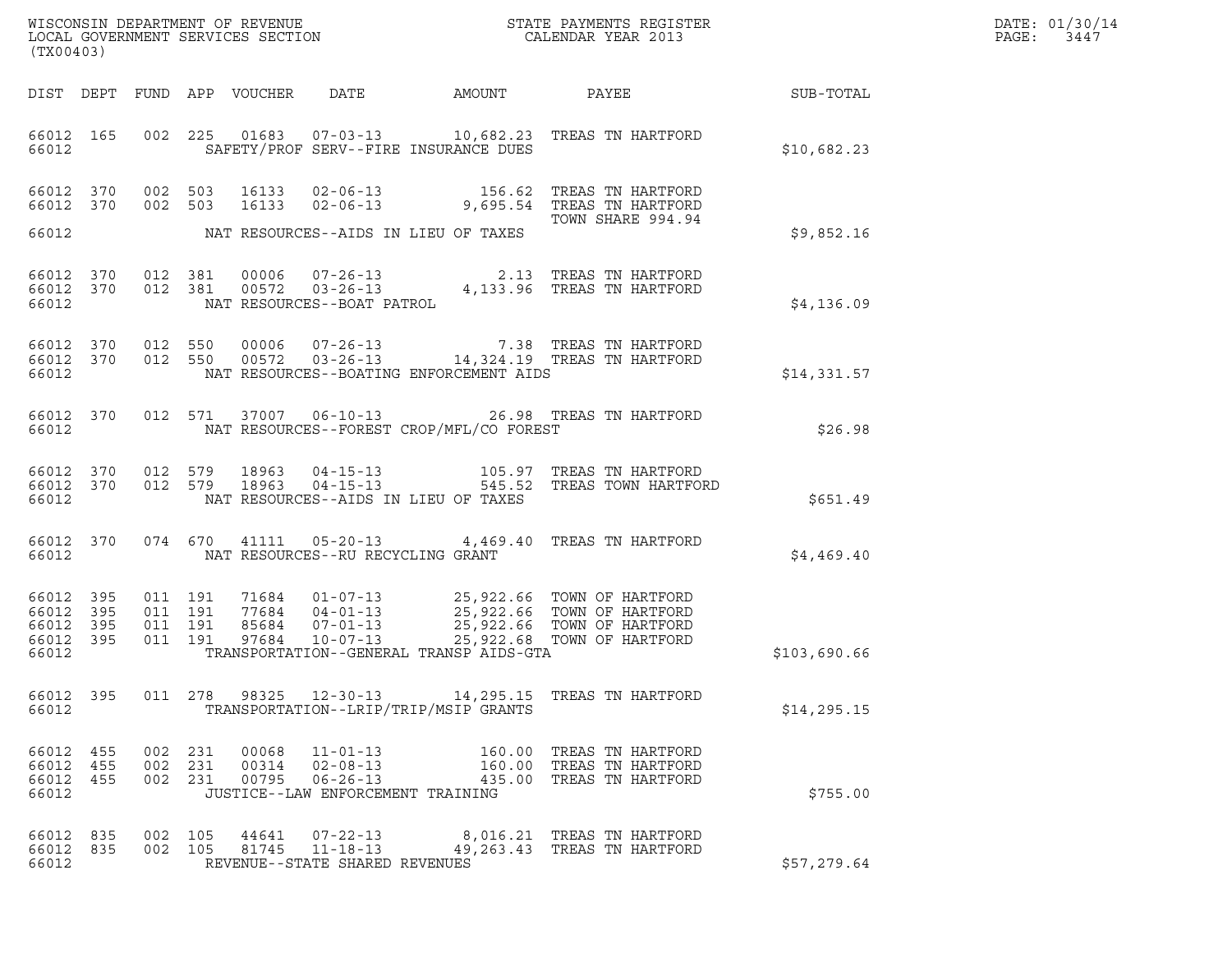| WISCONSIN DEPARTMENT OF REVENUE<br>LOCAL GOVERNMENT SERVICES SECTION<br>(TX00403) |      |     |                      |                                                |                                      | STATE PAYMENTS REGISTER<br>CALENDAR YEAR 2013 |              | DATE: 01/30/14<br>PAGE:<br>3448 |
|-----------------------------------------------------------------------------------|------|-----|----------------------|------------------------------------------------|--------------------------------------|-----------------------------------------------|--------------|---------------------------------|
| DIST<br>DEPT                                                                      | FUND | APP | VOUCHER              | DATE                                           | AMOUNT                               | PAYEE                                         | SUB-TOTAL    |                                 |
| 835<br>66012<br>66012                                                             | 002  | 109 | 03501                | $07 - 22 - 13$<br>REVENUE--EXEMPT COMPUTER AID | 734.00                               | TREAS TN HARTFORD                             | \$734.00     |                                 |
| 835<br>66012<br>66012                                                             | 002  | 501 | 00004<br>DOA-PAYMENT | $02 - 01 - 13$                                 | 338.08<br>FOR MUNICIPAL SERVICES AID | TREAS TN HARTFORD                             | \$338.08     |                                 |
| 66012<br>835<br>66012                                                             | 021  | 363 | CR135                | $03 - 26 - 13$<br>REVENUE--LOTTERY CREDIT -    | 1,520.30                             | TREAS TN HARTFORD                             | \$1,520.30   |                                 |
| 66012                                                                             |      |     |                      | DISTRICT TOTAL APPROPRIATIONS                  |                                      |                                               | \$222,762.75 |                                 |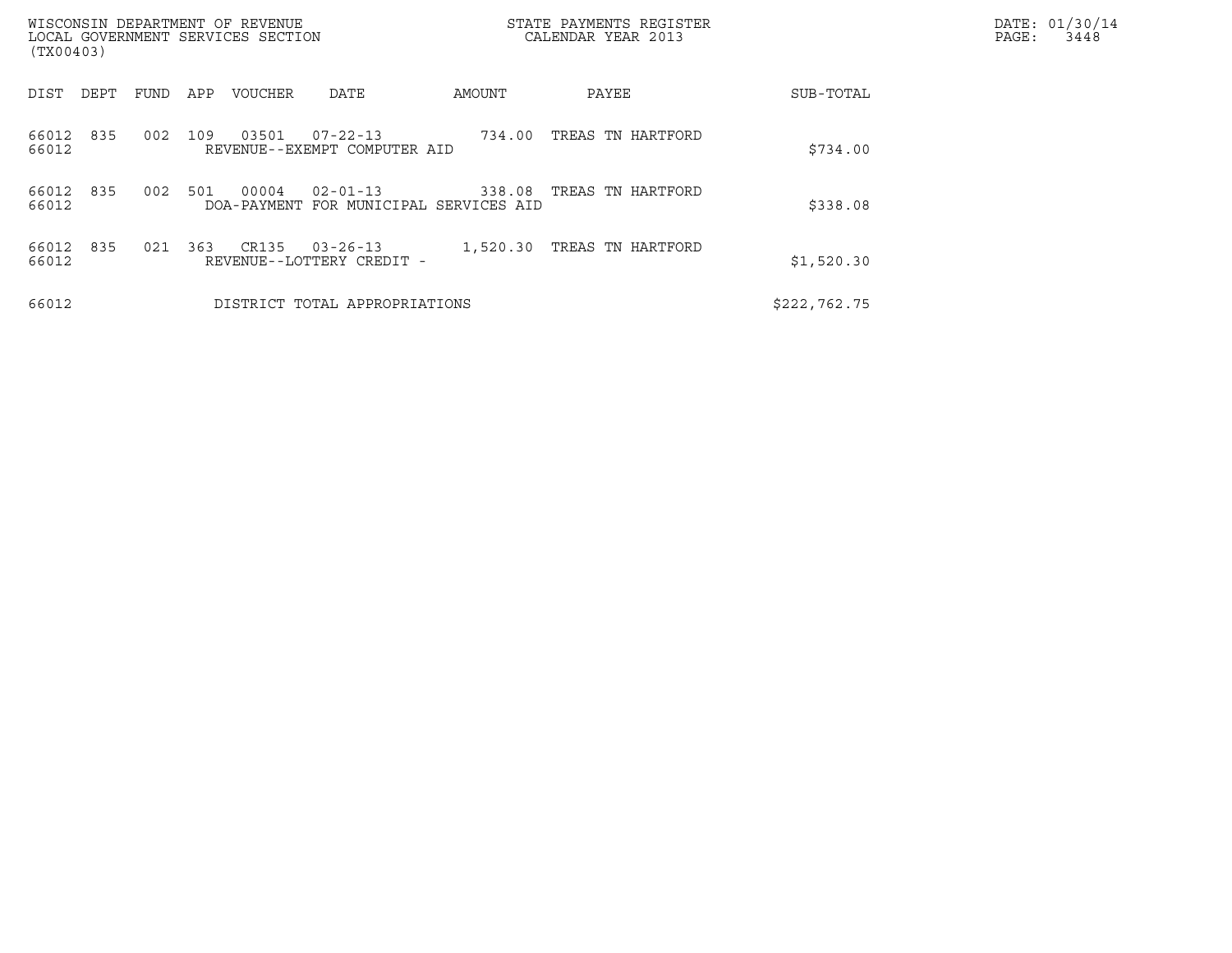| (TX00403)                                    |           |                               |         |  |                                         |                                          |                                                                                                                                                                                          |              | DATE: 01/30/14<br>PAGE: 3449 |
|----------------------------------------------|-----------|-------------------------------|---------|--|-----------------------------------------|------------------------------------------|------------------------------------------------------------------------------------------------------------------------------------------------------------------------------------------|--------------|------------------------------|
|                                              |           |                               |         |  |                                         |                                          | DIST DEPT FUND APP VOUCHER DATE AMOUNT PAYEE PAYES                                                                                                                                       |              |                              |
| 66014                                        |           |                               |         |  |                                         | SAFETY/PROF SERV--FIRE INSURANCE DUES    | 66014 165 002 225 01684 07-03-13 14,990.32 TREAS TN JACKSON                                                                                                                              | \$14,990.32  |                              |
|                                              |           |                               |         |  | 66014 SAFETY/PROF SERV--PECFA AIDS      |                                          | 66014 165 072 262 01005 03-21-13 5,298.30 TREAS TN JACKSON                                                                                                                               | \$5,298.30   |                              |
|                                              |           |                               |         |  |                                         |                                          | 66014 370 002 503 16134 02-06-13 3,581.21 TREAS TN JACKSON<br>66014 370 002 503 16134 02-06-13 26,370.71 TREAS TN JACKSON<br>TOWN SHARE 4227.03                                          |              |                              |
|                                              |           |                               |         |  |                                         |                                          |                                                                                                                                                                                          | \$29,951.92  |                              |
|                                              | 66014 700 |                               |         |  |                                         | NAT RESOURCES--FOREST CROP/MFL/CO FOREST | 66014 370 012 571 37008 06-10-13 47.92 TREAS TN JACKSON                                                                                                                                  | \$47.92      |                              |
|                                              | 66014     |                               |         |  |                                         | NAT RESOURCES--AIDS IN LIEU OF TAXES     | 66014 370 012 579 18964 04-15-13 1,166.44 TREAS TN JACKSON 66014 370 012 579 18964 04-15-13 605.18 TREAS TOWN JACKSON                                                                    | \$1,771.62   |                              |
|                                              |           |                               |         |  | 66014 NAT RESOURCES--RU RECYCLING GRANT |                                          | 66014 370 074 670 41112 05-20-13 7,673.15 TREAS TN JACKSON                                                                                                                               | \$7,673.15   |                              |
| 66014 395<br>66014 395<br>66014 395<br>66014 | 66014 395 | 011 191<br>011 191<br>011 191 | 011 191 |  |                                         | TRANSPORTATION--GENERAL TRANSP AIDS-GTA  | 71685  01-07-13  31,500.96  TOWN OF JACKSON<br>77685  04-01-13  31,500.96  TOWN OF JACKSON<br>85685  07-01-13  31,500.96  TOWN OF JACKSON<br>97685  10-07-13  31,500.96  TOWN OF JACKSON | \$126,003.84 |                              |
| 66014                                        | 66014 835 | 66014 835 002 105             |         |  | REVENUE--STATE SHARED REVENUES          |                                          | 002   105   44642   07-22-13   7,831.26   TREAS TN JACKSON   002   105   81746   11-18-13   44,512.03   TREAS TN JACKSON                                                                 | \$52,343.29  |                              |
|                                              |           | 66014                         |         |  | REVENUE--EXEMPT COMPUTER AID            |                                          | 66014 835 002 109 03502 07-22-13 310.00 TREAS TN JACKSON                                                                                                                                 | \$310.00     |                              |
| 66014                                        |           |                               |         |  | DISTRICT TOTAL APPROPRIATIONS           |                                          |                                                                                                                                                                                          | \$238,390.36 |                              |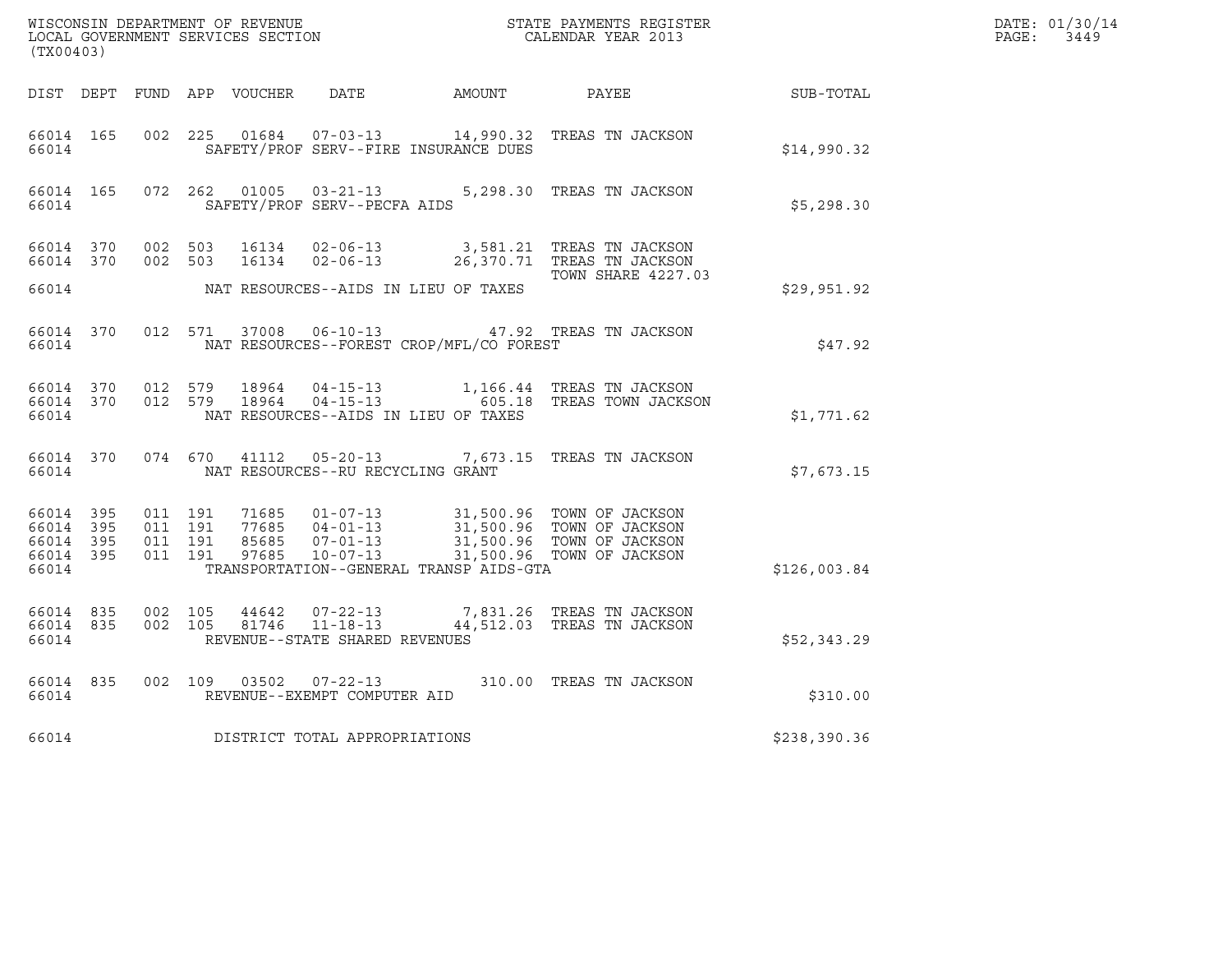| WISCONSIN DEPARTMENT OF REVENUE<br>LOCAL GOVERNMENT SERVICES SECTION<br>(TX00403) | STATE PAYMENTS REGISTER<br>CALENDAR YEAR 2013 | DATE: 01/30/14<br>PAGE:<br>3450 |
|-----------------------------------------------------------------------------------|-----------------------------------------------|---------------------------------|

| (TX00403)                                 |                                                      |                                                     |                                                                                                                 |                       |                                                                                                                      |              |  |
|-------------------------------------------|------------------------------------------------------|-----------------------------------------------------|-----------------------------------------------------------------------------------------------------------------|-----------------------|----------------------------------------------------------------------------------------------------------------------|--------------|--|
| DIST DEPT                                 | FUND APP                                             | VOUCHER                                             | DATE<br>AMOUNT                                                                                                  |                       | PAYEE                                                                                                                | SUB-TOTAL    |  |
| 66016<br>66016                            | 002<br>165                                           | 225<br>01685                                        | $07 - 03 - 13$ 3,900.68<br>SAFETY/PROF SERV--FIRE INSURANCE DUES                                                |                       | TREAS TN KEWASKUM                                                                                                    | \$3,900.68   |  |
| 66016<br>66016                            | 370<br>002<br>002<br>370                             | 503<br>16135<br>16135<br>503                        | $02 - 06 - 13$<br>$02 - 06 - 13$                                                                                | 4,017.18<br>26,780.50 | TREAS TN KEWASKUM<br>TREAS TN KEWASKUM<br>TOWN SHARE 4336.62                                                         |              |  |
| 66016                                     |                                                      |                                                     | NAT RESOURCES--AIDS IN LIEU OF TAXES                                                                            |                       |                                                                                                                      | \$30,797.68  |  |
| 66016<br>66016                            | 012<br>370                                           | 571<br>37009                                        | $06 - 10 - 13$<br>NAT RESOURCES--FOREST CROP/MFL/CO FOREST                                                      |                       | 54.19 TREAS TN KEWASKUM                                                                                              | \$54.19      |  |
| 66016<br>66016                            | 370<br>012                                           | 579<br>18965                                        | NAT RESOURCES--AIDS IN LIEU OF TAXES                                                                            |                       | 04-15-13 2,541.12 TREAS TN KEWASKUM                                                                                  | \$2,541.12   |  |
| 66016<br>66016                            | 370                                                  | 074 670<br>41113                                    | $05 - 20 - 13$<br>NAT RESOURCES--RU RECYCLING GRANT                                                             |                       | 6,767.82 TREAS TN KEWASKUM                                                                                           | \$6,767.82   |  |
| 66016<br>66016<br>66016<br>66016<br>66016 | 395<br>011<br>011<br>395<br>011<br>395<br>011<br>395 | 191<br>191<br>77686<br>191<br>85686<br>191<br>97686 | 71686 01-07-13<br>$04 - 01 - 13$<br>$07 - 01 - 13$<br>$10 - 07 - 13$<br>TRANSPORTATION--GENERAL TRANSP AIDS-GTA |                       | 20,137.96 TOWN OF KEWASKUM<br>20,137.96 TOWN OF KEWASKUM<br>20,137.96 TOWN OF KEWASKUM<br>20,137.97 TOWN OF KEWASKUM | \$80,551.85  |  |
| 66016<br>66016<br>66016                   | 002<br>835<br>835<br>002                             | 105<br>44643<br>105<br>81747                        | $07 - 22 - 13$<br>$11 - 18 - 13$<br>REVENUE--STATE SHARED REVENUES                                              | 20, 391.87            | 3,598.57 TREAS TN KEWASKUM<br>TREAS TN KEWASKUM                                                                      | \$23,990.44  |  |
| 66016<br>66016                            | 835<br>002                                           | 109<br>03503                                        | $07 - 22 - 13$<br>REVENUE--EXEMPT COMPUTER AID                                                                  |                       | 667.00 TREAS TN KEWASKUM                                                                                             | \$667.00     |  |
| 66016<br>66016                            | 002<br>835                                           | 501<br>00004                                        | $02 - 01 - 13$<br>DOA-PAYMENT FOR MUNICIPAL SERVICES AID                                                        | 91.35                 | TREAS TN KEWASKUM                                                                                                    | \$91.35      |  |
| 66016                                     |                                                      |                                                     | DISTRICT TOTAL APPROPRIATIONS                                                                                   |                       |                                                                                                                      | \$149,362.13 |  |
|                                           |                                                      |                                                     |                                                                                                                 |                       |                                                                                                                      |              |  |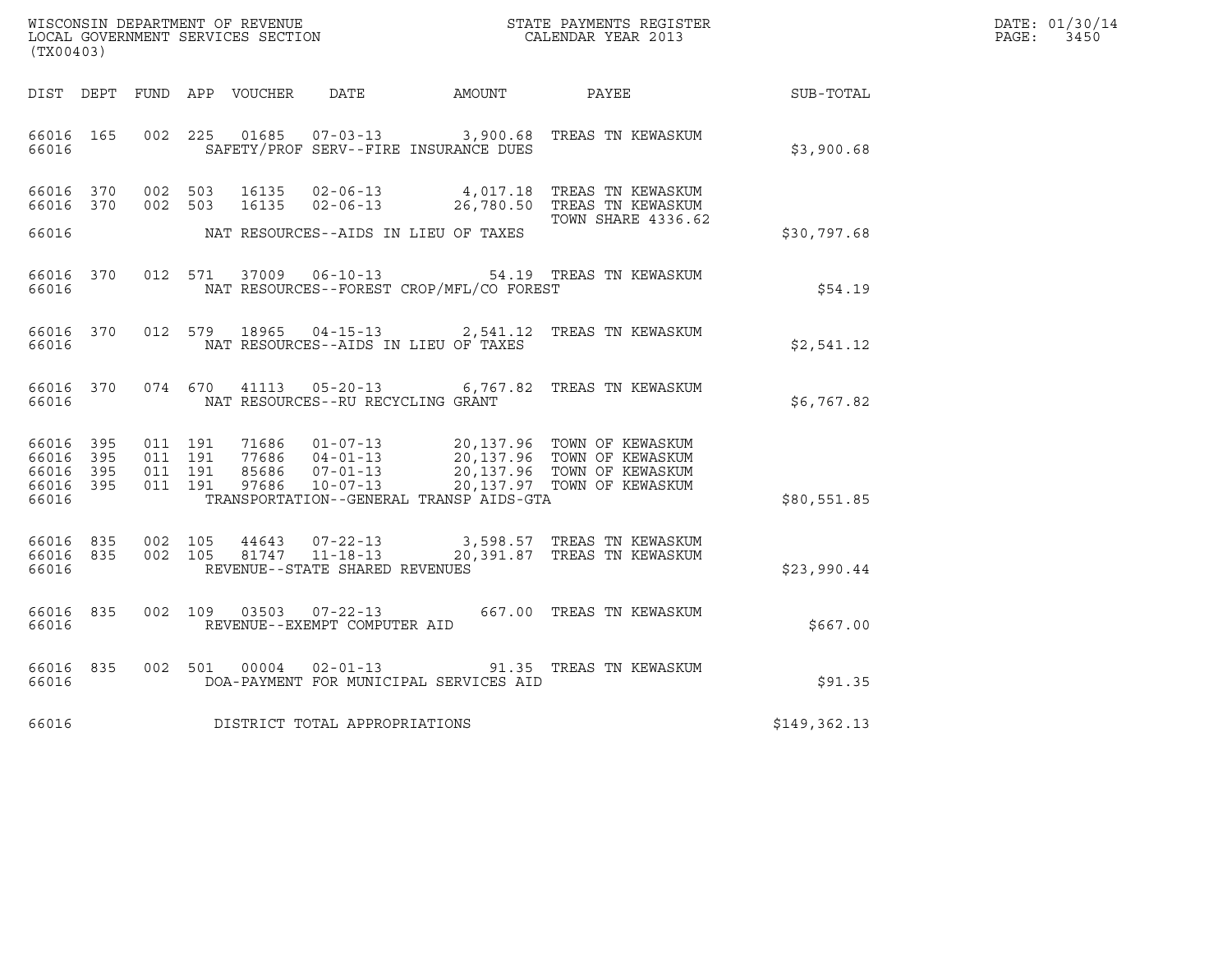| WISCONSIN DEPARTMENT OF REVENUE   | STATE PAYMENTS REGISTER | DATE: 01/30/14 |
|-----------------------------------|-------------------------|----------------|
| LOCAL GOVERNMENT SERVICES SECTION | CALENDAR YEAR 2013      | PAGE:<br>3451  |

|                                 | WISCONSIN DEPARTMENT OF REVENUE<br>LOCAL GOVERNMENT SERVICES SECTION<br>CALENDAR YEAR 2013<br>(TX00403) |  |  |  |                                     |                                                                                                                                                                     | $\mathbb{R}^n$                                       | DATE: 01/30/14<br>PAGE: 3451                                 |  |
|---------------------------------|---------------------------------------------------------------------------------------------------------|--|--|--|-------------------------------------|---------------------------------------------------------------------------------------------------------------------------------------------------------------------|------------------------------------------------------|--------------------------------------------------------------|--|
|                                 |                                                                                                         |  |  |  |                                     |                                                                                                                                                                     |                                                      | DIST DEPT FUND APP VOUCHER DATE AMOUNT PAYEE PAYER SUB-TOTAL |  |
|                                 |                                                                                                         |  |  |  |                                     | 66018 165 002 225 01686 07-03-13 16,199.56 TREAS TN POLK<br>66018 SAFETY/PROF SERV--FIRE INSURANCE DUES                                                             |                                                      | \$16, 199.56                                                 |  |
| 66018 370<br>66018 370          |                                                                                                         |  |  |  |                                     | 002 503 16136 02-06-13 87,326.05 TREAS TN POLK<br>002 503 16136 02-06-13 4,168.55 TREAS TN POLK                                                                     |                                                      |                                                              |  |
|                                 |                                                                                                         |  |  |  |                                     |                                                                                                                                                                     | <b>TOWN SHARE 3958.75</b>                            | \$91,494.60                                                  |  |
| 66018                           |                                                                                                         |  |  |  |                                     | NAT RESOURCES--FOREST CROP/MFL/CO FOREST                                                                                                                            | 66018 370 012 571 37010 06-10-13 66.49 TREAS TN POLK | \$66.49                                                      |  |
| 66018                           |                                                                                                         |  |  |  |                                     | 66018 370 074 670 41114 05-20-13 4,019.53 TREAS TN POLK<br>NAT RESOURCES--RU RECYCLING GRANT                                                                        |                                                      | \$4,019.53                                                   |  |
| 66018                           |                                                                                                         |  |  |  |                                     | 66018 370 074 673 41114 05-20-13 1,033.23 TREAS TN POLK<br>NAT RESOURCES--RU CONSOLIDATED GRANT                                                                     |                                                      | \$1,033.23                                                   |  |
| 66018 395<br>66018 395          |                                                                                                         |  |  |  |                                     |                                                                                                                                                                     |                                                      |                                                              |  |
| 66018 395<br>66018 395<br>66018 |                                                                                                         |  |  |  |                                     | TRANSPORTATION--GENERAL TRANSP AIDS-GTA                                                                                                                             |                                                      | \$122,701.32                                                 |  |
| 66018 835<br>66018 835<br>66018 |                                                                                                         |  |  |  | REVENUE--STATE SHARED REVENUES      | $\begin{array}{cccc} 002 & 105 & 44644 & 07-22-13 & 9,199.76 & \text{TREAS TN POLK} \\ 002 & 105 & 81748 & 11-18-13 & 52,403.68 & \text{TREAS TN POLK} \end{array}$ |                                                      | \$61,603.44                                                  |  |
| 66018 7                         |                                                                                                         |  |  |  | REVENUE--EXEMPT COMPUTER AID        | 66018 835 002 109 03504 07-22-13 244.00 TREAS TN POLK                                                                                                               |                                                      | \$244.00                                                     |  |
|                                 |                                                                                                         |  |  |  | 66018 DISTRICT TOTAL APPROPRIATIONS |                                                                                                                                                                     |                                                      | \$297, 362.17                                                |  |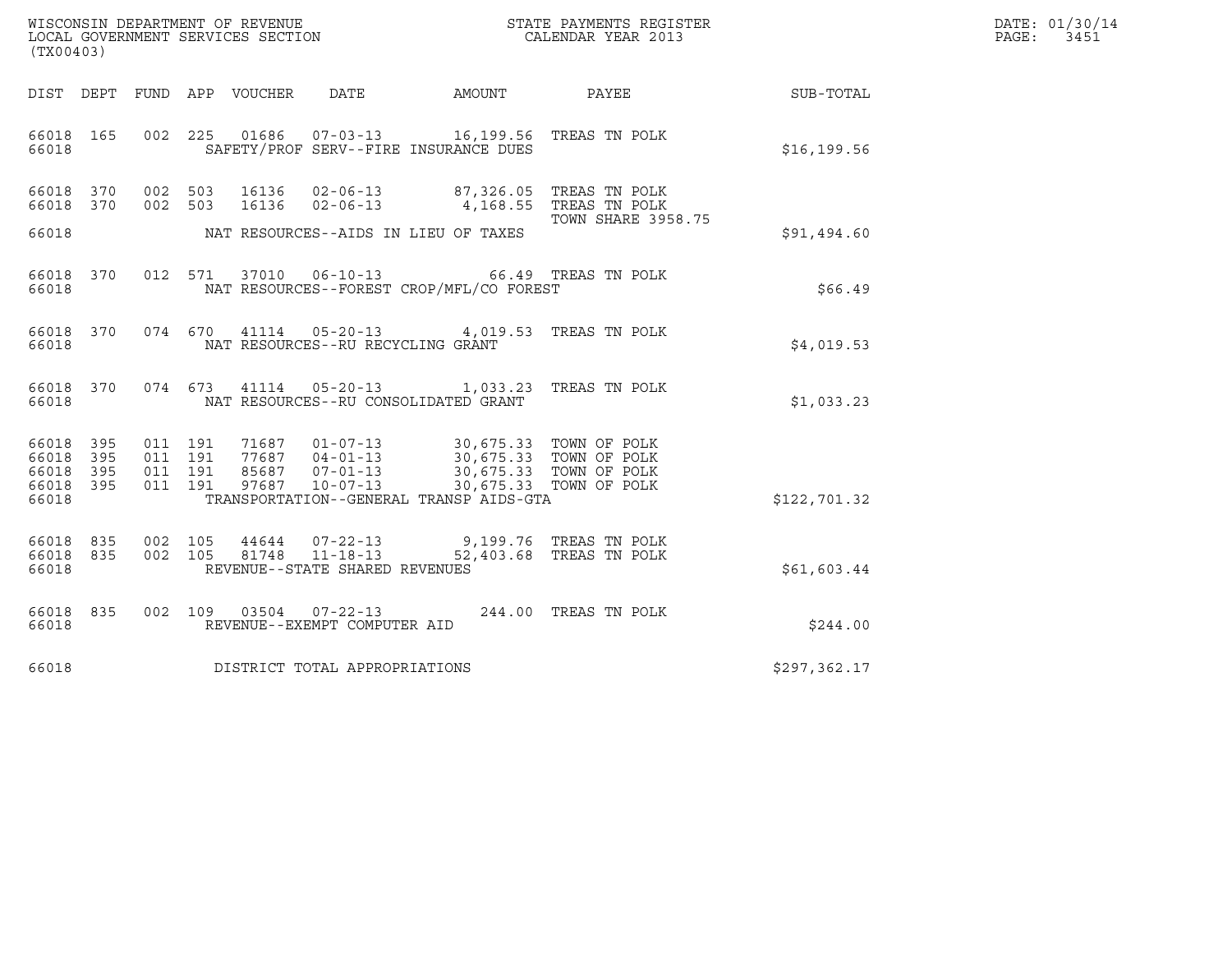| WISCONSIN DEPARTMENT OF REVENUE<br>LOCAL GOVERNMENT SERVICES SECTION<br>(TX00403) |            |            |                |                                                                       |                 | STATE PAYMENTS REGISTER<br>CALENDAR YEAR 2013 |            | DATE: 01/30/14<br>PAGE:<br>3452 |
|-----------------------------------------------------------------------------------|------------|------------|----------------|-----------------------------------------------------------------------|-----------------|-----------------------------------------------|------------|---------------------------------|
| DIST<br>DEPT                                                                      | FUND       | APP        | <b>VOUCHER</b> | DATE                                                                  | AMOUNT          | PAYEE                                         | SUB-TOTAL  |                                 |
| 66020<br>370<br>66020<br>370<br>66020                                             | 012<br>012 | 381<br>381 | 00006<br>00592 | $07 - 26 - 13$<br>$03 - 26 - 13$<br>NAT RESOURCES--BOAT PATROL        | .18<br>333.45   | TREAS TN RICHFIELD<br>TREAS TN RICHFIELD      | \$333.63   |                                 |
| 66020<br>370<br>66020<br>370<br>66020                                             | 012<br>012 | 550<br>550 | 00006<br>00592 | 07-26-13<br>$03 - 26 - 13$<br>NAT RESOURCES--BOATING ENFORCEMENT AIDS | .59<br>1,155.42 | TREAS TN RICHFIELD<br>TREAS TN RICHFIELD      | \$1,156.01 |                                 |
| 66020                                                                             |            |            |                | DISTRICT TOTAL APPROPRIATIONS                                         |                 |                                               | \$1,489.64 |                                 |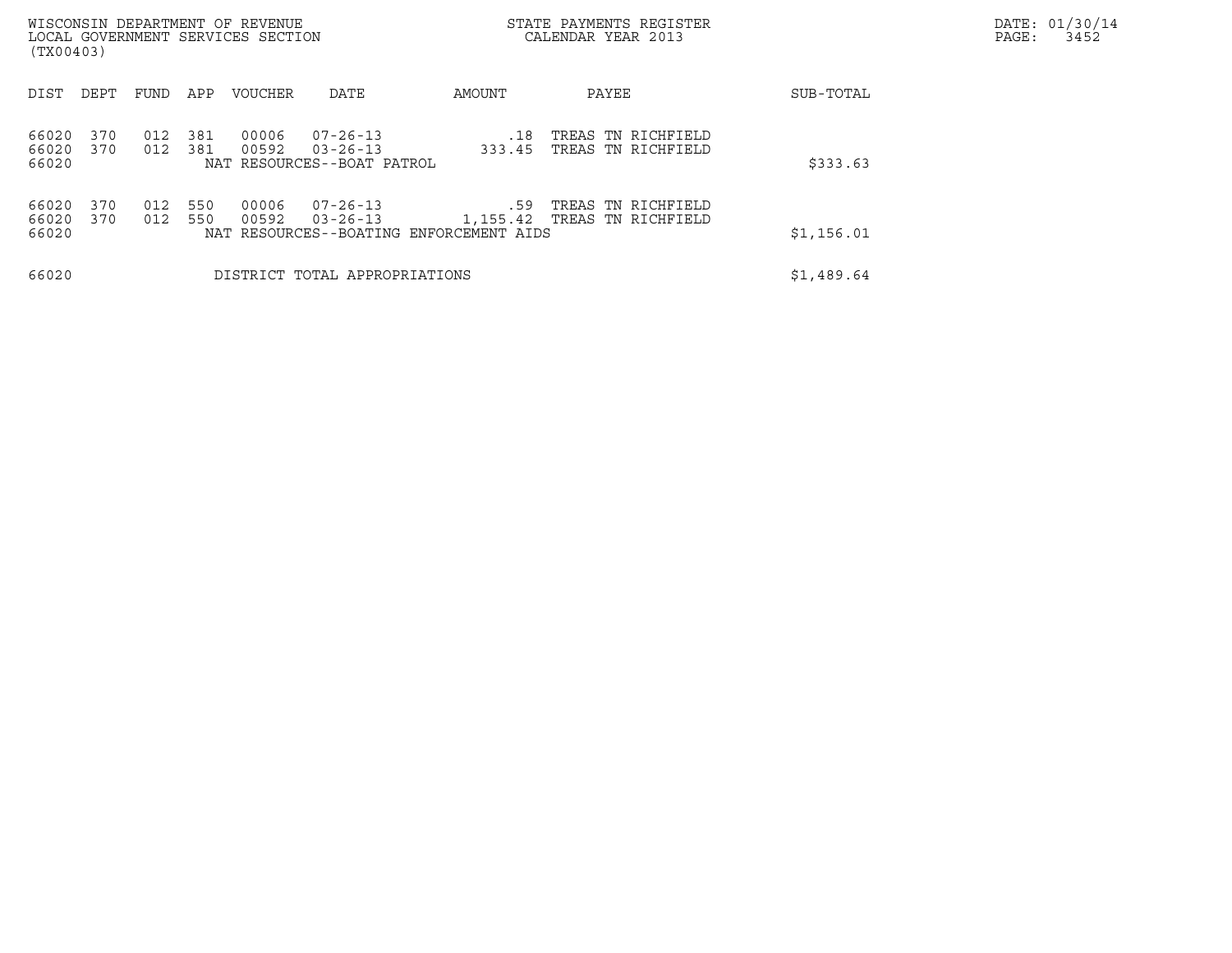| (TX00403)                                                                                                   | ${\tt WISCOONSIM} \begin{tabular}{lcccc} {\tt WISCO} & {\tt NEPARTMENT} & {\tt OF REVIEW} & {\tt MISCONSIMENTS} \begin{tabular}{lcccc} {\tt RECIS} \\ {\tt LOCALENDAR} & {\tt VERRIMENT} & {\tt SERVICES} & {\tt SECTION} \end{tabular} \end{tabular}$ | STATE PAYMENTS REGISTER    |              | DATE: 01/30/14<br>PAGE: 3453 |
|-------------------------------------------------------------------------------------------------------------|--------------------------------------------------------------------------------------------------------------------------------------------------------------------------------------------------------------------------------------------------------|----------------------------|--------------|------------------------------|
|                                                                                                             | AMOUNT<br>DIST DEPT FUND APP VOUCHER DATE                                                                                                                                                                                                              | PAYEE                      | SUB-TOTAL    |                              |
| 66022 165<br>66022                                                                                          | 002 225 01687 07-03-13 14,768.79 TREAS TN TRENTON<br>SAFETY/PROF SERV--FIRE INSURANCE DUES                                                                                                                                                             |                            | \$14,768.79  |                              |
| 66022 370<br>66022                                                                                          | 000 001 01DNR 03-13-13 76.50 TREAS TOWN TRENTON<br>NAT RESOURCES-SEVERANCE/YIELD/WITHDRAWAL                                                                                                                                                            |                            | \$76.50      |                              |
| 66022 370<br>66022                                                                                          | 012 571 37011 06-10-13 117.90 TREAS TN TRENTON<br>NAT RESOURCES--FOREST CROP/MFL/CO FOREST                                                                                                                                                             |                            | \$117.90     |                              |
| 66022 370<br>66022                                                                                          | 074 670 41116 05-20-13 15,710.63 TREAS TN TRENTON<br>NAT RESOURCES--RU RECYCLING GRANT                                                                                                                                                                 |                            | \$15,710.63  |                              |
| 66022 395<br>011 191<br>66022<br>395<br>011 191<br>395<br>011 191<br>66022<br>66022 395<br>011 191<br>66022 | 71688  01-07-13  34,872.28  TOWN OF TRENTON<br>77688  04-01-13  34,872.28  TOWN OF TRENTON<br>85688  07-01-13  34,872.28  TOWN OF TRENTON<br>97688  10-07-13  34,872.29  TOWN OF TRENTON<br>TRANSPORTATION--GENERAL TRANSP AIDS-GTA                    |                            | \$139,489.13 |                              |
| 66022 835<br>002 105<br>002 105<br>66022 835<br>66022                                                       | 44645 07-22-13 8,756.87 TREAS TN TRENTON<br>81749 11-18-13<br>REVENUE--STATE SHARED REVENUES                                                                                                                                                           | 50,029.96 TREAS TN TRENTON | \$58,786.83  |                              |
| 66022 835<br>66022                                                                                          | 002 109 03505 07-22-13 204.00 TREAS TN TRENTON<br>REVENUE--EXEMPT COMPUTER AID                                                                                                                                                                         |                            | \$204.00     |                              |
| 66022                                                                                                       | DISTRICT TOTAL APPROPRIATIONS                                                                                                                                                                                                                          |                            | \$229,153.78 |                              |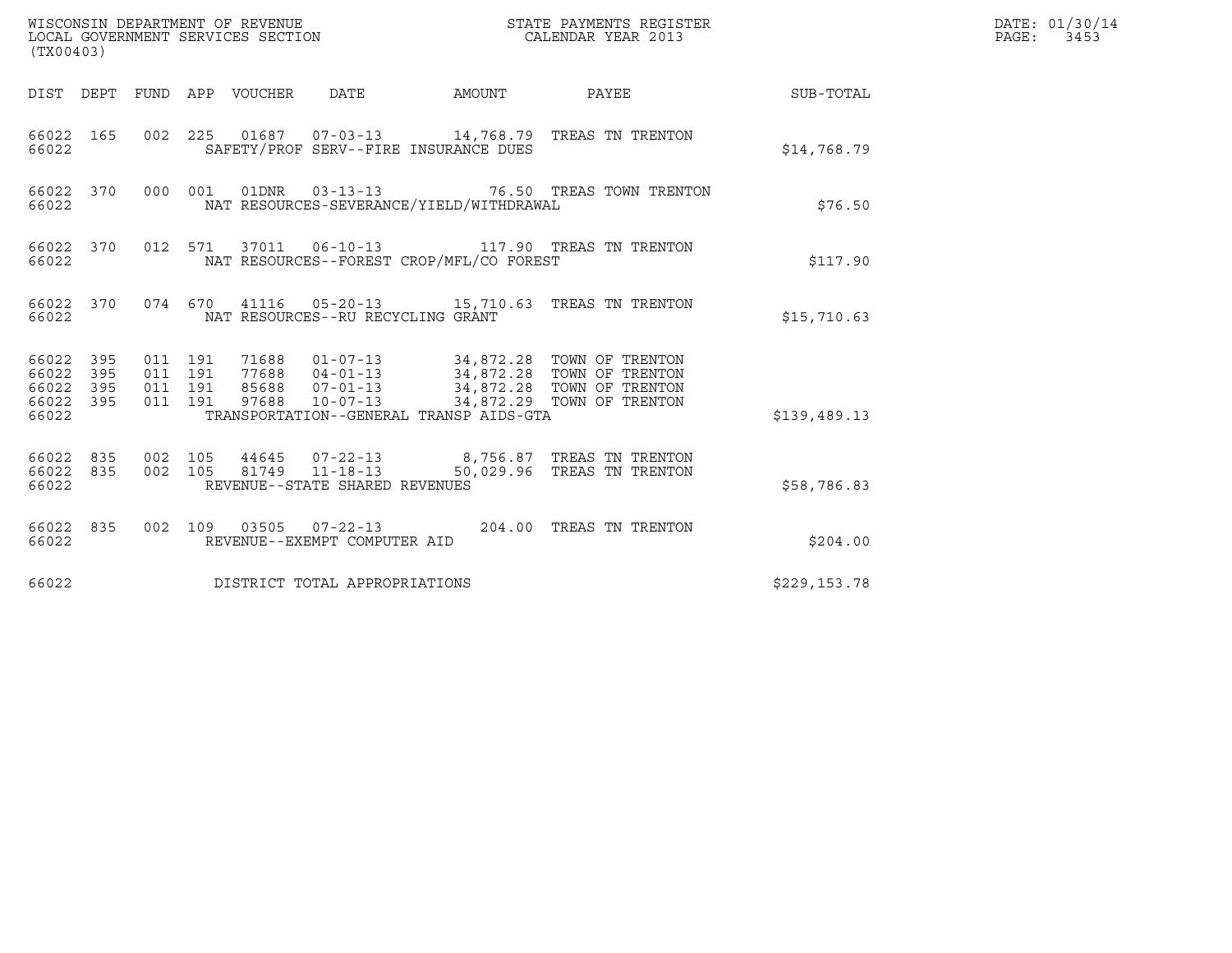|                                           |                          |                               |         |                  |                                                                    |                                                                                                                                   |                                                             |              | DATE: 01/30/14 |
|-------------------------------------------|--------------------------|-------------------------------|---------|------------------|--------------------------------------------------------------------|-----------------------------------------------------------------------------------------------------------------------------------|-------------------------------------------------------------|--------------|----------------|
| (TX00403)                                 |                          |                               |         |                  |                                                                    |                                                                                                                                   |                                                             |              | PAGE:<br>3454  |
| DIST DEPT                                 |                          |                               |         | FUND APP VOUCHER | DATE                                                               | AMOUNT                                                                                                                            | PAYEE                                                       | SUB-TOTAL    |                |
| 66024 165<br>66024                        |                          |                               |         |                  |                                                                    | 002 225 01688 07-03-13 7,012.63 TREAS TN WAYNE<br>SAFETY/PROF SERV--FIRE INSURANCE DUES                                           |                                                             | \$7,012.63   |                |
| 66024 370<br>66024                        |                          |                               | 002 503 | 16316            |                                                                    | 03-06-13 1,782.98 TREAS TN WAYNE<br>NAT RESOURCES--AIDS IN LIEU OF TAXES                                                          | TOWN SHARE 126.26                                           | \$1,782.98   |                |
| 66024 370<br>66024                        |                          |                               |         |                  |                                                                    | 012 571 37012 06-10-13 140.31 TREAS TN WAYNE<br>NAT RESOURCES--FOREST CROP/MFL/CO FOREST                                          |                                                             | \$140.31     |                |
| 66024 370<br>66024 370<br>66024           |                          | 012 579<br>012 579            |         | 18966            | 18966  04-15-13                                                    | NAT RESOURCES--AIDS IN LIEU OF TAXES                                                                                              | 782.30 TREAS TN WAYNE<br>04-15-13 1,455.59 TREAS TOWN WAYNE | \$2,237.89   |                |
| 66024 370<br>66024                        |                          |                               |         |                  | NAT RESOURCES--RU RECYCLING GRANT                                  | 074 670 41117 05-20-13 4,917.40 TREAS TN WAYNE                                                                                    |                                                             | \$4,917.40   |                |
| 66024<br>66024<br>66024<br>66024<br>66024 | 395<br>395<br>395<br>395 | 011 191<br>011 191<br>011 191 | 011 191 |                  |                                                                    | 71689  01-07-13  30,135.49  TOWN OF WAYNE<br>77689  04-01-13  30,135.49  TOWN OF WAYNE<br>TRANSPORTATION--GENERAL TRANSP AIDS-GTA | 30,135.49 TOWN OF WAYNE<br>30,135.51 TOWN OF WAYNE          | \$120,541.98 |                |
| 66024 835<br>66024 835<br>66024           |                          | 002 105<br>002 105            |         | 44646<br>81750   | $07 - 22 - 13$<br>$11 - 18 - 13$<br>REVENUE--STATE SHARED REVENUES |                                                                                                                                   | 3,076.86   TREAS  TN  WAYNE<br>17,434.76 TREAS TN WAYNE     | \$20,511.62  |                |
| 66024 835<br>66024                        |                          |                               |         |                  | REVENUE--EXEMPT COMPUTER AID                                       | 002 109 03506 07-22-13 189.00 TREAS TN WAYNE                                                                                      |                                                             | \$189.00     |                |
| 66024                                     |                          |                               |         |                  | DISTRICT TOTAL APPROPRIATIONS                                      |                                                                                                                                   |                                                             | \$157,333.81 |                |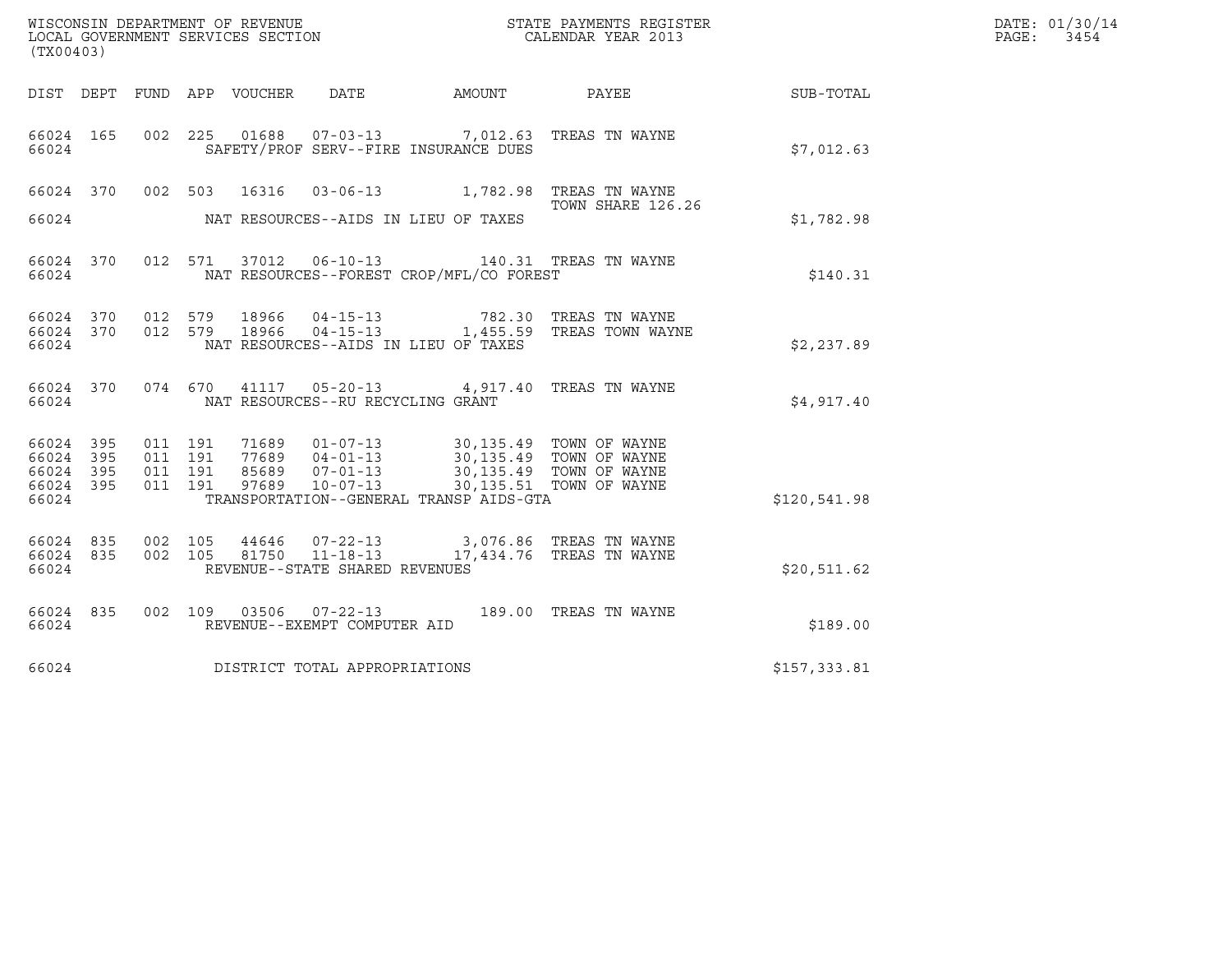| WISCONSIN DEPARTMENT OF REVENUE   | STATE PAYMENTS REGISTER | DATE: 01/30/14 |
|-----------------------------------|-------------------------|----------------|
| LOCAL GOVERNMENT SERVICES SECTION | CALENDAR YEAR 2013      | PAGE:<br>3455  |

| (TX00403)                                                 |                        |  | WISCONSIN DEPARTMENT OF REVENUE<br>LOCAL GOVERNMENT SERVICES SECTION<br>CALENDAR YEAR 2013 | $\mathbb{R}^n$                             | DATE: 01/30/14<br>PAGE: 3455                                                                                                                                                                                                                                                                                                  |              |  |
|-----------------------------------------------------------|------------------------|--|--------------------------------------------------------------------------------------------|--------------------------------------------|-------------------------------------------------------------------------------------------------------------------------------------------------------------------------------------------------------------------------------------------------------------------------------------------------------------------------------|--------------|--|
|                                                           |                        |  |                                                                                            |                                            | DIST DEPT FUND APP VOUCHER DATE AMOUNT PAYEE SUB-TOTAL                                                                                                                                                                                                                                                                        |              |  |
| 66026                                                     | 66026 165              |  |                                                                                            | SAFETY/PROF SERV--FIRE INSURANCE DUES      | 002 225 01689 07-03-13 23,350.32 TREAS TN WEST BEND                                                                                                                                                                                                                                                                           | \$23,350.32  |  |
|                                                           | 66026 370<br>66026 370 |  |                                                                                            |                                            | 002 503 16137 02-06-13 628.06 TREAS TN WEST BEND<br>002 503 16137 02-06-13 10,121.74 TREAS TN WEST BEND<br>TOWN SHARE 761.90                                                                                                                                                                                                  |              |  |
|                                                           |                        |  |                                                                                            | 66026 MAT RESOURCES--AIDS IN LIEU OF TAXES |                                                                                                                                                                                                                                                                                                                               | \$10,749.80  |  |
| 66026                                                     |                        |  |                                                                                            | NAT RESOURCES--FOREST CROP/MFL/CO FOREST   | 66026 370 012 571 37013 06-10-13 113.89 TREAS TN WEST BEND                                                                                                                                                                                                                                                                    | \$113.89     |  |
| 66026                                                     |                        |  |                                                                                            | NAT RESOURCES--AIDS IN LIEU OF TAXES       | 66026 370 012 579 18967 04-15-13 13.42 TREAS TOWN WEST BEND<br>66026 370 012 579 18967 04-15-13 25.77 TREAS TOWN WEST BEND                                                                                                                                                                                                    | \$39.19      |  |
| 66026                                                     | 66026 370              |  | NAT RESOURCES--RU RECYCLING GRANT                                                          |                                            | 074 670 41118 05-20-13 16,395.73 TREAS TN WEST BEND                                                                                                                                                                                                                                                                           | \$16,395.73  |  |
| 66026 395<br>66026 395<br>66026 395<br>66026 395<br>66026 |                        |  |                                                                                            | TRANSPORTATION--GENERAL TRANSP AIDS-GTA    | $\begin{array}{cccc} 011 & 191 & 71690 & 01-07-13 & 24,117.92 & \text{TOWN OF WEST BEND} \\ 011 & 191 & 77690 & 04-01-13 & 24,117.92 & \text{TOWN OF WEST BEND} \\ 011 & 191 & 85690 & 07-01-13 & 24,117.92 & \text{TOWN OF WEST BEND} \\ 011 & 191 & 97690 & 10-07-13 & 24,117.93 & \text{TOWN OF WEST BEND} \\ \end{array}$ | \$96,471.69  |  |
| 66026 835<br>66026                                        | 66026 835              |  | REVENUE--STATE SHARED REVENUES                                                             |                                            | 002 105 44647 07-22-13 9,545.70 TREAS TN WEST BEND<br>002 105 81751 11-18-13 54,181.58 TREAS TN WEST BEND                                                                                                                                                                                                                     | \$63,727.28  |  |
| 66026                                                     | 66026 835              |  | REVENUE--EXEMPT COMPUTER AID                                                               |                                            | 002 109 03507 07-22-13 192.00 TREAS TN WEST BEND                                                                                                                                                                                                                                                                              | \$192.00     |  |
| 66026                                                     |                        |  | DISTRICT TOTAL APPROPRIATIONS                                                              |                                            |                                                                                                                                                                                                                                                                                                                               | \$211,039.90 |  |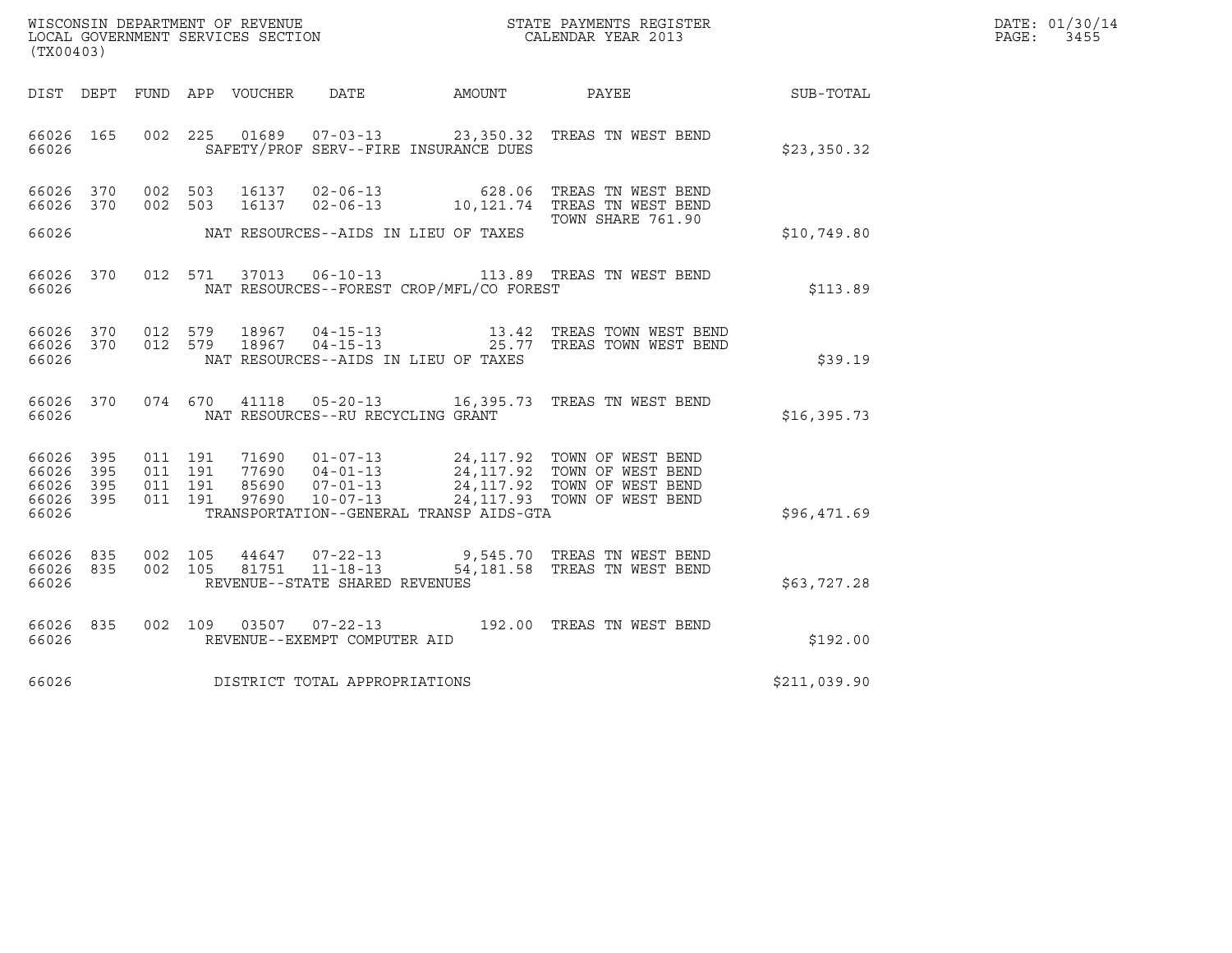|                | WISCONSIN DEPARTMENT OF REVENUE<br>LOCAL GOVERNMENT SERVICES SECTION<br>(TX00403) |      |     |                |                                                            |                           | STATE PAYMENTS REGISTER<br>CALENDAR YEAR 2013 |             | PAGE: | DATE: 01/30/14<br>3456 |
|----------------|-----------------------------------------------------------------------------------|------|-----|----------------|------------------------------------------------------------|---------------------------|-----------------------------------------------|-------------|-------|------------------------|
| DIST           | DEPT                                                                              | FUND | APP | <b>VOUCHER</b> | DATE                                                       | AMOUNT                    | PAYEE                                         | SUB-TOTAL   |       |                        |
| 66030<br>66030 | 370                                                                               | 012  | 678 | 00698          | $10 - 10 - 13$<br>NAT RESOURCES--INVASIVE AQUATICE SPECIES | 24,750.00 MINONG, TOWN OF |                                               | \$24,750.00 |       |                        |
| 66030          |                                                                                   |      |     |                | DISTRICT TOTAL APPROPRIATIONS                              |                           |                                               | \$24,750.00 |       |                        |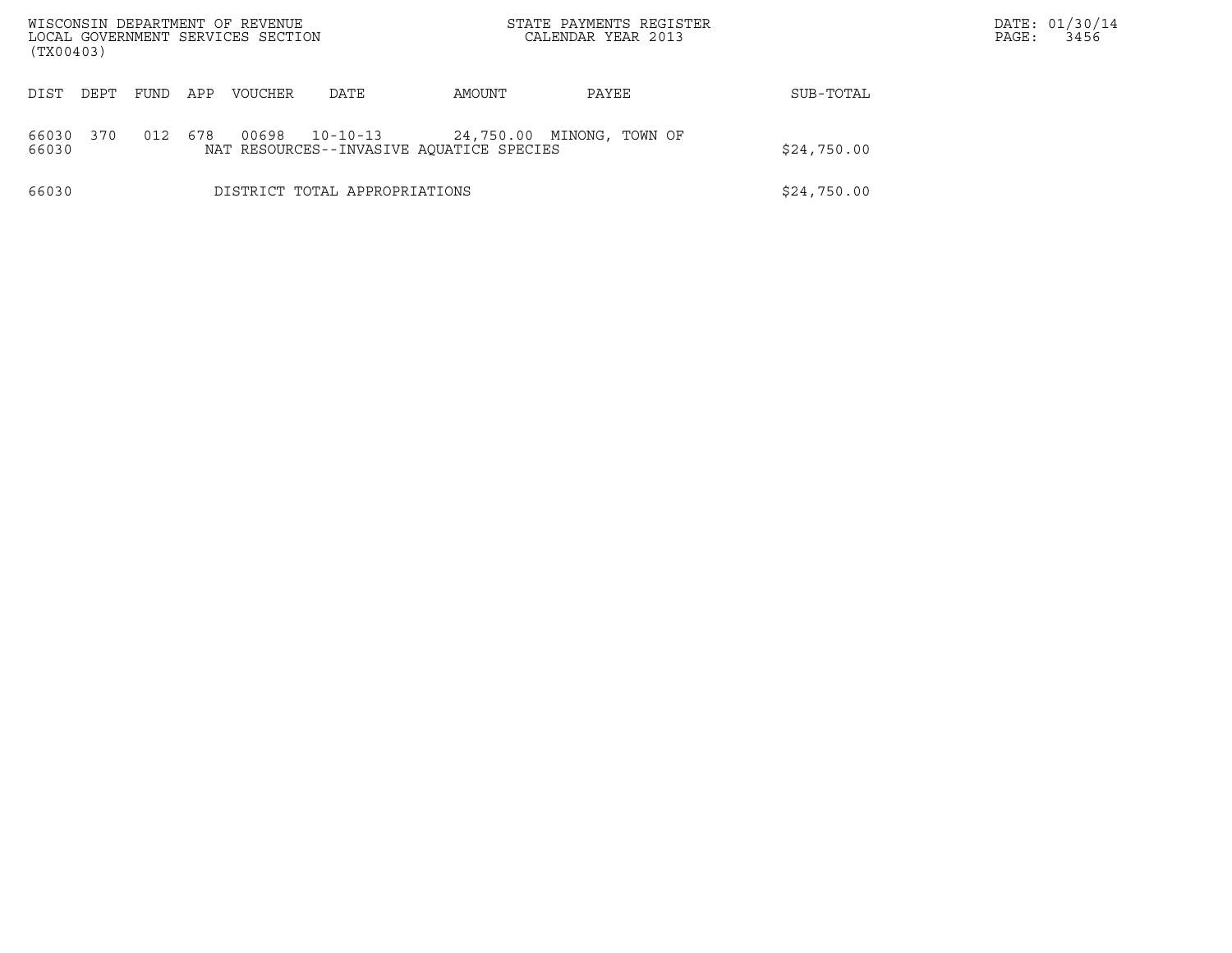| (TX00403)                                                                                                                                                                                                                                                                                                                                                                                              |     |                                                                                                                                                                                                                                                                                                                                                                                                                                                                                                              |                                                                                                          | DATE: 01/30/14<br>PAGE:<br>3457                  |                                                                                                                                                                                                                                                                                                            |              |  |
|--------------------------------------------------------------------------------------------------------------------------------------------------------------------------------------------------------------------------------------------------------------------------------------------------------------------------------------------------------------------------------------------------------|-----|--------------------------------------------------------------------------------------------------------------------------------------------------------------------------------------------------------------------------------------------------------------------------------------------------------------------------------------------------------------------------------------------------------------------------------------------------------------------------------------------------------------|----------------------------------------------------------------------------------------------------------|--------------------------------------------------|------------------------------------------------------------------------------------------------------------------------------------------------------------------------------------------------------------------------------------------------------------------------------------------------------------|--------------|--|
|                                                                                                                                                                                                                                                                                                                                                                                                        |     | DIST DEPT FUND APP VOUCHER                                                                                                                                                                                                                                                                                                                                                                                                                                                                                   | DATE                                                                                                     | AMOUNT                                           | PAYEE SUB-TOTAL                                                                                                                                                                                                                                                                                            |              |  |
| 66131 165<br>66131                                                                                                                                                                                                                                                                                                                                                                                     |     |                                                                                                                                                                                                                                                                                                                                                                                                                                                                                                              |                                                                                                          | SAFETY/PROF SERV--FIRE INSURANCE DUES            | 002 225 01690 07-03-13 77,123.24 TREAS VIL GERMANTOWN                                                                                                                                                                                                                                                      | \$77,123.24  |  |
| 66131 370<br>66131                                                                                                                                                                                                                                                                                                                                                                                     |     |                                                                                                                                                                                                                                                                                                                                                                                                                                                                                                              |                                                                                                          | NAT RESOURCES--FOREST CROP/MFL/CO FOREST         | 012 571 37014 06-10-13 29.30 TREAS VIL GERMANTOWN                                                                                                                                                                                                                                                          | \$29.30      |  |
| 66131 370<br>66131                                                                                                                                                                                                                                                                                                                                                                                     |     |                                                                                                                                                                                                                                                                                                                                                                                                                                                                                                              | NAT RESOURCES--RU RECYCLING GRANT                                                                        |                                                  | 074 670 41119 05-20-13 23,967.50 TREAS VIL GERMANTOWN                                                                                                                                                                                                                                                      | \$23,967.50  |  |
| 66131 395<br>66131<br>395<br>66131 395<br>66131 395<br>66131                                                                                                                                                                                                                                                                                                                                           |     | 011 162<br>72106<br>011 162<br>78106<br>011 162<br>86106<br>011 162<br>98106                                                                                                                                                                                                                                                                                                                                                                                                                                 |                                                                                                          | TRANSPORTATION--CONNECTING HIGHWAY AIDS          | $\begin{tabular}{c c c c c c c c c} \multicolumn{1}{c}{01-07-13} & & 27,024.28 & \text{VILLAGE OF GERMANTOWN} \\ 04-01-13 & & 27,024.28 & \text{VILLAGE OF GERMANTOWN} \\ 07-01-13 & & 27,024.28 & \text{VILLAGE OF GERMANTOWN} \\ 10-07-13 & & 27,024.28 & \text{VILLAGE OF GERMANTOWN} \\ \end{tabular}$ | \$108,097.12 |  |
| 66131<br>395<br>66131 395<br>66131<br>395<br>66131<br>395<br>66131<br>395<br>66131<br>395<br>66131<br>395<br>395<br>66131<br>66131<br>395<br>66131<br>395<br>66131<br>395<br>66131<br>395<br>66131<br>395<br>66131<br>395<br>66131<br>395<br>66131<br>395<br>66131<br>395<br>66131<br>395<br>66131<br>395<br>66131 395<br>66131<br>395<br>66131 395<br>66131<br>395<br>66131 395<br>66131 395<br>66131 | 011 | 011 185<br>64533<br>011 185<br>64533<br>011 185<br>64533<br>011 185<br>64533<br>011 185<br>67013<br>011 185<br>67013<br>011 185<br>67013<br>011 185<br>67013<br>011 185<br>67683<br>011 185<br>69375<br>69375<br>011 185<br>011 185<br>70231<br>011 185<br>70851<br>011 185<br>70851<br>011 185<br>71527<br>011 185<br>76375<br>76375<br>011 185<br>011 185<br>76375<br>76375<br>011 185<br>011 185<br>85549<br>185<br>85549<br>011 185<br>91349<br>011 185<br>91349<br>91349<br>011 185<br>93740<br>011 185 | $08 - 26 - 13$<br>$08 - 26 - 13$<br>$10 - 21 - 13$<br>$10 - 21 - 13$<br>$10 - 21 - 13$<br>$11 - 12 - 13$ | 220.02<br>TRANSPORTATION--HIGHWAY SAFETY-FEDERAL | 880.08 TREAS VIL GERMANTOWN<br>2,053.52 TREAS VIL GERMANTOWN<br>1,833.50 TREAS VIL GERMANTOWN<br>TREAS VIL GERMANTOWN<br>293.36 TREAS VIL GERMANTOWN<br>366.70 TREAS VIL GERMANTOWN                                                                                                                        | \$32,074.26  |  |
| 66131 395<br>66131 395<br>66131<br>- 395<br>66131 395<br>66131                                                                                                                                                                                                                                                                                                                                         |     | 011 191<br>71691<br>011 191<br>77691<br>011 191<br>85691<br>011 191<br>97691                                                                                                                                                                                                                                                                                                                                                                                                                                 | $01 - 07 - 13$<br>$04 - 01 - 13$<br>$07 - 01 - 13$<br>$10 - 07 - 13$                                     | TRANSPORTATION--GENERAL TRANSP AIDS-GTA          | 199,772.39 VILLAGE OF GERMANTOWN<br>199,772.39 VILLAGE OF GERMANTOWN<br>199,772.39 VILLAGE OF GERMANTOWN<br>199,772.40 VILLAGE OF GERMANTOWN                                                                                                                                                               | \$799,089.57 |  |

66131 395 011 278 69116 03-19-13 40,560.11 TREAS VIL GERMANTOWN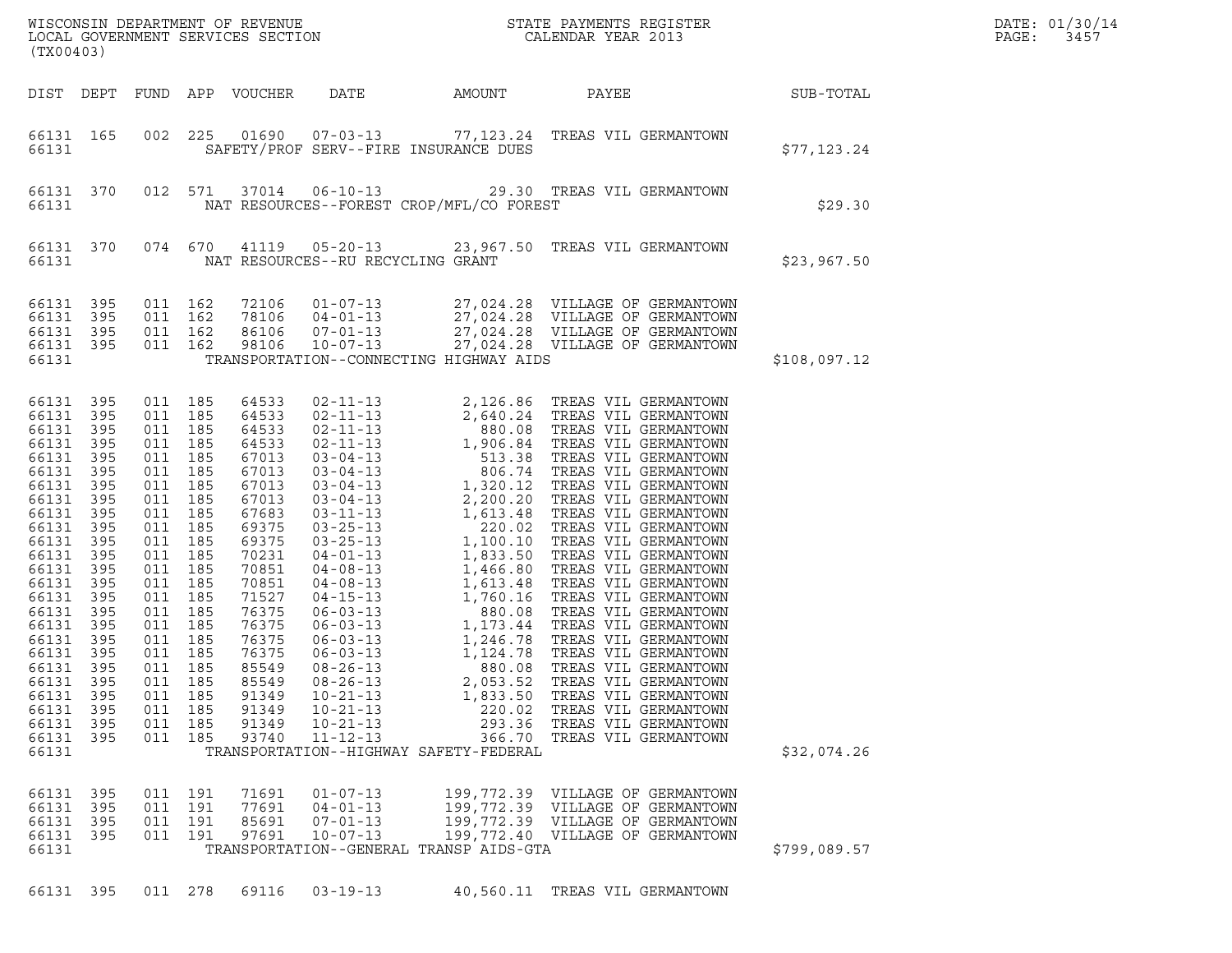|                                 | WISCONSIN DEPARTMENT OF REVENUE<br>LOCAL GOVERNMENT SERVICES SECTION<br>(TX00403) |                    |  |  |                                                   |  | STATE PAYMENTS REGISTER<br>CALENDAR YEAR 2013                                                       |                | DATE: 01/30/14<br>$\mathtt{PAGE:}$<br>3458 |
|---------------------------------|-----------------------------------------------------------------------------------|--------------------|--|--|---------------------------------------------------|--|-----------------------------------------------------------------------------------------------------|----------------|--------------------------------------------|
|                                 |                                                                                   |                    |  |  | DIST DEPT FUND APP VOUCHER DATE AMOUNT PAYEE      |  |                                                                                                     | SUB-TOTAL      |                                            |
| 66131 700                       |                                                                                   |                    |  |  | TRANSPORTATION--LRIP/TRIP/MSIP GRANTS             |  |                                                                                                     | \$40,560.11    |                                            |
| 66131 435<br>66131              |                                                                                   |                    |  |  | HS--AMBULANCE FUNDING ASSISTANCE GRANTS           |  | 005 162 01HSD 09-03-13 5,847.34 VILLAGE GERMANTOWN                                                  | \$5,847.34     |                                            |
| 66131 435<br>66131              |                                                                                   |                    |  |  | HS--PREPAID MEDICAL TRANSPORT REIMBURSE           |  | 005 163 01LGS 11-18-13 9,700.00 VILLAGE OF GERMANTOWN                                               | \$9,700.00     |                                            |
| 66131 455<br>66131              |                                                                                   |                    |  |  | JUSTICE--LAW ENFORCEMENT TRAINING                 |  | 002 231 00290 02-08-13 4,480.00 TREAS VIL GERMANTOWN                                                | \$4,480.00     |                                            |
| 66131 505<br>66131              |                                                                                   |                    |  |  | DOA--FEDERAL ENERGY GRANTS                        |  | 002 142 07892 03-07-13 4,934.00 TREAS VIL GERMANTOWN                                                | \$4,934.00     |                                            |
| 66131 835<br>66131 835<br>66131 |                                                                                   | 002 105            |  |  | 81752  11-18-13<br>REVENUE--STATE SHARED REVENUES |  | 002 105 44648 07-22-13 121,867.22 TREAS VIL GERMANTOWN<br>687, 633.26 TREAS VIL GERMANTOWN          | \$809,500.48   |                                            |
| 66131 835<br>66131 835<br>66131 |                                                                                   | 002 109<br>002 109 |  |  | REVENUE--EXEMPT COMPUTER AID                      |  | 03508  07-22-13  107,028.00 TREAS VIL GERMANTOWN<br>05346  07-22-13  75,039.00 TREAS VIL GERMANTOWN | \$182,067.00   |                                            |
| 66131 835<br>66131              |                                                                                   |                    |  |  | REVENUE--LOTTERY CREDIT -                         |  | 021  363  35918  03-25-13  14,243.06  TREAS VIL GERMANTOWN                                          | \$14, 243.06   |                                            |
| 66131                           |                                                                                   |                    |  |  | DISTRICT TOTAL APPROPRIATIONS                     |  |                                                                                                     | \$2,111,712.98 |                                            |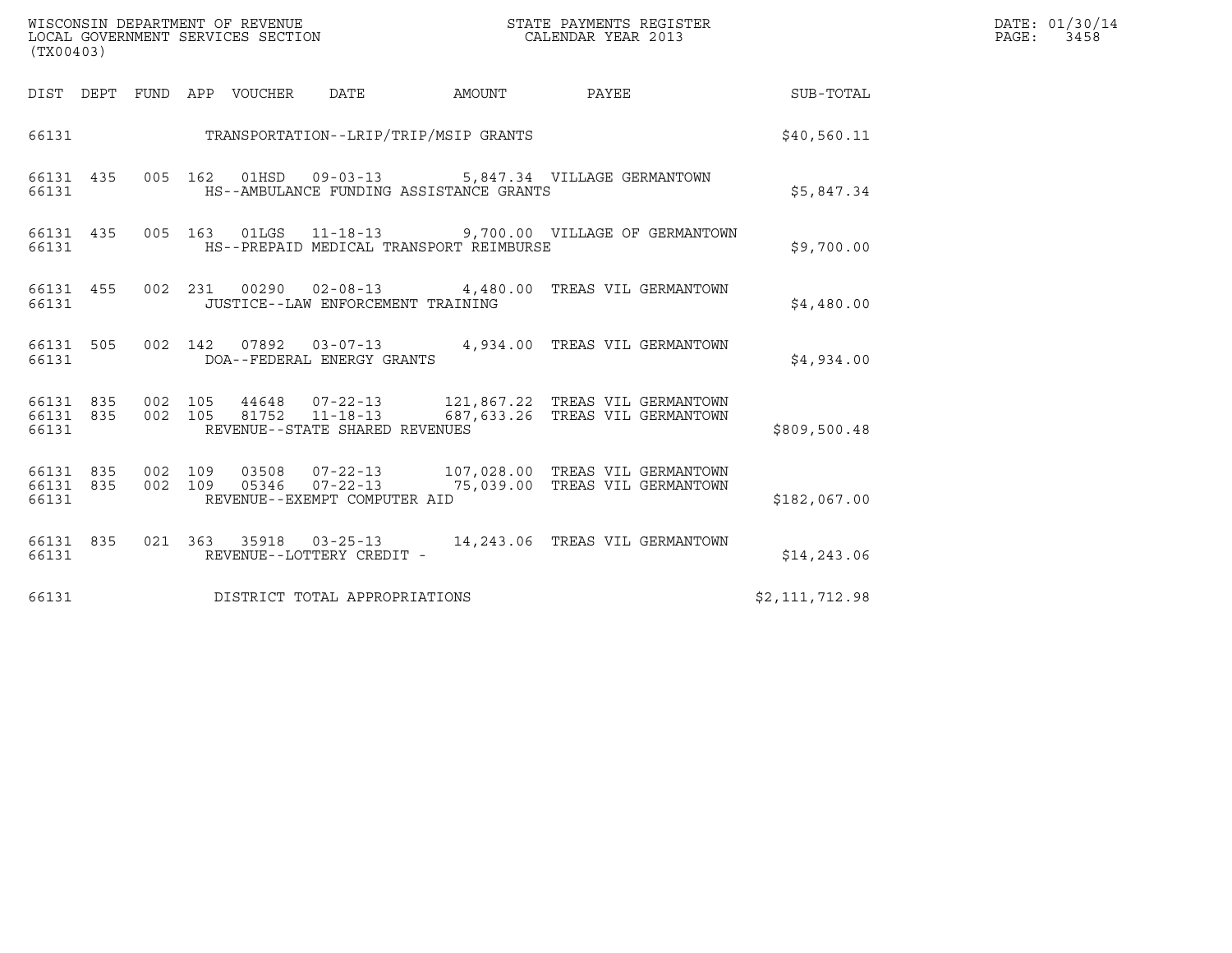| WISCONSIN DEPARTMENT OF REVENUE ${\small \begin{array}{ll} \text{MISCONS} \\ \text{LOCAL GOVERIMENTS} \\ \text{LOCAL EODAR} \end{array}}$<br>(TX00403) |            |                   |                               |                                 |                                                                    |  |                                                                                                  |              | DATE: 01/30/14<br>$\mathtt{PAGE}$ :<br>3459 |
|--------------------------------------------------------------------------------------------------------------------------------------------------------|------------|-------------------|-------------------------------|---------------------------------|--------------------------------------------------------------------|--|--------------------------------------------------------------------------------------------------|--------------|---------------------------------------------|
|                                                                                                                                                        |            |                   |                               | DIST DEPT FUND APP VOUCHER DATE |                                                                    |  | AMOUNT PAYEE SUB-TOTAL                                                                           |              |                                             |
| 66141                                                                                                                                                  |            |                   |                               |                                 | SAFETY/PROF SERV--FIRE INSURANCE DUES                              |  | 66141 165 002 225 01691 07-03-13 19,978.45 TREAS VIL JACKSON                                     | \$19,978.45  |                                             |
| 66141                                                                                                                                                  |            |                   |                               |                                 | NAT RESOURCES--AIDS IN LIEU OF TAXES                               |  | 66141 370 002 503 16138 02-06-13 1,239.12 TREAS VIL JACKSON<br>TOWN SHARE 453.30                 | \$1,239.12   |                                             |
| 66141                                                                                                                                                  |            |                   |                               |                                 | NAT RESOURCES--AIDS IN LIEU OF TAXES                               |  | 66141 370 012 579 18968 04-15-13 48.53 TREAS VIL JACKSON                                         | \$48.53      |                                             |
| 66141                                                                                                                                                  |            |                   |                               |                                 | NAT RESOURCES--RU RECYCLING GRANT                                  |  | 66141 370 074 670 41120 05-20-13 10,588.60 TREAS VIL JACKSON                                     | \$10,588.60  |                                             |
| 66141 395<br>66141 395<br>66141<br>66141 395<br>66141                                                                                                  | 395        | 011 191           | 011 191<br>011 191<br>011 191 |                                 | TRANSPORTATION--GENERAL TRANSP AIDS-GTA                            |  |                                                                                                  | \$269,375.39 |                                             |
| 66141                                                                                                                                                  | 66141 435  |                   |                               |                                 | HS--AMBULANCE FUNDING ASSISTANCE GRANTS                            |  | 005 162 01HSD 09-03-13 5,110.00 VILLAGE JACKSON                                                  | \$5,110.00   |                                             |
| 66141                                                                                                                                                  | 66141 435  |                   |                               |                                 | HS--PREPAID MEDICAL TRANSPORT REIMBURSE                            |  | 005 163 01LGS 11-18-13 2,400.00 VILLAGE OF JACKSON RESCUE                                        | \$2,400.00   |                                             |
| 66141                                                                                                                                                  | 66141 455  | 66141 455 002 231 | 002 231                       |                                 | JUSTICE--LAW ENFORCEMENT TRAINING                                  |  | 00125   01-30-13   160.00 TREAS   VIL JACKSON<br>00333   02-08-13   1,760.00 TREAS   VIL JACKSON | \$1,920.00   |                                             |
| 66141                                                                                                                                                  | 66141 505  |                   |                               |                                 | DOA--JUSTICE-ASSISTANCE-FEDERAL ARRA FDS                           |  | 002 650 05494 01-16-13 5,726.50 TREAS VIL JACKSON                                                | \$5,726.50   |                                             |
| 66141 835<br>66141 835<br>66141                                                                                                                        |            | 002 105           | 002 105                       | 44649<br>81753                  | $07 - 22 - 13$<br>$11 - 18 - 13$<br>REVENUE--STATE SHARED REVENUES |  | 139,783.80 TREAS VIL JACKSON<br>181,616.02 TREAS VIL JACKSON                                     | \$321,399.82 |                                             |
| 66141<br>66141<br>66141                                                                                                                                | 835<br>835 | 002 109           | 002 109                       | 03509<br>05347                  | $07 - 22 - 13$<br>07-22-13<br>REVENUE--EXEMPT COMPUTER AID         |  | 5,146.00 TREAS VIL JACKSON<br>64,373.00 TREAS VIL JACKSON                                        | \$69,519.00  |                                             |
| 66141 835<br>66141                                                                                                                                     |            |                   | 021 363                       | 35919                           | $03 - 25 - 13$<br>REVENUE--LOTTERY CREDIT -                        |  | 27,397.06 TREAS VIL JACKSON                                                                      | \$27,397.06  |                                             |
| 66141                                                                                                                                                  |            |                   |                               |                                 | DISTRICT TOTAL APPROPRIATIONS                                      |  |                                                                                                  | \$734,702.47 |                                             |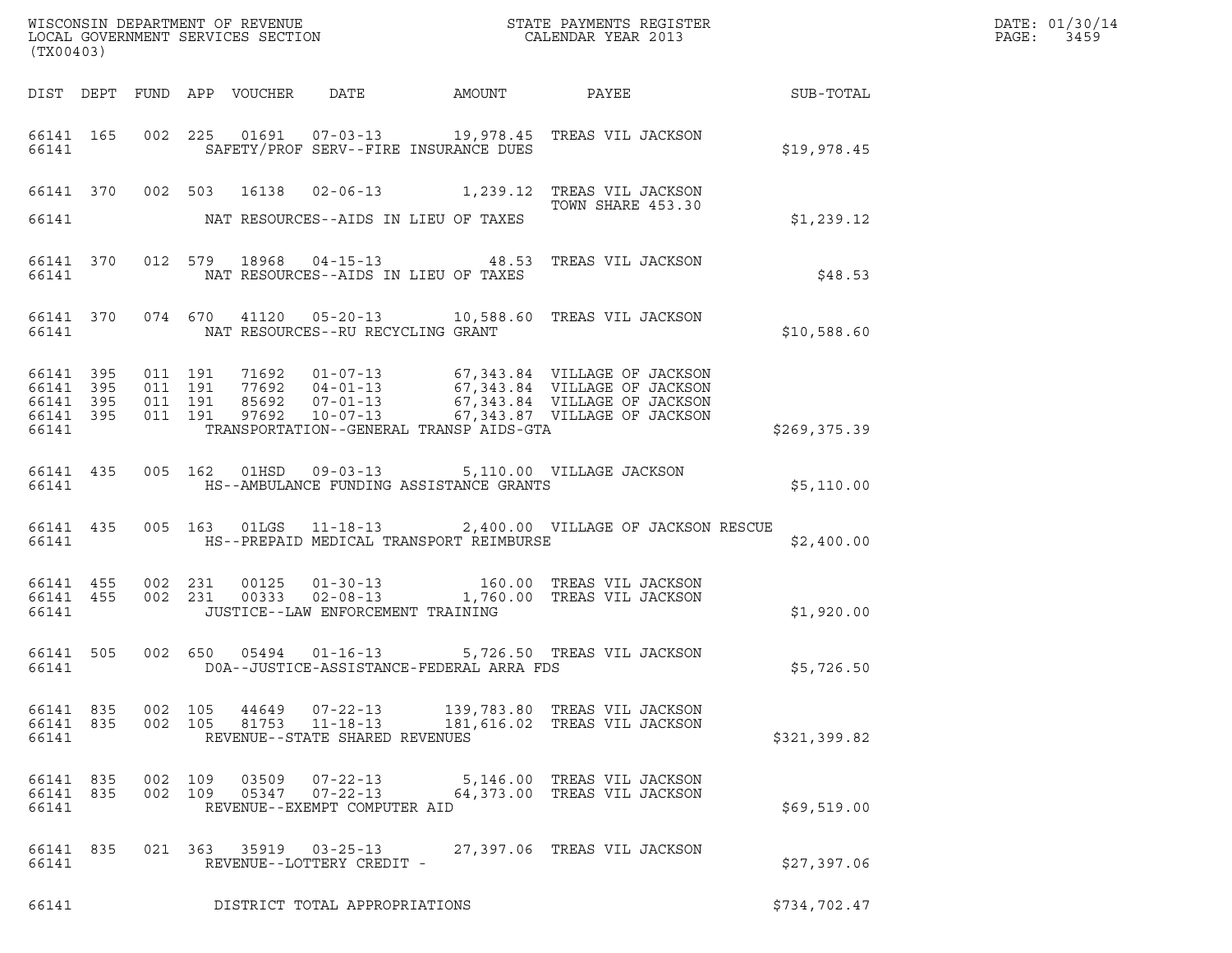| WISCONSIN DEPARTMENT OF REVENUE   | STATE PAYMENTS REGISTER | DATE: 01/30/14 |
|-----------------------------------|-------------------------|----------------|
| LOCAL GOVERNMENT SERVICES SECTION | CALENDAR YEAR 2013      | PAGE:<br>3460  |

| (TX00403)                       |                        |                                          |  |                                   |                                                      |                                                                                                                                                                                                          |              | DATE: 01/30/14<br>PAGE:<br>3460 |
|---------------------------------|------------------------|------------------------------------------|--|-----------------------------------|------------------------------------------------------|----------------------------------------------------------------------------------------------------------------------------------------------------------------------------------------------------------|--------------|---------------------------------|
|                                 |                        |                                          |  |                                   |                                                      |                                                                                                                                                                                                          |              |                                 |
|                                 |                        | 66142                                    |  |                                   | SAFETY/PROF SERV--FIRE INSURANCE DUES                | 66142 165 002 225 01692 07-03-13 9,873.33 TREAS VIL KEWASKUM                                                                                                                                             | \$9,873.33   |                                 |
|                                 |                        |                                          |  |                                   |                                                      | 66142 370 002 503 16139 02-06-13 3,627.10 TREAS VIL KEWASKUM<br><b>TOWN SHARE 1160.81</b>                                                                                                                | \$3,627.10   |                                 |
|                                 | 66142                  |                                          |  | NAT RESOURCES--RU RECYCLING GRANT |                                                      | 66142 370 074 670 41121 05-20-13 10,019.13 TREAS VIL KEWASKUM                                                                                                                                            | \$10,019.13  |                                 |
| 66142 395<br>66142 395<br>66142 | 66142 395<br>66142 395 | 011 191<br>011 191<br>011 191<br>011 191 |  |                                   | TRANSPORTATION--GENERAL TRANSP AIDS-GTA              | 71693  01-07-13  52,099.29  TREAS  VIL KEWASKUM<br>77693  04-01-13  52,099.29  TREAS  VIL KEWASKUM<br>85693  07-01-13  52,099.29  TREAS  VIL KEWASKUM<br>97693  10-07-13  52,099.30  TREAS  VIL KEWASKUM | \$208,397.17 |                                 |
|                                 |                        |                                          |  |                                   | 66142 <b>HS--AMBULANCE FUNDING ASSISTANCE GRANTS</b> | 66142 435 005 162 01HSD 09-03-13 5,041.01 TREAS VIL KEWASKUM                                                                                                                                             | \$5,041.01   |                                 |
|                                 | 66142                  |                                          |  | JUSTICE--LAW ENFORCEMENT TRAINING |                                                      | 66142 455 002 231 00344 02-08-13 1,120.00 TREAS VIL KEWASKUM                                                                                                                                             | \$1,120.00   |                                 |
| 66142                           | 66142 505              |                                          |  |                                   | DOA-JUSTICE ASSISTANCE-AID TO NON-PROFIT             | 002 645 12064 07-16-13 6,000.00 TREAS VIL KEWASKUM                                                                                                                                                       | \$6,000.00   |                                 |
| 66142                           |                        |                                          |  | REVENUE--STATE SHARED REVENUES    |                                                      | 66142 835 002 105 44650 07-22-13 64,679.70 TREAS VIL KEWASKUM<br>66142 835 002 105 81754 11-18-13 205,263.39 TREAS VIL KEWASKUM                                                                          | \$269,943.09 |                                 |
| 66142                           | 66142 835              | 66142 835 002 109                        |  | REVENUE--EXEMPT COMPUTER AID      |                                                      | 002 109 03510 07-22-13 4,243.00 TREAS VIL KEWASKUM<br>002 109 05348 07-22-13 667.00 TREAS VIL KEWASKUM                                                                                                   | \$5,110.00   |                                 |
| 66142                           |                        |                                          |  | DISTRICT TOTAL APPROPRIATIONS     |                                                      |                                                                                                                                                                                                          | \$519,130.83 |                                 |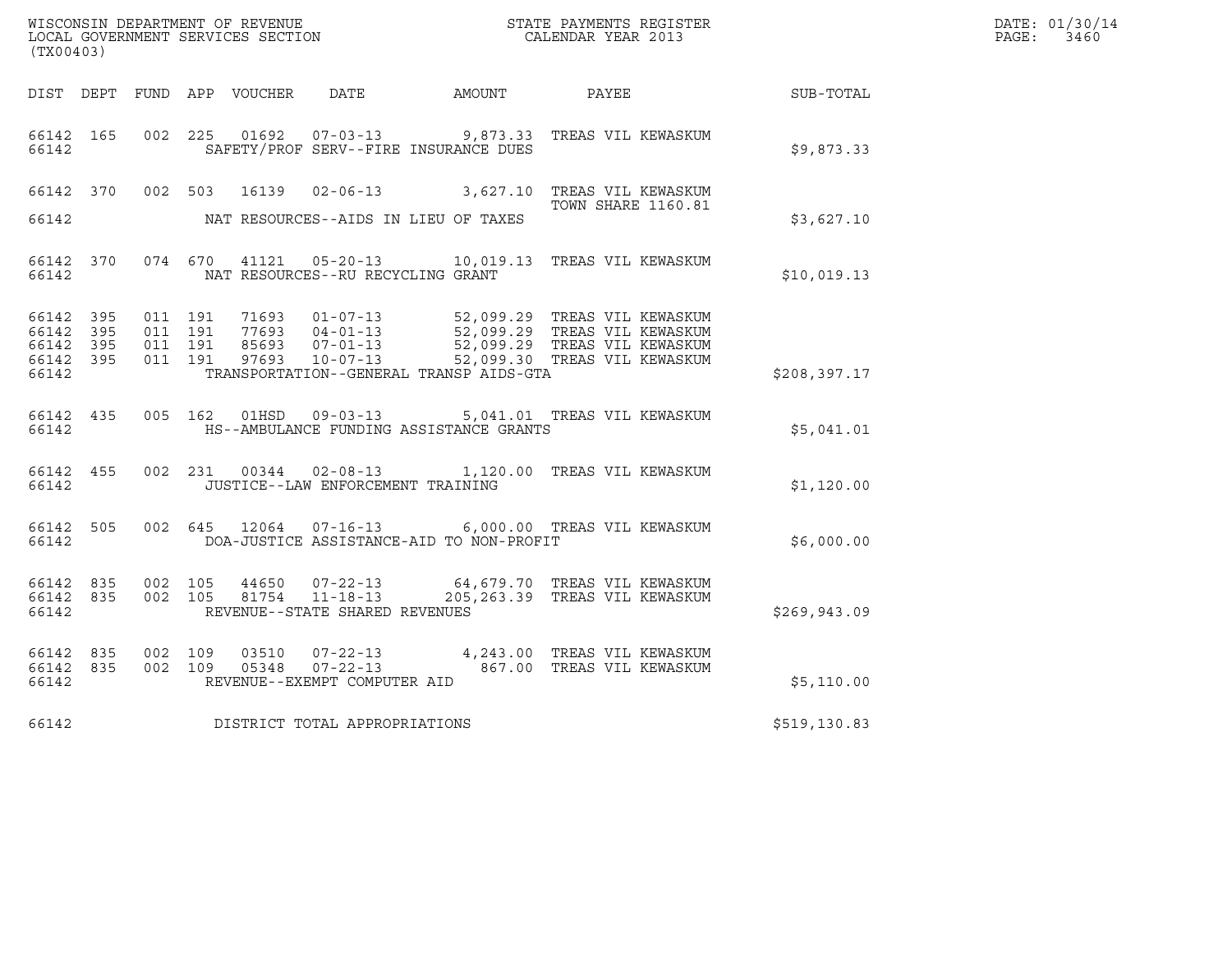| (TX00403)                                                 |                                          |         |                                 |                                                  |                                                                                                                                                                                                                                                 | DATE: 01/30/14<br>$\mathtt{PAGE:}$<br>3461 |                                         |  |
|-----------------------------------------------------------|------------------------------------------|---------|---------------------------------|--------------------------------------------------|-------------------------------------------------------------------------------------------------------------------------------------------------------------------------------------------------------------------------------------------------|--------------------------------------------|-----------------------------------------|--|
|                                                           |                                          |         | DIST DEPT FUND APP VOUCHER DATE |                                                  | AMOUNT                                                                                                                                                                                                                                          |                                            | <b>PAYEE</b> FOR THE PAYEE<br>SUB-TOTAL |  |
| 66161 165<br>66161                                        |                                          |         |                                 |                                                  | 002 225 01693 07-03-13 2,759.84 TREAS VIL NEWBURG<br>SAFETY/PROF SERV--FIRE INSURANCE DUES                                                                                                                                                      |                                            | \$2,759.84                              |  |
| 66161 370<br>66161                                        |                                          |         |                                 |                                                  | 012 571 36619 06-10-13 2.60 TREAS VIL NEWBURG<br>NAT RESOURCES--FOREST CROP/MFL/CO FOREST                                                                                                                                                       |                                            | \$2.60                                  |  |
| 66161 370<br>66161                                        |                                          |         |                                 | NAT RESOURCES--RU RECYCLING GRANT                | 074 670 41122 05-20-13 3,145.14 TREAS VIL NEWBURG                                                                                                                                                                                               |                                            | \$3,145.14                              |  |
| 66161                                                     |                                          |         |                                 |                                                  | 66161 370 095 500 01DNR 04-01-13 50,000.00 TREAS VIL NEWBURG<br>NAT RESOURCES-CAPITAL IMPROVEMENT GRANTS                                                                                                                                        |                                            | \$50,000.00                             |  |
| 66161 395<br>66161 395<br>66161 395<br>66161 395<br>66161 | 011 191<br>011 191<br>011 191<br>011 191 |         |                                 |                                                  | 71694  01-07-13  17,191.51  TREAS  VIL NEWBURG<br>77694  04-01-13  17,191.51  TREAS  VIL NEWBURG<br>85694  07-01-13  17,191.51  TREAS  VIL NEWBURG<br>97694  10-07-13  17,191.51  TREAS  VIL NEWBURG<br>TRANSPORTATION--GENERAL TRANSP AIDS-GTA |                                            | \$68,766.04                             |  |
| 66161 455<br>66161                                        |                                          |         |                                 | JUSTICE--LAW ENFORCEMENT TRAINING                | 002 231 00450 02-12-13 160.00 TREAS VIL NEWBURG                                                                                                                                                                                                 |                                            | \$160.00                                |  |
| 66161 835<br>66161 835<br>66161                           | 002 105<br>002 105                       |         | 81755                           | $11 - 18 - 13$<br>REVENUE--STATE SHARED REVENUES | 44651  07-22-13  12,065.21  TREAS VIL NEWBURG                                                                                                                                                                                                   | 68,369.52 TREAS VIL NEWBURG                | \$80,434.73                             |  |
| 66161 835<br>66161 835<br>66161                           | 002 109                                  | 002 109 |                                 | REVENUE--EXEMPT COMPUTER AID                     |                                                                                                                                                                                                                                                 |                                            | \$407.00                                |  |
| 66161                                                     |                                          |         |                                 | DISTRICT TOTAL APPROPRIATIONS                    |                                                                                                                                                                                                                                                 |                                            | \$205,675.35                            |  |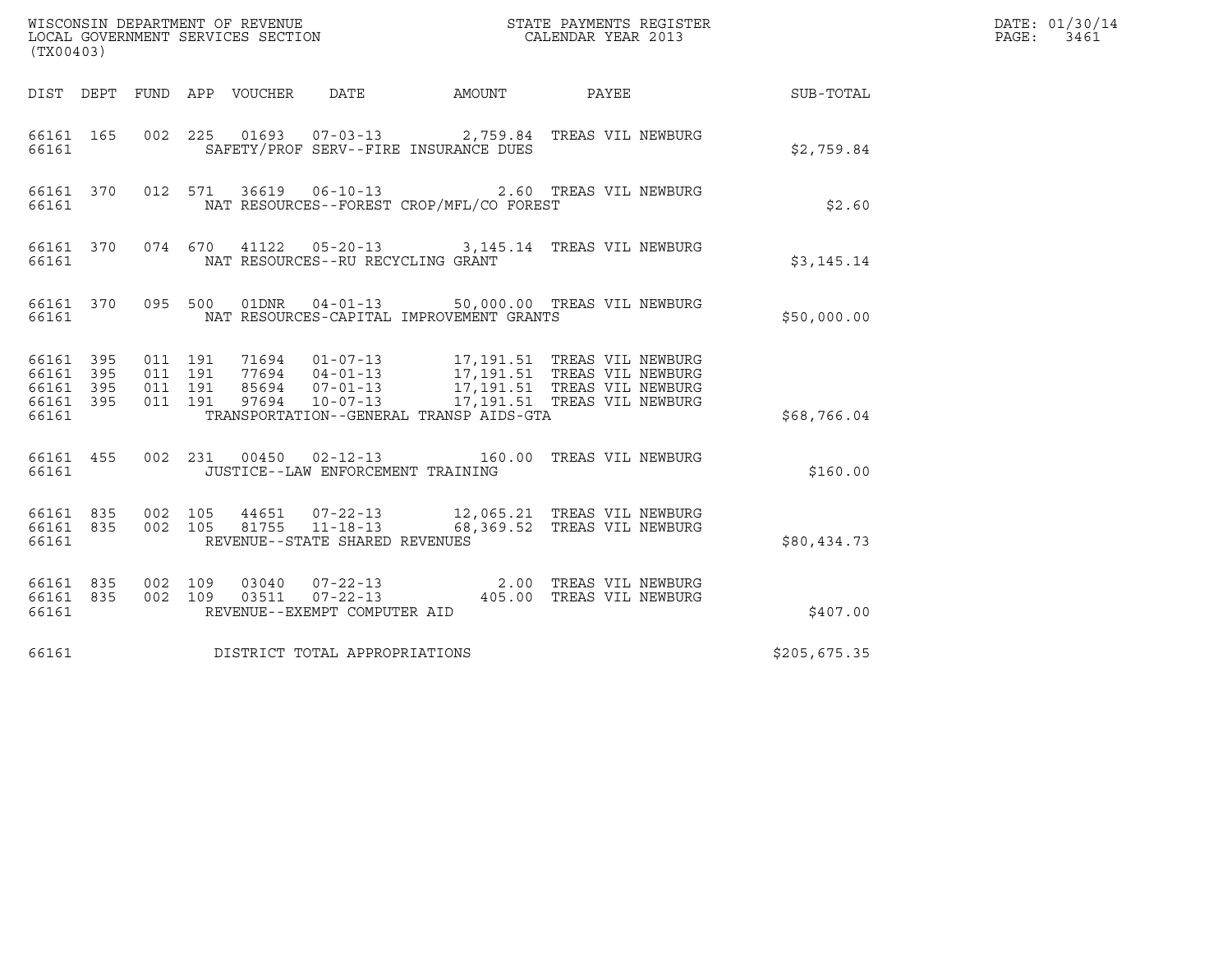| DATE: | 01/30/14 |
|-------|----------|
| PAGE: | 3462     |

| (TX00403)              |                        |                   |         |                                                  |                                              | WISCONSIN DEPARTMENT OF REVENUE<br>LOCAL GOVERNMENT SERVICES SECTION<br>CALENDAR YEAR 2013                                                                                                                   |               | DATE: 01/30/14<br>PAGE: 3462 |
|------------------------|------------------------|-------------------|---------|--------------------------------------------------|----------------------------------------------|--------------------------------------------------------------------------------------------------------------------------------------------------------------------------------------------------------------|---------------|------------------------------|
|                        |                        |                   |         |                                                  | DIST DEPT FUND APP VOUCHER DATE AMOUNT PAYEE | <b>SUB-TOTAL</b>                                                                                                                                                                                             |               |                              |
| 66166 165<br>66166     |                        | 002 225           |         |                                                  | SAFETY/PROF SERV--FIRE INSURANCE DUES        | 01694  07-03-13  46,724.07  TREAS VILLAGE OF RICHFIEL                                                                                                                                                        | \$46,724.07   |                              |
|                        |                        |                   |         |                                                  |                                              | 66166 370 002 503 16140 02-06-13 4,503.74 TREAS VILLAGE OF RICHFIEL<br>TOWN SHARE 453.11                                                                                                                     |               |                              |
| 66166                  |                        |                   |         |                                                  | NAT RESOURCES--AIDS IN LIEU OF TAXES         |                                                                                                                                                                                                              | \$4,503.74    |                              |
| 66166                  | 66166 370              |                   |         |                                                  | NAT RESOURCES--FOREST CROP/MFL/CO FOREST     | 012 571 37015 06-10-13 94.93 TREAS VILLAGE OF RICHFIEL                                                                                                                                                       | \$94.93       |                              |
| 66166                  | 66166 370              |                   |         | NAT RESOURCES--RU RECYCLING GRANT                |                                              | 074 670 41115 05-20-13 8,163.19 TREAS VILLAGE OF RICHFIEL                                                                                                                                                    | \$8,163.19    |                              |
| 66166 700              |                        |                   |         |                                                  | NAT RESOURCES--RU CONSOLIDATED GRANT         | 66166 370 074 673 41115 05-20-13 2,972.81 TREAS VILLAGE OF RICHFIEL                                                                                                                                          | \$2,972.81    |                              |
| 66166 395<br>66166 395 |                        | 011 191           | 011 191 |                                                  |                                              | 71695  01-07-13  77,339.30  VILLAGE OF RICHFIELD<br>77695  04-01-13  77,339.30  VILLAGE OF RICHFIELD<br>85695  07-01-13  77,339.30  VILLAGE OF RICHFIELD<br>97695  10-07-13  77,339.31  VILLAGE OF RICHFIELD |               |                              |
| 66166                  | 66166 395<br>66166 395 | 011 191           | 011 191 |                                                  | TRANSPORTATION--GENERAL TRANSP AIDS-GTA      |                                                                                                                                                                                                              | \$309,357.21  |                              |
| 66166                  | 66166 395              | 66166 395 011 278 | 011 278 | 80344 07-09-13<br>98359 12-30-13                 | TRANSPORTATION--LRIP/TRIP/MSIP GRANTS        | 15,844.84 TREAS VIL RICHFIELD<br>40,560.11 TREAS VIL RICHFIELD                                                                                                                                               | \$56,404.95   |                              |
| 66166                  | 66166 835<br>66166 835 | 002 105           | 002 105 | 81756 11-18-13<br>REVENUE--STATE SHARED REVENUES |                                              | 44652 07-22-13 19,524.59 TREAS VILLAGE OF RICHFIEL<br>110,775.96 TREAS VILLAGE OF RICHFIEL                                                                                                                   | \$130, 300.55 |                              |
| 66166                  | 66166 835              |                   |         | REVENUE--EXEMPT COMPUTER AID                     |                                              | 002 109 03512 07-22-13 2,685.00 TREAS VILLAGE OF RICHFIEL                                                                                                                                                    | \$2,685.00    |                              |
| 66166                  |                        |                   |         | DISTRICT TOTAL APPROPRIATIONS                    |                                              |                                                                                                                                                                                                              | \$561, 206.45 |                              |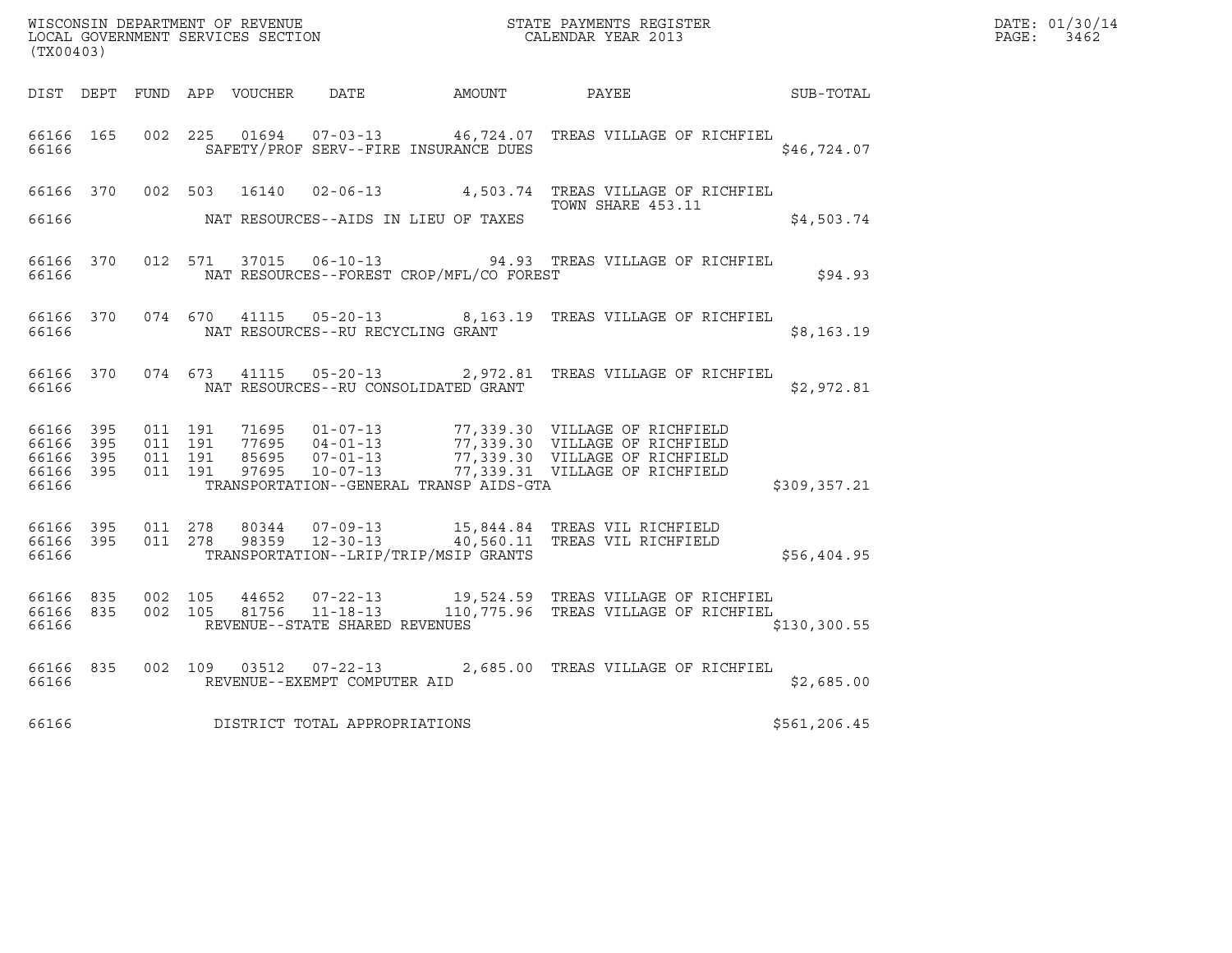| (TX00403)                                                                                         |                   |                                                                                      |                               |                            |                                                                    | ${\tt WISCOONSIM\ DEPARTMENT\ OF\ REVENUE}\ {\tt LOCAL\ EONDR}\ {\tt SOVERNMENT\ SERVICES\ SECTION}\ {\tt COCAL\ ENDAR\ YEAR\ 2013}$ |                                                                                                                                                                                                                                                                      | DATE: 01/30/14<br>$\mathtt{PAGE}$ :<br>3463 |  |
|---------------------------------------------------------------------------------------------------|-------------------|--------------------------------------------------------------------------------------|-------------------------------|----------------------------|--------------------------------------------------------------------|--------------------------------------------------------------------------------------------------------------------------------------|----------------------------------------------------------------------------------------------------------------------------------------------------------------------------------------------------------------------------------------------------------------------|---------------------------------------------|--|
|                                                                                                   |                   |                                                                                      |                               | DIST DEPT FUND APP VOUCHER | DATE                                                               | AMOUNT                                                                                                                               | PAYEE                                                                                                                                                                                                                                                                | <b>SUB-TOTAL</b>                            |  |
| 66181 165<br>66181                                                                                |                   |                                                                                      | 002 225                       |                            |                                                                    | SAFETY/PROF SERV--FIRE INSURANCE DUES                                                                                                | 01695  07-03-13  15,147.24  TREAS VIL SLINGER                                                                                                                                                                                                                        | \$15, 147.24                                |  |
| 66181                                                                                             | 66181 370         |                                                                                      |                               |                            |                                                                    | NAT RESOURCES--URBAN FORESTRY GRANTS                                                                                                 | 012 587 00955 11-15-13 7,466.91 TREAS VIL SLINGER                                                                                                                                                                                                                    | \$7,466.91                                  |  |
| 66181                                                                                             | 66181 370         |                                                                                      |                               |                            | NAT RESOURCES--RU RECYCLING GRANT                                  |                                                                                                                                      | 074 670 41123 05-20-13 12,582.13 TREAS VIL SLINGER                                                                                                                                                                                                                   | \$12,582.13                                 |  |
| 66181 395<br>66181<br>66181 395<br>66181 395<br>66181                                             | 395               | 011 162                                                                              | 011 162<br>011 162<br>011 162 | 98107                      |                                                                    | TRANSPORTATION--CONNECTING HIGHWAY AIDS                                                                                              | 72107  01-07-13  3,949.06  VILLAGE OF SLINGER<br>78107 04-01-13 3,949.06 VILLAGE OF SLINGER<br>86107 07-01-13 3,949.06 VILLAGE OF SLINGER<br>98107 10-07-13 3,949.07 VILLAGE OF SLINGER<br>3,949.07 VILLAGE OF SLINGER                                               | \$15,796.25                                 |  |
| 66181 395<br>66181 395<br>66181<br>66181<br>66181<br>66181 395<br>66181 395<br>66181 395<br>66181 | 395<br>395<br>395 | 011 185<br>011 185<br>011 185<br>011 185<br>011 185<br>011 185<br>011 185<br>011 185 |                               | 94626                      | 11-18-13                                                           | TRANSPORTATION--HIGHWAY SAFETY-FEDERAL                                                                                               | 62513 01-22-13 484.00 TREAS VIL SLINGER<br>62513 01-22-13 484.00 TREAS VIL SLINGER<br>67684 03-11-13 242.00 TREAS VIL SLINGER<br>69376 03-25-13 242.00 TREAS VIL SLINGER<br>73761 05-06-13 484.00 TREAS VIL SLINGER<br>77677 06-17-13 48<br>484.00 TREAS VIL SLINGER | \$3,872.00                                  |  |
| 66181 395<br>66181<br>66181 395<br>66181 395<br>66181                                             | 395               | 011 191<br>011 191                                                                   | 011 191<br>011 191            |                            |                                                                    | TRANSPORTATION--GENERAL TRANSP AIDS-GTA                                                                                              | 71696  01-07-13  37,981.88  VILLAGE OF SLINGER<br>77696 04-01-13 37,981.88 VILLAGE OF SLINGER<br>85696 07-01-13 37,981.88 VILLAGE OF SLINGER<br>97696 10-07-13 37,981.89 VILLAGE OF SLINGER                                                                          | \$151, 927.53                               |  |
| 66181 435<br>66181                                                                                |                   |                                                                                      | 005 162                       |                            |                                                                    | HS--AMBULANCE FUNDING ASSISTANCE GRANTS                                                                                              | 01HSD  09-03-13   11,118.58   VILLAGE SLINGER                                                                                                                                                                                                                        | \$11, 118.58                                |  |
| 66181 455<br>66181                                                                                |                   |                                                                                      | 002 231                       |                            | 00550 02-15-13<br>JUSTICE--LAW ENFORCEMENT TRAINING                |                                                                                                                                      | 1,440.00 TREAS VIL SLINGER                                                                                                                                                                                                                                           | \$1,440.00                                  |  |
| 66181 835<br>66181 835<br>66181                                                                   |                   | 002 105                                                                              | 002 105                       | 44653<br>81757             | $07 - 22 - 13$<br>$11 - 18 - 13$<br>REVENUE--STATE SHARED REVENUES |                                                                                                                                      | 76,764.35 TREAS VIL SLINGER<br>75,626.67 TREAS VIL SLINGER                                                                                                                                                                                                           | \$152,391.02                                |  |
| 66181 835<br>66181 835<br>66181                                                                   |                   | 002 109<br>002 109                                                                   |                               | 03513<br>05349             | $07 - 22 - 13$<br>$07 - 22 - 13$<br>REVENUE--EXEMPT COMPUTER AID   |                                                                                                                                      | 6,572.00 TREAS VIL SLINGER<br>2,089.00 TREAS VIL SLINGER                                                                                                                                                                                                             | \$8,661.00                                  |  |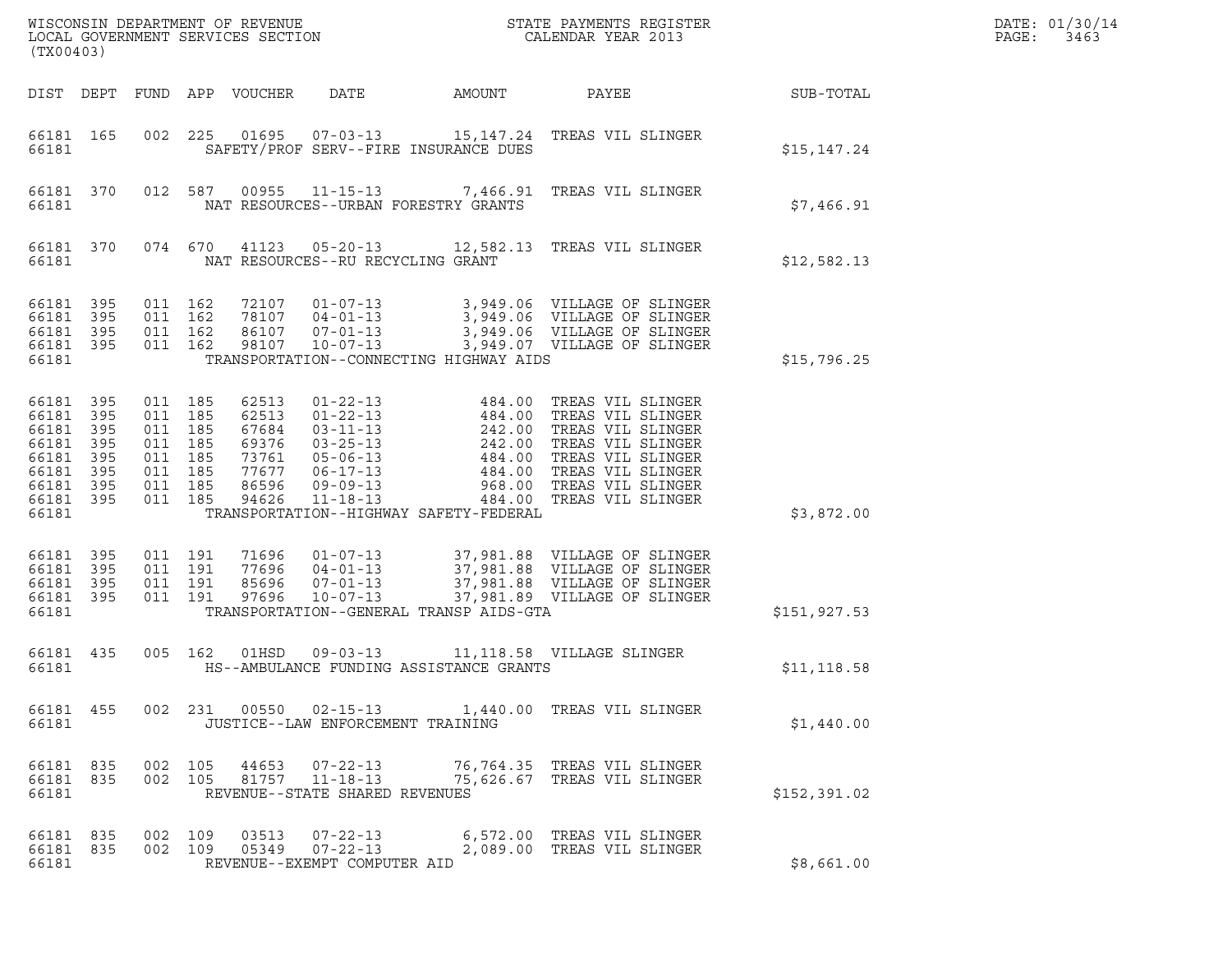| WISCONSIN DEPARTMENT OF REVENUE                |      |     |                |                                             |          | STATE PAYMENTS REGISTER |              | DATE: 01/30/14 |
|------------------------------------------------|------|-----|----------------|---------------------------------------------|----------|-------------------------|--------------|----------------|
| LOCAL GOVERNMENT SERVICES SECTION<br>(TX00403) |      |     |                |                                             |          | CALENDAR YEAR 2013      |              | 3464<br>PAGE:  |
| DIST<br>DEPT                                   | FUND | APP | <b>VOUCHER</b> | <b>DATE</b>                                 | AMOUNT   | PAYEE                   | SUB-TOTAL    |                |
| 835<br>66181<br>66181                          | 021  | 363 | 35920          | $03 - 25 - 13$<br>REVENUE--LOTTERY CREDIT - | 6,245.46 | TREAS VIL SLINGER       | \$6,245.46   |                |
| 66181                                          |      |     |                | DISTRICT TOTAL APPROPRIATIONS               |          |                         | \$386,648.12 |                |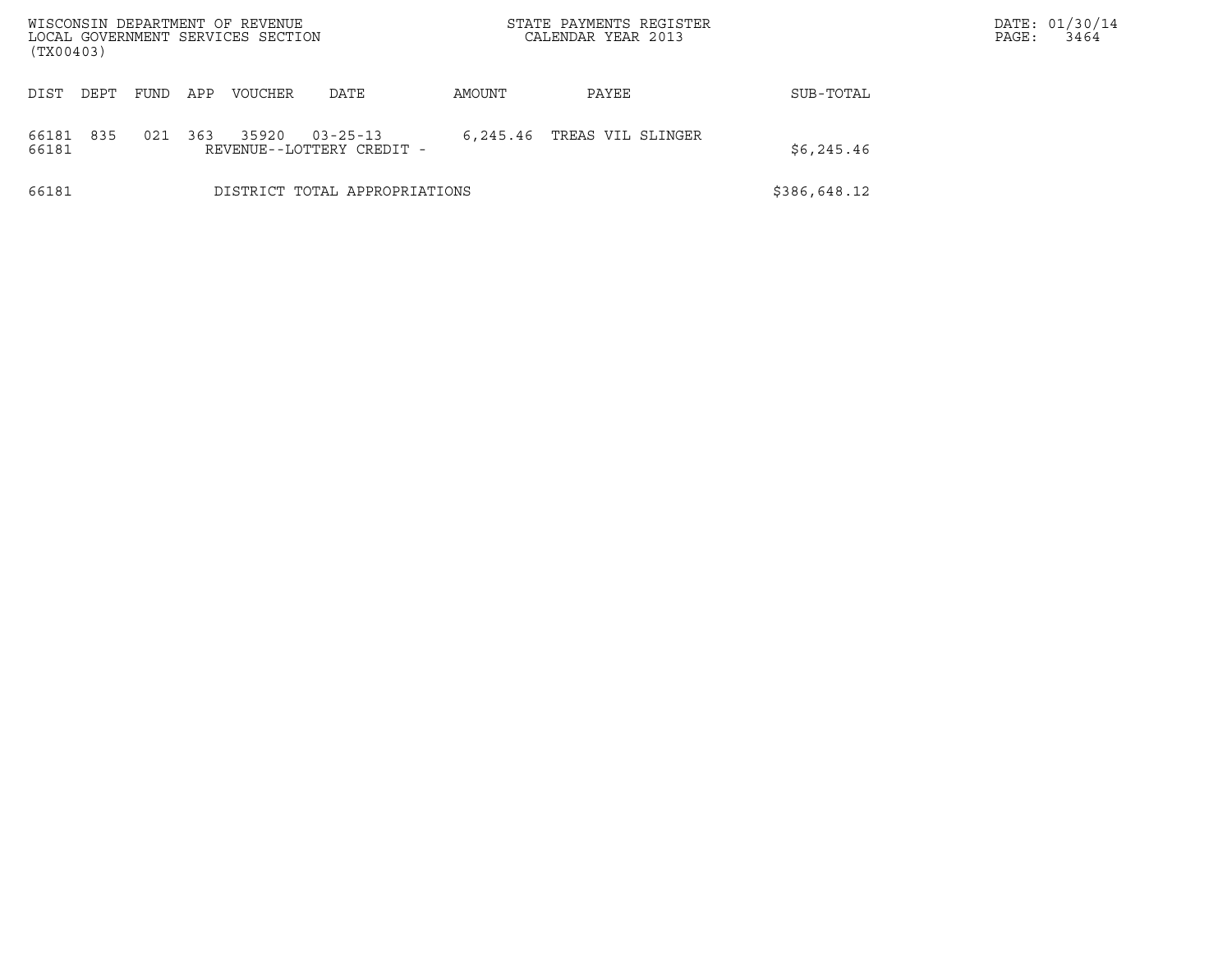| (TX00403)                                                                                                                                                                               |                                                                                                |                                                                         |                                                                                                                                           |                                                                                                                                                                |                                                                                                                            |                                                                            |                                                                                                                                                                                                                                                                                                                                                                                                                                               |                  | DATE: 01/30/14<br>PAGE:<br>3465 |
|-----------------------------------------------------------------------------------------------------------------------------------------------------------------------------------------|------------------------------------------------------------------------------------------------|-------------------------------------------------------------------------|-------------------------------------------------------------------------------------------------------------------------------------------|----------------------------------------------------------------------------------------------------------------------------------------------------------------|----------------------------------------------------------------------------------------------------------------------------|----------------------------------------------------------------------------|-----------------------------------------------------------------------------------------------------------------------------------------------------------------------------------------------------------------------------------------------------------------------------------------------------------------------------------------------------------------------------------------------------------------------------------------------|------------------|---------------------------------|
| DIST DEPT                                                                                                                                                                               |                                                                                                |                                                                         |                                                                                                                                           | FUND APP VOUCHER                                                                                                                                               | DATE                                                                                                                       | AMOUNT                                                                     | PAYEE                                                                                                                                                                                                                                                                                                                                                                                                                                         | <b>SUB-TOTAL</b> |                                 |
| 66236 165<br>66236                                                                                                                                                                      |                                                                                                | 002                                                                     |                                                                                                                                           |                                                                                                                                                                |                                                                                                                            | SAFETY/PROF SERV--FIRE INSURANCE DUES                                      | 225  01696  07-03-13  39,693.73  TREAS CITY HARTFORD                                                                                                                                                                                                                                                                                                                                                                                          | \$39,693.73      |                                 |
| 66236 370<br>66236                                                                                                                                                                      |                                                                                                |                                                                         | 074 670                                                                                                                                   |                                                                                                                                                                | NAT RESOURCES--RU RECYCLING GRANT                                                                                          |                                                                            | 41124  05-20-13  24,460.94  TREAS CITY HARTFORD                                                                                                                                                                                                                                                                                                                                                                                               | \$24,460.94      |                                 |
| 66236<br>66236<br>66236<br>66236 395<br>66236                                                                                                                                           | 395<br>395<br>395                                                                              |                                                                         | 011 162<br>011 162<br>011 162<br>011 162                                                                                                  | 72108<br>78108<br>86108<br>98108                                                                                                                               | $04 - 01 - 13$                                                                                                             | TRANSPORTATION--CONNECTING HIGHWAY AIDS                                    | 01-07-13 24,081.67 TREAS CITY HARTFORD<br>04-01-13 24,081.67 TREAS CITY HARTFORD<br>07-01-13 24,081.67 TREAS CITY HARTFORD<br>10-07-13 24,081.70 TREAS CITY HARTFORD                                                                                                                                                                                                                                                                          | \$96,326.71      |                                 |
| 66236<br>66236 395<br>66236<br>66236 395<br>66236                                                                                                                                       | 395<br>395                                                                                     |                                                                         | 011 176<br>011 176<br>011 176<br>011 176                                                                                                  |                                                                                                                                                                |                                                                                                                            | TRANSPORTATION--BICYCLE & PEDESTRIAN AID                                   | 00064   12-30-13   8,286.00 TREAS CITY HARTFORD<br>80064   06-14-13   13,810.00 TREAS CITY HARTFORD<br>88064   07-08-13   13,810.00 TREAS CITY HARTFORD<br>92064   09-30-13   13,810.00 TREAS CITY HARTFORD                                                                                                                                                                                                                                   | \$49,716.00      |                                 |
| 66236 395<br>66236                                                                                                                                                                      |                                                                                                |                                                                         |                                                                                                                                           | 011 182 65549                                                                                                                                                  |                                                                                                                            | TRANSPORTATION--TRANSIT AIDS-FEDERAL                                       | 02-19-13 12,029.00 TREAS CITY HARTFORD                                                                                                                                                                                                                                                                                                                                                                                                        | \$12,029.00      |                                 |
| 66236 395<br>66236<br>66236<br>66236<br>66236<br>66236<br>66236<br>66236<br>66236<br>66236<br>66236<br>66236<br>66236 395<br>66236<br>66236<br>66236<br>66236 395<br>66236 395<br>66236 | 395<br>395<br>395<br>395<br>395<br>395<br>395<br>395<br>395<br>395<br>395<br>395<br>395<br>395 | 011 185<br>011 185<br>011<br>011<br>011 185<br>011<br>011<br>011<br>011 | 011 185<br>011 185<br>011 185<br>011 185<br>011 185<br>185<br>011 185<br>011 185<br>011 185<br>185<br>185<br>185<br>185<br>185<br>011 185 | 63078<br>63078<br>63078<br>64534<br>64534<br>64534<br>67685<br>68473<br>68473<br>68473<br>71528<br>71528<br>77017<br>77017<br>80662<br>86178<br>94627<br>94627 | $01 - 28 - 13$<br>$06 - 10 - 13$<br>$06 - 10 - 13$<br>$07 - 15 - 13$<br>$09 - 03 - 13$<br>$11 - 18 - 13$<br>$11 - 18 - 13$ | 1,769.44<br>1,104.76<br>1,105.08<br>TRANSPORTATION--HIGHWAY SAFETY-FEDERAL | 1,298.52 TREAS CITY HARTFORD<br>01-28-13 1, 298.52 TREAS CITY HARTFORD<br>01-28-13 1, 075.92 TREAS CITY HARTFORD<br>01-28-13 1, 075.00 TREAS CITY HARTFORD<br>02-11-13 1, 075.00 TREAS CITY HARTFORD<br>02-11-13 1, 295.48 TREAS CITY HARTFORD<br>02-11-13 1, 078.96 TRE<br>1,772.48 TREAS CITY HARTFORD<br>TREAS CITY HARTFORD<br>TREAS CITY HARTFORD<br>1,104.76 TREAS CITY HARTFORD<br>1,549.40 TREAS CITY HARTFORD<br>TREAS CITY HARTFORD | \$26,725.96      |                                 |
| 66236<br>66236 395<br>66236<br>66236 395<br>66236                                                                                                                                       | 395<br>395                                                                                     | 011<br>011<br>011                                                       | 191<br>191<br>191<br>011 191                                                                                                              | 71697<br>77697<br>85697<br>97697                                                                                                                               | $01 - 07 - 13$<br>$04 - 01 - 13$<br>$07 - 01 - 13$<br>$10 - 07 - 13$                                                       | TRANSPORTATION--GENERAL TRANSP AIDS-GTA                                    | 148,353.41 TREAS CITY HARTFORD<br>148,353.41 TREAS CITY HARTFORD<br>148,353.41 TREAS CITY HARTFORD<br>148,353.42 TREAS CITY HARTFORD                                                                                                                                                                                                                                                                                                          | \$593,413.65     |                                 |
| 66236 435                                                                                                                                                                               |                                                                                                |                                                                         | 005 162                                                                                                                                   | 01HSD                                                                                                                                                          | $09 - 03 - 13$                                                                                                             |                                                                            | 5,919.95 TREAS CITY HARTFORD                                                                                                                                                                                                                                                                                                                                                                                                                  |                  |                                 |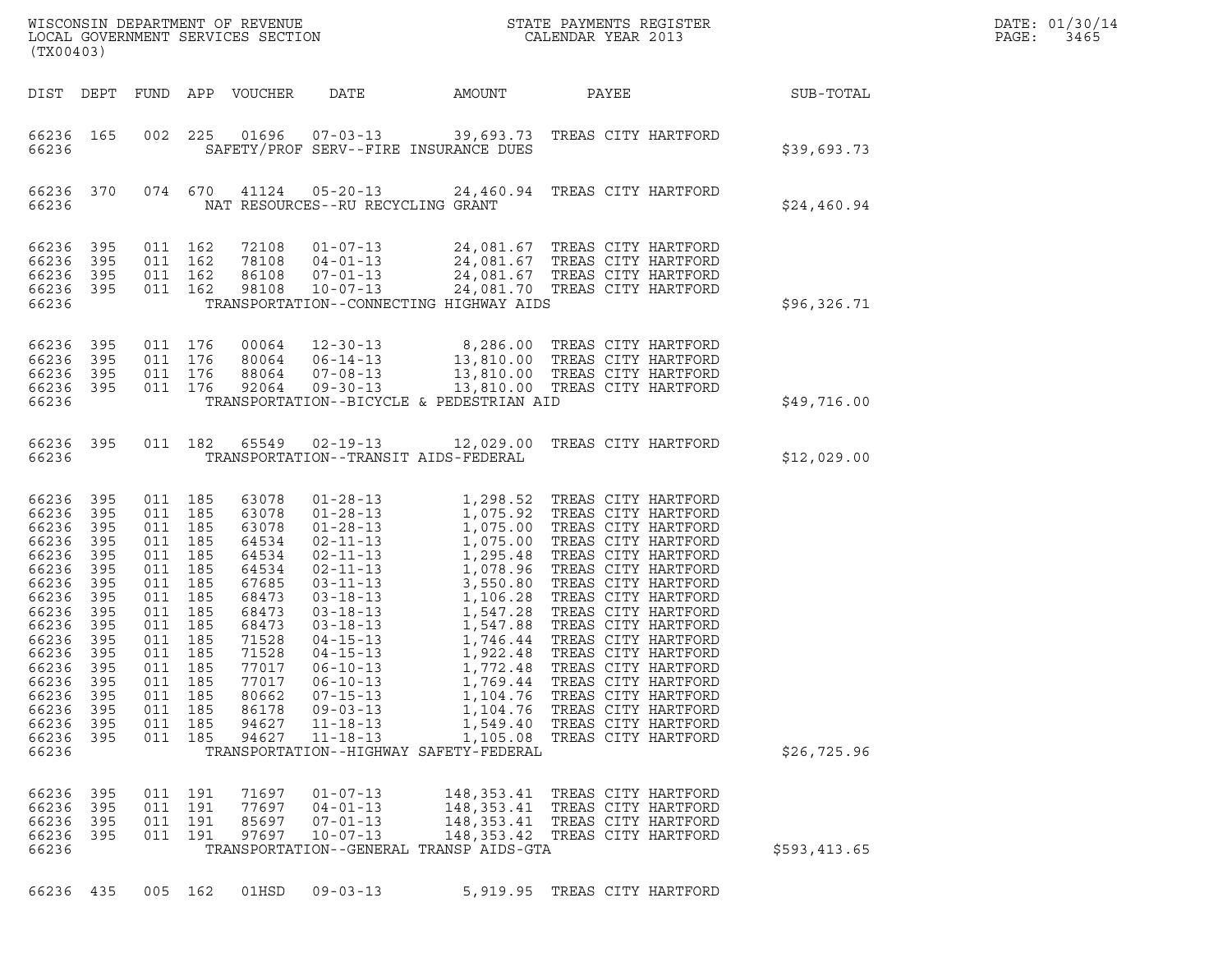| (TX00403)                                                                                                                                                                                                                       |                                               |                                                                                                                                  |                                                                        |                                                                                                                                                                |                                                                                                                                       |                                                                           |                                                                                                                                                                                                                                                                                                                                                                                                |              | DATE: 01/30/14<br>PAGE:<br>3466 |
|---------------------------------------------------------------------------------------------------------------------------------------------------------------------------------------------------------------------------------|-----------------------------------------------|----------------------------------------------------------------------------------------------------------------------------------|------------------------------------------------------------------------|----------------------------------------------------------------------------------------------------------------------------------------------------------------|---------------------------------------------------------------------------------------------------------------------------------------|---------------------------------------------------------------------------|------------------------------------------------------------------------------------------------------------------------------------------------------------------------------------------------------------------------------------------------------------------------------------------------------------------------------------------------------------------------------------------------|--------------|---------------------------------|
|                                                                                                                                                                                                                                 |                                               |                                                                                                                                  |                                                                        | DIST DEPT FUND APP VOUCHER                                                                                                                                     | DATE AMOUNT                                                                                                                           |                                                                           | SUB-TOTAL<br>PAYEE                                                                                                                                                                                                                                                                                                                                                                             |              |                                 |
| 66236                                                                                                                                                                                                                           |                                               |                                                                                                                                  |                                                                        |                                                                                                                                                                |                                                                                                                                       |                                                                           | HS--AMBULANCE FUNDING ASSISTANCE GRANTS (\$5,919.95)                                                                                                                                                                                                                                                                                                                                           |              |                                 |
| 66236 435<br>66236                                                                                                                                                                                                              |                                               |                                                                                                                                  |                                                                        | 005 163 01LGS                                                                                                                                                  | HS--PREPAID MEDICAL TRANSPORT REIMBURSE                                                                                               |                                                                           | 11-18-13 10,700.00 HARTFORD EMERGENCY SQUAD                                                                                                                                                                                                                                                                                                                                                    | \$10,700.00  |                                 |
| 66236 455<br>66236                                                                                                                                                                                                              |                                               |                                                                                                                                  | 002 231                                                                |                                                                                                                                                                | JUSTICE--LAW ENFORCEMENT TRAINING                                                                                                     |                                                                           | 00313  02-08-13  3,840.00  TREAS CITY HARTFORD                                                                                                                                                                                                                                                                                                                                                 | \$3,840.00   |                                 |
| 66236<br>66236 505<br>66236 505<br>66236 505<br>66236<br>66236 505<br>66236<br>66236 505<br>66236 505<br>66236 505<br>66236<br>66236 505<br>66236 505<br>66236 505<br>66236 505<br>66236 505<br>66236 505<br>66236 505<br>66236 | 505<br>505<br>505<br>505                      | 002 155<br>002 155<br>002 155<br>002 155<br>002 155<br>002 155<br>002 155<br>002 155<br>002 155<br>002 155<br>002 155<br>002 155 | 002 155<br>002 155<br>002 155<br>002 155<br>002 155<br>002 155         | 00285<br>00996<br>01932<br>02734<br>03651<br>04555<br>06501<br>06501<br>07703<br>07703<br>08553<br>08553<br>09396<br>09396<br>10577<br>10577<br>11471<br>12326 | DOA-HOUSING ASSISTANCE-FEDERAL FUNDS                                                                                                  |                                                                           |                                                                                                                                                                                                                                                                                                                                                                                                | \$440,920.29 |                                 |
| 66236<br>66236<br>66236 505<br>66236<br>66236<br>66236<br>66236<br>66236 505<br>66236 505<br>66236<br>66236 505<br>66236 505<br>66236                                                                                           | 505<br>505<br>505<br>505<br>505<br>505<br>505 | 035 371<br>035<br>035<br>035<br>035<br>035<br>035 371<br>035<br>035<br>035<br>035                                                | 371<br>371<br>371<br>371<br>371<br>371<br>371<br>371<br>371<br>035 371 | 00028<br>00996<br>01932<br>02734<br>03651<br>04555<br>06501<br>07703<br>08553<br>09396<br>10577<br>11471                                                       | $01 - 22 - 13$<br>$02 - 25 - 13$<br>$03 - 21 - 13$<br>$04 - 19 - 13$<br>$05 - 23 - 13$<br>$06 - 24 - 13$<br>DOA--PUBLIC BENEFITS FUND | 39,427.47<br>76,160.92<br>77,443.40<br>78,620.33<br>57,885.88<br>2,424.55 | 07-02-13<br>08,222.00 TREAS CITY HARTFORD<br>09-19-13<br>104,167.40 TREAS CITY HARTFORD<br>10-21-13<br>80,962.74 TREAS CITY HARTFORD<br>11-20-13<br>106,083.94 TREAS CITY HARTFORD<br>12-20-13<br>39.427.708.53 TREAS CITY HARTFORD<br>12-20-13<br>3<br>TREAS CITY HARTFORD<br>TREAS CITY HARTFORD<br>TREAS CITY HARTFORD<br>TREAS CITY HARTFORD<br>TREAS CITY HARTFORD<br>TREAS CITY HARTFORD | \$883,933.93 |                                 |
| 66236 835<br>66236 835<br>66236                                                                                                                                                                                                 |                                               | 002                                                                                                                              | 105<br>002 105                                                         | 44654<br>81758                                                                                                                                                 | $07 - 22 - 13$<br>$11 - 18 - 13$<br>REVENUE--STATE SHARED REVENUES                                                                    | 194,487.45                                                                | TREAS CITY HARTFORD<br>602,919.43 TREAS CITY HARTFORD                                                                                                                                                                                                                                                                                                                                          | \$797,406.88 |                                 |
| 66236 835                                                                                                                                                                                                                       |                                               |                                                                                                                                  | 002 109                                                                | 03514                                                                                                                                                          | $07 - 22 - 13$                                                                                                                        |                                                                           | 23,828.00 TREAS CITY HARTFORD                                                                                                                                                                                                                                                                                                                                                                  |              |                                 |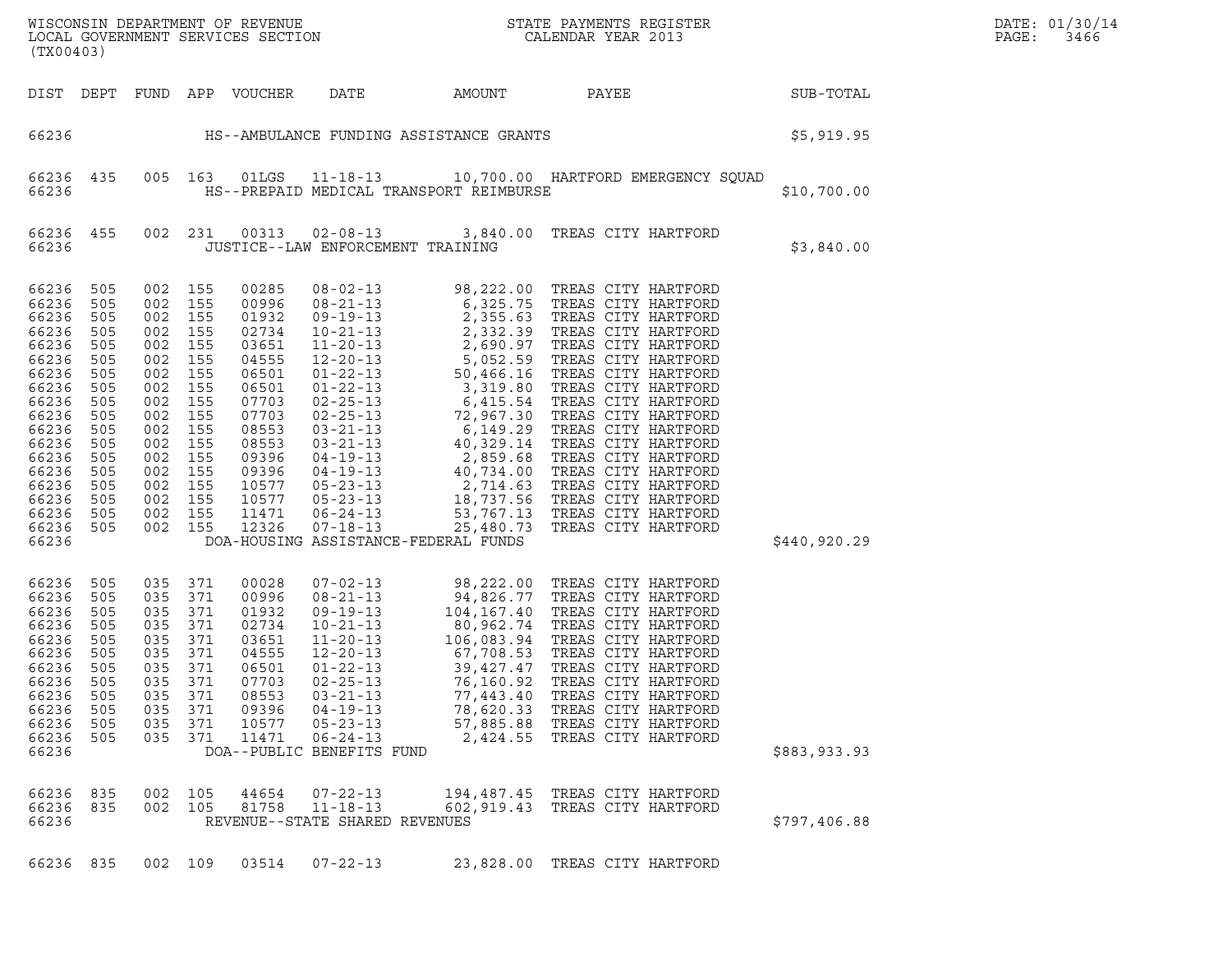| WISCONSIN DEPARTMENT OF REVENUE<br>LOCAL GOVERNMENT SERVICES SECTION<br>(TX00403) |                          |                |                                                                  |                        | STATE PAYMENTS REGISTER<br>CALENDAR YEAR 2013 |                | DATE: 01/30/14<br>PAGE:<br>3467 |
|-----------------------------------------------------------------------------------|--------------------------|----------------|------------------------------------------------------------------|------------------------|-----------------------------------------------|----------------|---------------------------------|
| DEPT<br>DIST                                                                      | FUND<br>APP              | VOUCHER        | DATE                                                             | AMOUNT                 | PAYEE                                         | SUB-TOTAL      |                                 |
| 835<br>66236<br>66236<br>835<br>66236                                             | 002<br>109<br>002<br>109 | 05093<br>05350 | $07 - 22 - 13$<br>$07 - 22 - 13$<br>REVENUE--EXEMPT COMPUTER AID | 11,965.00<br>32,584.00 | TREAS CITY HARTFORD<br>TREAS CITY HARTFORD    | \$68,377.00    |                                 |
| 835<br>66236<br>66236                                                             | 002<br>501               | 00004          | $02 - 01 - 13$<br>DOA-PAYMENT FOR MUNICIPAL SERVICES AID         | 3,359.59               | TREAS CITY HARTFORD                           | \$3,359.59     |                                 |
| 66236                                                                             |                          |                | DISTRICT TOTAL APPROPRIATIONS                                    |                        |                                               | \$3,056,823.63 |                                 |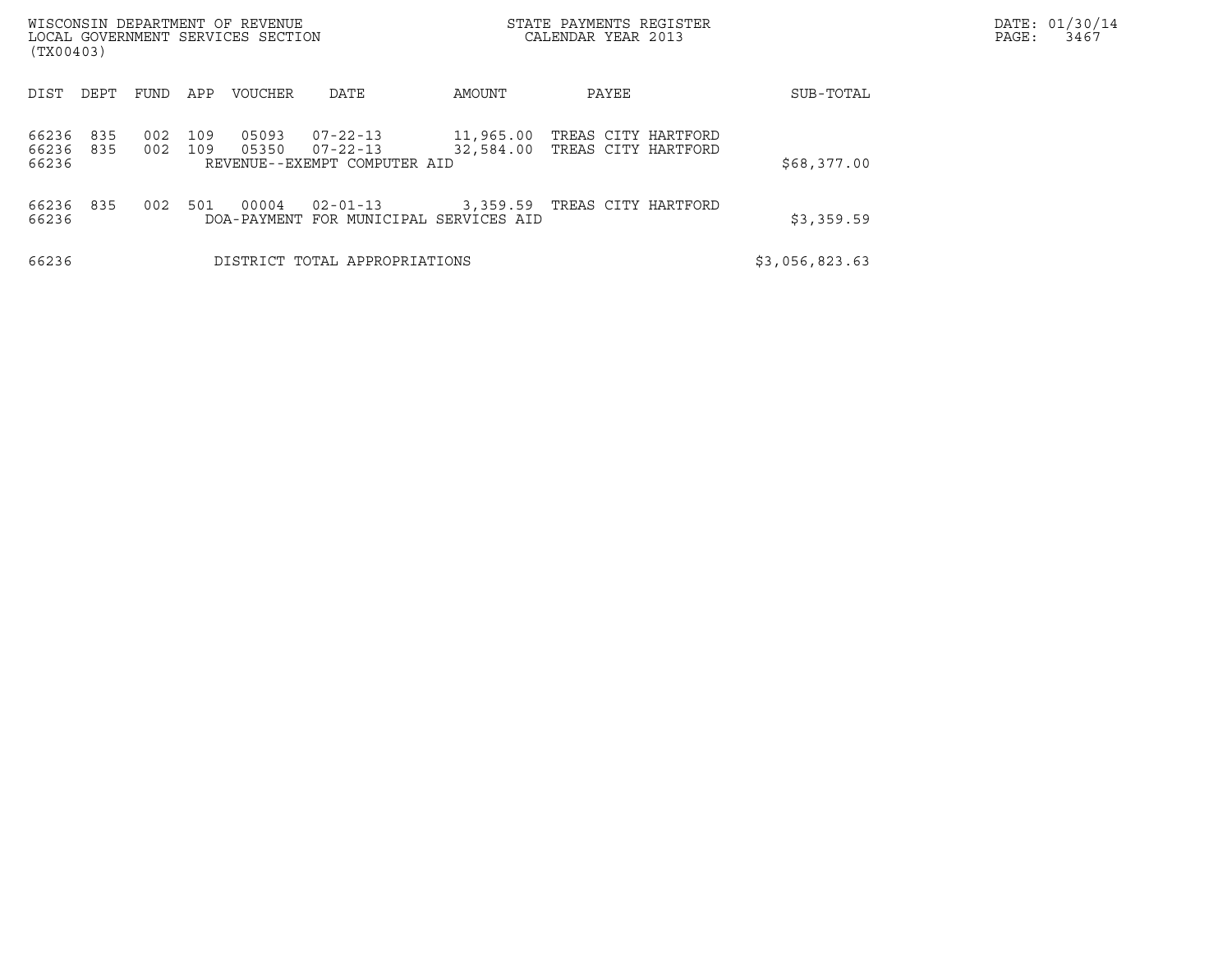| (TX00403)                           |                                        |                    |                    |                            |                                  |                                          |                                                                                                                                                                                                              |                  | DATE: 01/30/14<br>$\mathtt{PAGE}$ :<br>3468 |
|-------------------------------------|----------------------------------------|--------------------|--------------------|----------------------------|----------------------------------|------------------------------------------|--------------------------------------------------------------------------------------------------------------------------------------------------------------------------------------------------------------|------------------|---------------------------------------------|
|                                     |                                        |                    |                    | DIST DEPT FUND APP VOUCHER | DATE                             | AMOUNT                                   | PAYEE                                                                                                                                                                                                        | <b>SUB-TOTAL</b> |                                             |
| 66291 165<br>66291                  |                                        |                    |                    |                            |                                  | SAFETY/PROF SERV--FIRE INSURANCE DUES    | 002 225 01697 07-03-13 88,662.54 TREAS CITY WEST BEND                                                                                                                                                        | \$88,662.54      |                                             |
|                                     |                                        |                    |                    |                            |                                  |                                          | 66291 370 002 503 16141 02-06-13 8,506.78 TREAS CITY WEST BEND<br>TOWN SHARE 3344.05                                                                                                                         |                  |                                             |
| 66291                               |                                        |                    |                    |                            |                                  | NAT RESOURCES--AIDS IN LIEU OF TAXES     |                                                                                                                                                                                                              | \$8,506.78       |                                             |
| 66291                               | 66291 370 002 941<br>66291 370 002 941 |                    |                    | 00808<br>00808             |                                  | NAT RESOURCES-GENERAL OPERATIONS-FEDERAL | 10-24-13 430.24 TREAS CITY WEST BEND<br>10-24-13 83,924.76 TREAS CITY WEST BEND                                                                                                                              | \$84,355.00      |                                             |
| 66291                               |                                        |                    |                    |                            |                                  | NAT RESOURCES--RU RECYCLING GRANT        | 66291 370 074 670 41125 05-20-13 100,592.86 TREAS CITY WEST BEND                                                                                                                                             | \$100,592.86     |                                             |
| 66291                               |                                        |                    |                    |                            |                                  | NAT RESOURCES--RU CONSOLIDATED GRANT     | 66291 370 074 673 41125 05-20-13 8,227.06 TREAS CITY WEST BEND                                                                                                                                               | \$8,227.06       |                                             |
| 66291 370                           | 66291 370 095 512                      | 095 512            |                    | 00809                      |                                  |                                          |                                                                                                                                                                                                              |                  |                                             |
| 66291 370<br>66291 370<br>66291     |                                        | 095 512            | 095 512            |                            | NAT RESOURCES--STEWARDSHIP 2000  |                                          | 00809  10-24-13  44,833.50 TREAS CITY WEST BEND<br>03419  06-19-13  196,011.50 TREAS CITY WEST BEND<br>03420  06-19-13  157,038.50 TREAS CITY WEST BEND<br>03508  06-28-13  125,000.00 TREAS CITY WEST BEND  | \$522,883.50     |                                             |
|                                     |                                        |                    |                    |                            |                                  |                                          |                                                                                                                                                                                                              |                  |                                             |
| 66291 395<br>66291 395<br>66291 395 |                                        | 011 162<br>011 162 | 011 162            |                            |                                  |                                          | 72109  01-07-13  31,681.11  TREAS CITY WEST BEND<br>78109  04-01-13  31,681.11  TREAS CITY WEST BEND<br>86109  07-01-13  31,681.11  TREAS CITY WEST BEND<br>98109  10-07-13  31,681.11  TREAS CITY WEST BEND |                  |                                             |
| 66291 395<br>66291                  |                                        |                    | 011 162            |                            |                                  | TRANSPORTATION--CONNECTING HIGHWAY AIDS  |                                                                                                                                                                                                              | \$126,724.44     |                                             |
| 66291 395                           |                                        |                    | 011 176            | 00065                      |                                  |                                          | 12-30-13 35,800.00 TREAS CITY WEST BEND                                                                                                                                                                      |                  |                                             |
| 66291 395<br>66291 395<br>66291 395 |                                        | 011 176<br>011 176 | 011 176            | 80065<br>88065             | $07 - 08 - 13$<br>92065 09-30-13 |                                          | 06-14-13 59,667.00 TREAS CITY WEST BEND<br>59,667.00 TREAS CITY WEST BEND<br>59,667.00 TREAS CITY WEST BEND                                                                                                  |                  |                                             |
| 66291                               |                                        |                    |                    |                            |                                  | TRANSPORTATION--BICYCLE & PEDESTRIAN AID |                                                                                                                                                                                                              | \$214,801.00     |                                             |
| 66291 395<br>66291 395              |                                        | 011 182            | 011 182            | 66334<br>68217             | $02 - 26 - 13$<br>$03 - 15 - 13$ |                                          | 4,815.00 TREAS CITY WEST BEND<br>62,968.00 TREAS CITY WEST BEND                                                                                                                                              |                  |                                             |
| 66291<br>66291                      | 395<br>395                             | 011 182            | 011 182            | 71477<br>73288             | $04 - 15 - 13$<br>$05 - 01 - 13$ |                                          | 5,910.00 TREAS CITY WEST BEND<br>64,388.00 TREAS CITY WEST BEND                                                                                                                                              |                  |                                             |
| 66291<br>66291 395                  | 395                                    |                    | 011 182<br>011 182 | 91283<br>91610             | $10 - 21 - 13$<br>$10 - 23 - 13$ | 2,201.50                                 | 34,471.50 TREAS CITY WEST BEND<br>TREAS CITY WEST BEND                                                                                                                                                       |                  |                                             |
| 66291                               |                                        |                    |                    |                            |                                  | TRANSPORTATION--TRANSIT AIDS-FEDERAL     |                                                                                                                                                                                                              | \$174,754.00     |                                             |
| 66291 395                           |                                        |                    | 011 191            | 71698                      | $01 - 07 - 13$                   |                                          | 345,131.86 TREAS CITY WEST BEND                                                                                                                                                                              |                  |                                             |